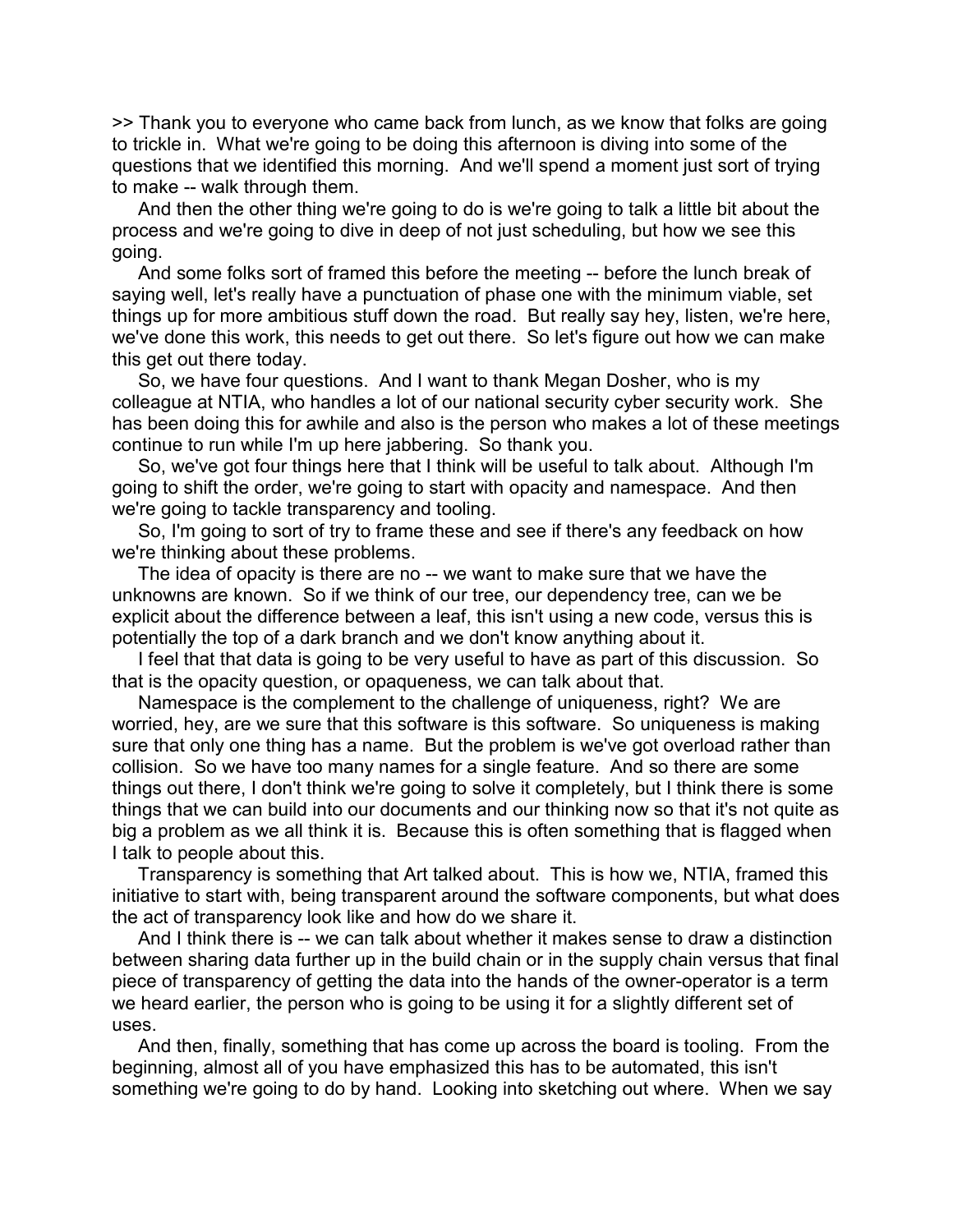tooling, what do we mean? And let's really do a mapping of that space figuring out what we can do today and where do we need to spend a lot more time and attention on work.

 So we're going to now we have a few minutes of agenda whacking. Is there another question that you guys desperately want to have on this agenda?

 >> How do you define success on if we did everything that we wanted on one of these topics, what would we come out of this with?

 >> It's a great question. Because I think some of these there will not be a concrete solution. What I would like us to do is make sure that we can make some progress and hopefully find things that for our deliverables we can now dig our teeth into.

 >> Can I suggest that we identify the group that's responsible for getting to conclusion on that point?

>> That's a great idea, thank you.

 We will, again, for groups there's always a little bit of a challenge, but I think having a point on it is going to be very useful. Josh?

>> Before the break we talked about can we carve off a phase one.

 >> Yes. So after we have this discussion on the substance, then we're going to take a step back and talk a little bit about phase -- about what the phasing looks like.

 None of that is to say that that's not an idea that we should bring into this discussion of say, hey, by the way, this is an important topic, we should address it, but that is a more complex than what we'll be able to solve over the next few months. So I want - please keep that idea in mind. Is that fair?

We are definitely going to be talking about the importance of phase one. And then finally, just for those who are watching the webcast, this is where we really want your voice and your input.

 And, again, I mentioned that we have a challenge which is there's a little bit of a delay. So it may be in your interest to -- this is now where you can get on phone line. And you will be able to raise your hand. For those who are already on the phone line, thank you.

 You hit star one to get in my queue and then we can bring your insight into the discussion. If you are following along the webcast, it's just going to be a little bit further behind. So it's hard to do that. We apologize for that. Thank you for your flexibility and for all of the time you've given to us.

 All right. So, we have this challenge of the known unknowns. And to put Art on the spot just a little bit, is there -- can you give us some idea about how your group has thought about this so far?

 >> Let me take a crack at that. I'm going to start by just trying to more or less restate my version of what you just said.

 So, I'm a supplier, and I create SBOMs for the things that my developers type with their fingers on their keyboards. Straightforward, right?

 The things we include, one up the supply chain, I grab SBOMs when they're provided to me. That works. When there is not an SBOM provided but I know that I'm using component X, I can say I use component X, and I might be making up the ID and not that supplier.

 But then the question becomes do I think there are more things in component X that I run SCA tools on them, do I know because I know this field very well, do I know or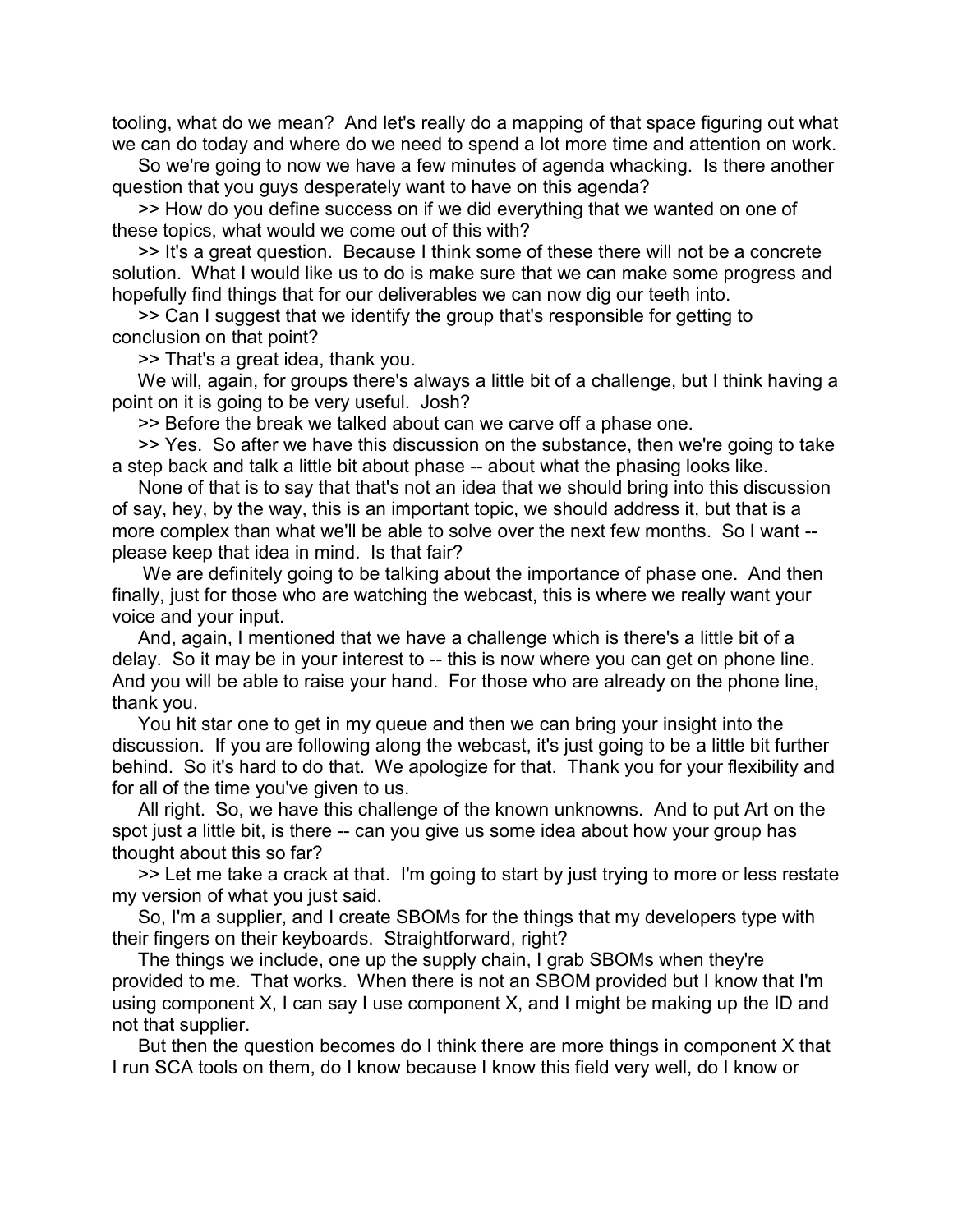have confidence there are more things in there, or do I know nothing? Or am I willing to make a claim further back than that?

 So as far as I have thought about is some sort of mechanism. It might just be a field or a way to say I have got some variable level of confidence in what I'm about to say, but I'm pretty sure this is in here. I'm slightly sure this is in here. I have no knowledge, you know. We want to capture that assertion somehow and/or the confidence in it. Hopefully there is a technique to do that somebody already knows. But that is what I think it needs to do.

 >> That is a good point. This is going beyond just the hey, there's stuff here, but actually saying I may know something about that stuff. So this is translucency to really twist the metaphor. Josh?

 >> Yeah, I think originally we thought it was a huge win just to say it's a known unknown and call it opaque or blind spot. So a binary.

 I think in the last couple of weeks we've noticed you could have, you know, a gradient of competence which could be a softer composition analysis tool thinks it's this version, you know.

 But a finite number of values but to the strength of your claim or your confidence. And in a free market, people could take or leave different levels of that. And instead of making this a regulatory claim for like the FDA guy that was sitting here, I'm thinking the banks that already spoke at these things, they could say we'll tolerate no more than 10% blind spots or no more than -- we need a guess, you know. That could be borne out by the market demand, right?

 >> I do think one thing we have to get into at some point that I don't think anybody said today related particularly to the SOUP, and that is in the field of Open Source when you're using the other person's source versus when you're using the other person's executable.

 In the example Art said when I go get this thing, if the thing is the executable, then yes, an SBOM should come with it. And if an SBOM doesn't come with it, then we have to guess. And we were all in this discussion of how we're guessing whatever it is we're going to put out.

 But I think in the case where you get the Open Source and you compile it yourself, that's no longer the Open Source person's supplier, you are now doing the compilation, you make the SBOM when you compile it would at least be -- I would not consider that SOUP. I would consider that known, at least to that level and then maybe it calls out and then that becomes SOUP.

 But I think we're not distinguishing between the two and sometimes -- at least in all other discussions we've had, there has been confusion. I think we at least have to make clear what it is we're talking about being opaque.

 >> Good point. I want to go to Dave, but I also want to make sure that we're all in agreement with the statement if it's Open Source source code, then it should be easy to figure out down all the way down to the -- you know, all of the turtles if everything is open.

>> If you compile it.

>> If you compile it.

>> So I understand the distinctness that you are making, Duncan.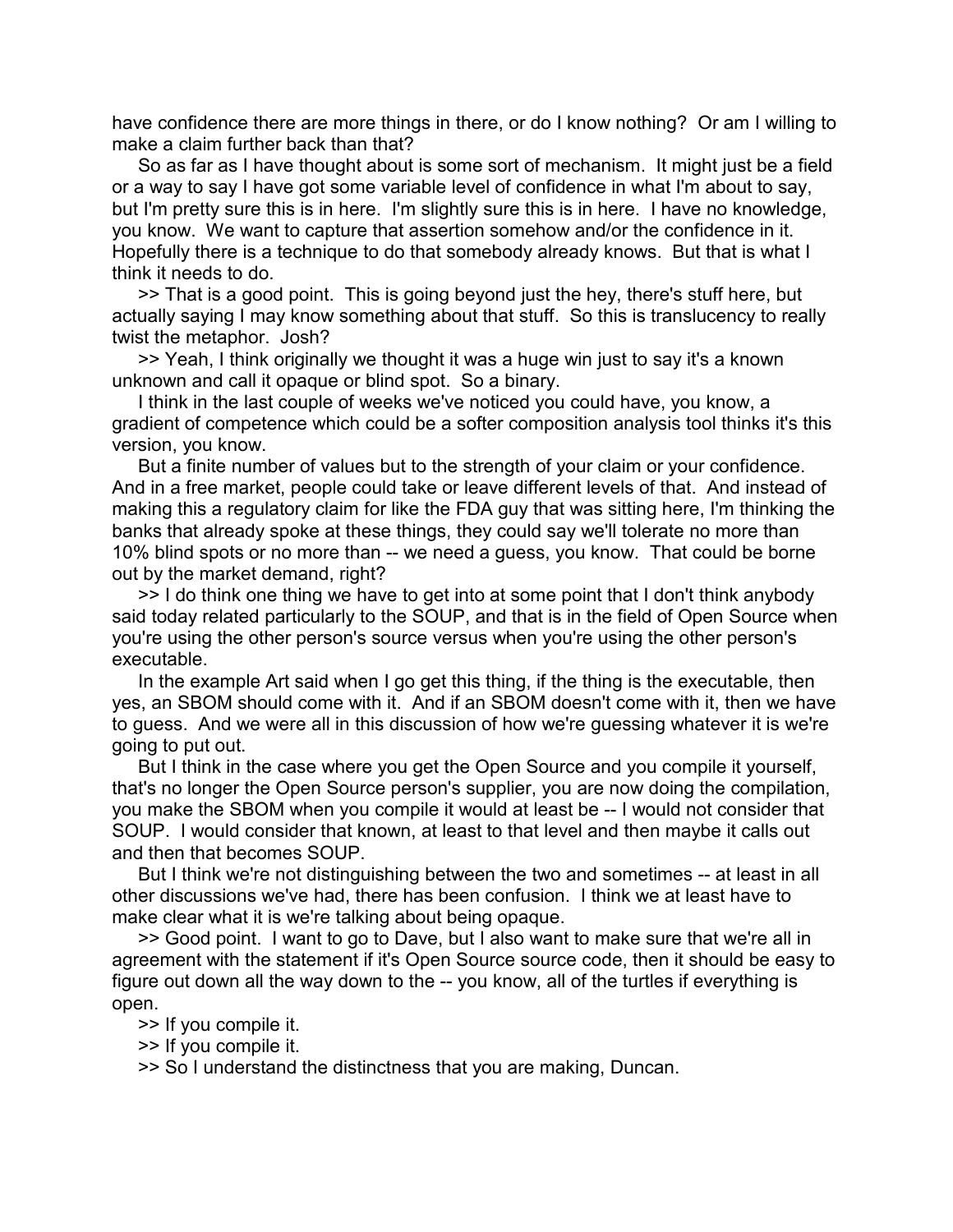But if you're -- if you're the -- if you take -- if you take source code for a third-party component and compile it yourself and then you redistribute that and another party uses that, you are not that much different actually than any other third-party to that new party that is using the software. And so --

>> With respect to opaqueness, I disagree.

>> And so confidence isn't necessarily transitive in those kinds of cases.

 >> And this is where we're getting to some of the nuance around confidence versus lack of knowledge.

>> Right.

>> And I want to keep that theme running. Bruce?

 >> One of the things you have to think about is JavaScript. And that is a whole different model than we've been talking about here.

 But when you do JavaScript, it picks and chooses and all that as it's going from all over the place. You could be accessing a thousand files just to get one function.

You know, they need to build some tooling in that if you are going to do something along those lines. And it's not a question of compiling or not really.

>> I don't disagree. So it's a big problem. There's a lot of pieces to it.

 In that really fancy chart that when Art put it up there, he said it's too complicated for everyone. The reality is eventually we have to deal with that whole chart.

 That's one of the cases that is beyond the green box but does have to be handled. I don't disagree we have to handle it. But to Josh's point earlier of hey, let's do things we can do first. At least if you are within the green box, let's do a simpler case of hey, you're within the green box, it is in code that is executing on something you're selling, and it is code that you either wrote yourself, got from Open Source, or got an executable from Open Source. We can at least make that a fairly simple case and then we just decide on each of these cases, what do we do?

>> Does everyone like that breakdown? Do you have a quick note on that?

I want to let Duncan continue. I just want to make sure that we like that breakdown.

 >> Yeah, except that there was a different suggestion -- and I can't remember who made it -- that I think it's SPDX lets you know that one of the linkages is, you know, compiled from. Right?

 So there is an explicit relationship, I compiled from that source, you know, I'm going to share most of the same vulnerabilities as that source. Maybe not all, but most of it. I'm going to be mostly similar.

 I don't think that's -- we never had that in the opaqueness category, but I can see why you're bringing it up there. But I thought we had a different way to handle derived from source.

>> So if we like -- I want to get -- Dave, go ahead and chime in here.

 >> I just wanted to provide some context from a SWID tag perspective as far as how we are addressing this problem.

 So there's really two ways that we deal with this opacity problem. There's this notion of authoritative versus non-authoritative tags. So the idea is if the person creating the tag is the same person that had some role in either creating or distributing that software, which sort of takes into consideration what Duncan has been saying, then that's considered an authoritative tag.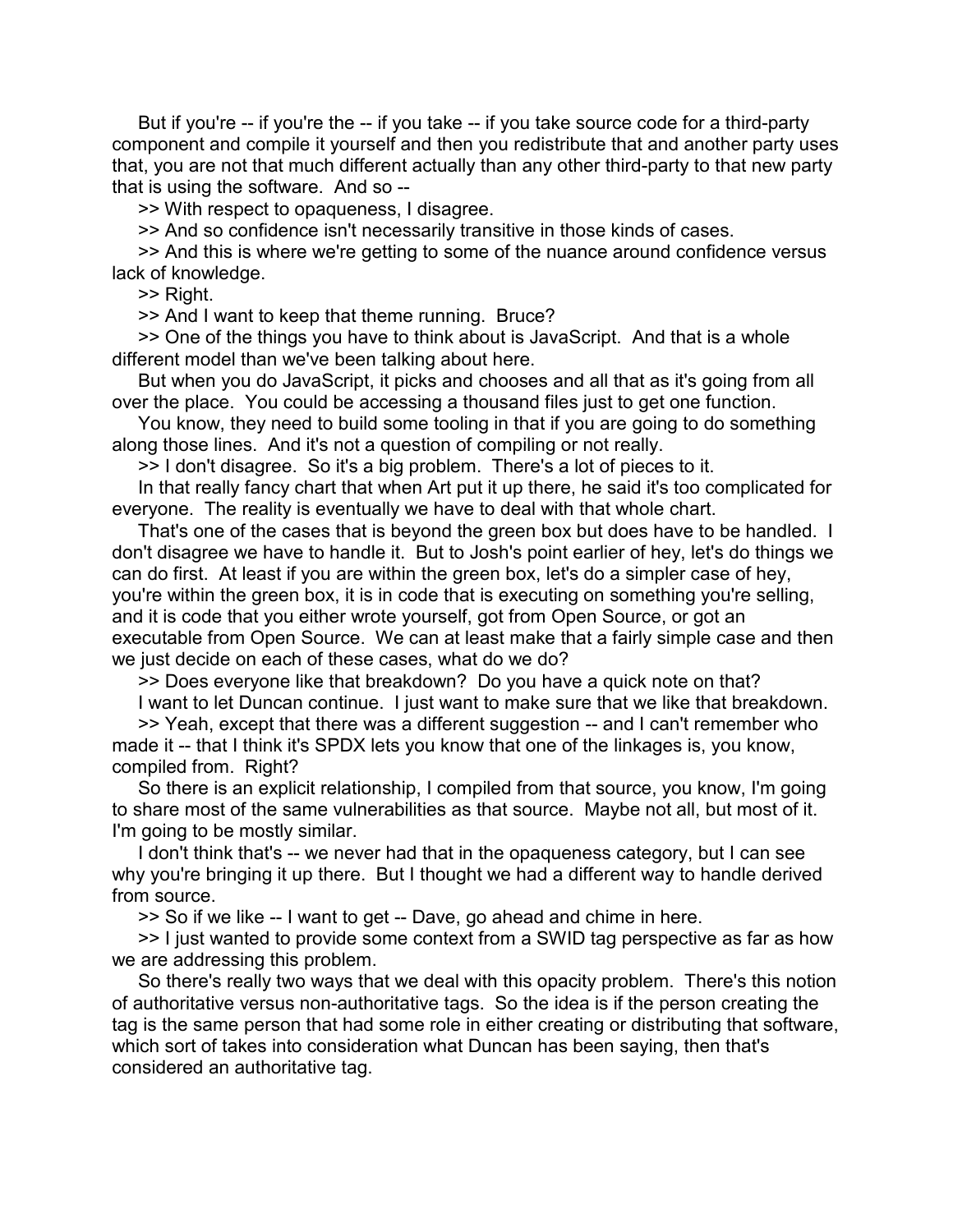Then if there's a mismatch there, then if there are multiple parties that are involved in both creating the tag and distributing the software, then that is considered a nonauthoritative tag. So that's the first way.

 The second way that we deal with the sort of opacity problem is as it relates to the manifest of the software itself. And in that case, there is two types of manifests that you can provide. The first is a payload which is an authoritative manifest of the software. So the intent there is that the software components that are referenced in the manifest are -- the information is being provided by the software creator. And then the other one is evidence, which is more of a forensic type of capture of information.

 So if you have a third-party discovery tool that is analyzing some installed software, it can produce evidence in the form of a SWID tag, a non-authoritative SWID tag that would define the information about that software. So that is how we handle opacity.

 >> So that seems -- you hit both the known unknowns issue as well as the known questionable issues. So we've got Jim and then Art.

 >> Yeah. So going back to Art's presupposition that if -- if I am well behaved and if my suppliers are well behaved, then that fills out the whole tree, right?

 And what -- that only works is if everybody has a preference to obey Demming and to get well-behaved suppliers. So it seems to me that when we're talking about opacity that we're really saying to what degree did I choose a well-behaved supplier. And if we could indicate that, then that would be one way of measuring opacity.

 Or, having gradations in it. That is, this is a supplier that provided all of this information, and I know, for instance, that this is the leaf of the node.

 $>>$  Um-h'm.

 >> A leaf node. Or this is one where the supplier provided information, but I have less confidence in it because they expressed themselves -- they didn't express full confidence themselves. Or, I don't know anything.

 >> Sort of a we've got three levels which is I've got it, I don't know it, or something in the middle.

 >> Would you please just restate. You were checking a minute ago and you said something to the effect of is everyone okay with this axiom or something. Could you just rephrase that?

 >> I want to try to capture two of Duncan's axioms. Which is, one, you're either -- in terms of where this code can come from. It's either Open Source, a binary. And a third option, which was?

 >> Either code you created and compiled. Code you got from Open Source and compiled. Or executables you got from somewhere else.

 And yes, it only applies in the green box area of the original complicated chart. It doesn't apply to some of the edge cases. But at least it applies to a large amount of software.

 >> So we have that combined with the axiom that if everything is -- if you have access to the Open Source code you are compiling it yourself, then generating the complete all the levels BOM is not a hard problem. And those are the two axioms that we have on the table.

 >> And I'll be very glad if they become Duncan's axioms and become famous like Moore's Laws.

>> These are the Duncan's axioms. David?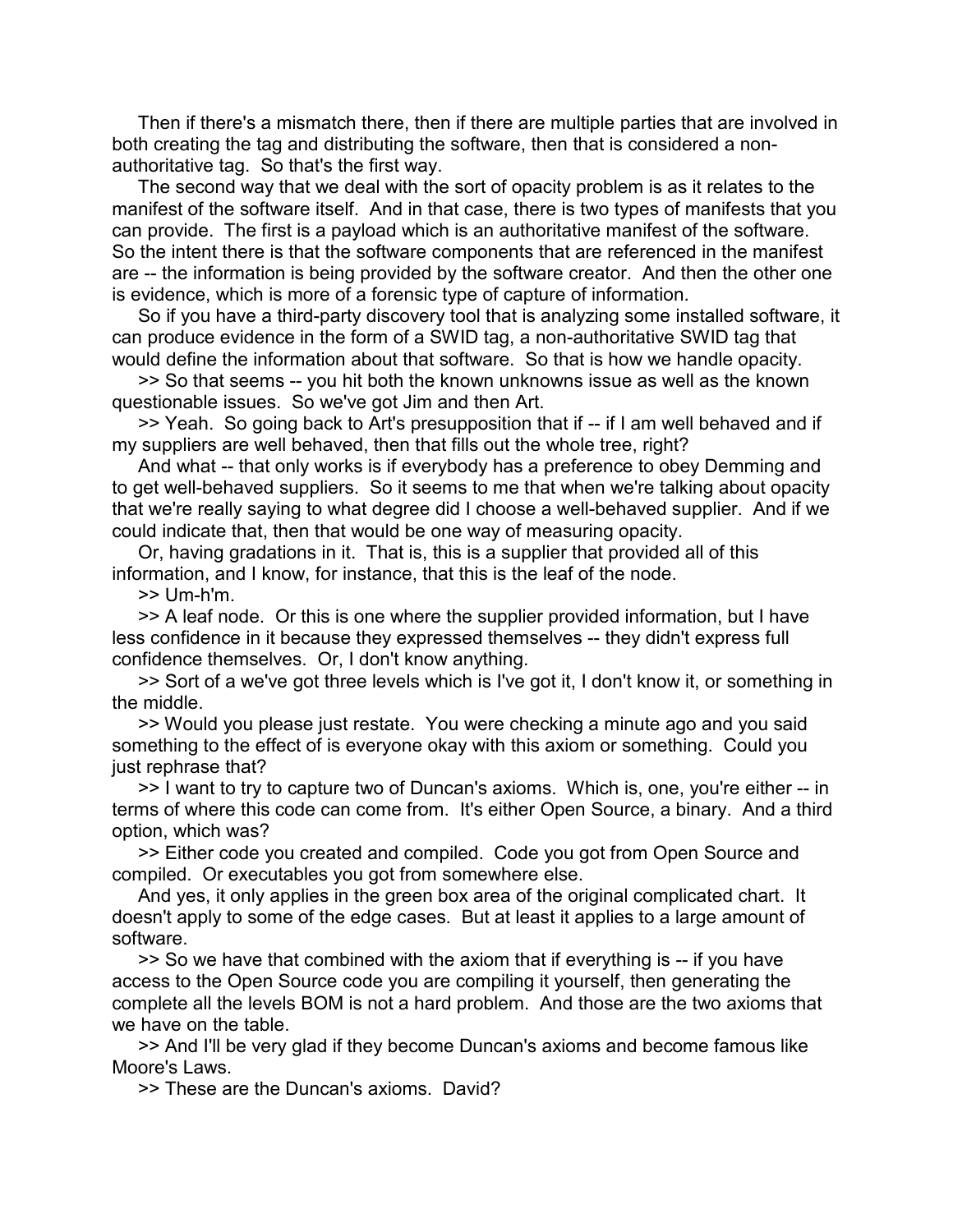>> So you just raised the point that if you're compiling source code that's provided by another party that that's not -- providing an SBOM is not a hard problem.

 I think we should answer that question after we have some of the namespace and naming kinds of conversations because what we found with talking to folks about implementing SWID tags is there is no substitute for actually knowing authoritative information about your own software product when it comes to things like characterizing it and naming it and that sort of thing.

 Building things like a manifest is more of a computational process, anybody can do that. But not everybody can sort of understand the context of the software.

 And so a third-party compiling software is going to know slightly less about the software that they're compiling than the first party that's actually creating it.

>> That's a great point. So I want to try to capture -- josh?

 >> To partially satisfy Jonathan here, based on what Steven was saying from GE Healthcare, one of the demming benefits, forget necessarily what we do in this room, but one of the benefits of fewer and better suppliers that gets glossed over is it reduces operational variance to have less entropy and total catalog of parts.

 It's not so much that they were the most superior part. In fact, Jim Ralph did this at Aetna. They had 11 log-in frameworks and UC asked can we standardize on three, and they got huge developer productivity.

 So variance as an operational margin increaser is a good thing. It's also a good security thing. And I think a natural byproduct of the pursuit of SBOMs is going to be we're not going to just pick anything from everywhere all the time and we might favor a compiled binary that's vetted and hashed from an authoritative force over the spoke artisanal every time.

 I think we should only customize when we need to. I think we will see a natural harmonization around fewer better catalogs of parts. And I think there is some language we could crystallize from what you guys do.

 >> And I think that's also going to come up in the namespace issue. So I think hey, look, it's all related. It's almost like we're all talking about the same problem.

 So I'm going to try to sort of offer a suggestion because, again, or let's phrase it as a question. If we have these two separate issues, one is --

 Let's try this again. The Art framework. There is we've got known knowns, known unknowns, and then data with caveats. Right?

 That is this middle layer where I've got it from someone else, but for whatever reason it is not at the full-on level of just being one of a SWID tag that, say, is made by someone else. But there's some reason why I wouldn't trust it. Red comes from an SCA tool, or there's something sketchy there. So that's the translucent case.

 And I think does it make sense to say we're going to leave the translucent case aside for now as a flag for future work on it. And then because I think we've sort of got a pretty strong notion in the room that said hey, we should flag when we don't know something, and we should perhaps kick that over to the Standards Group to say is this something that we can do today in SWID and SPDX.

 Reactions? I've got a thumbs up. We've got a thumbs up. I can restate that if it's helpful.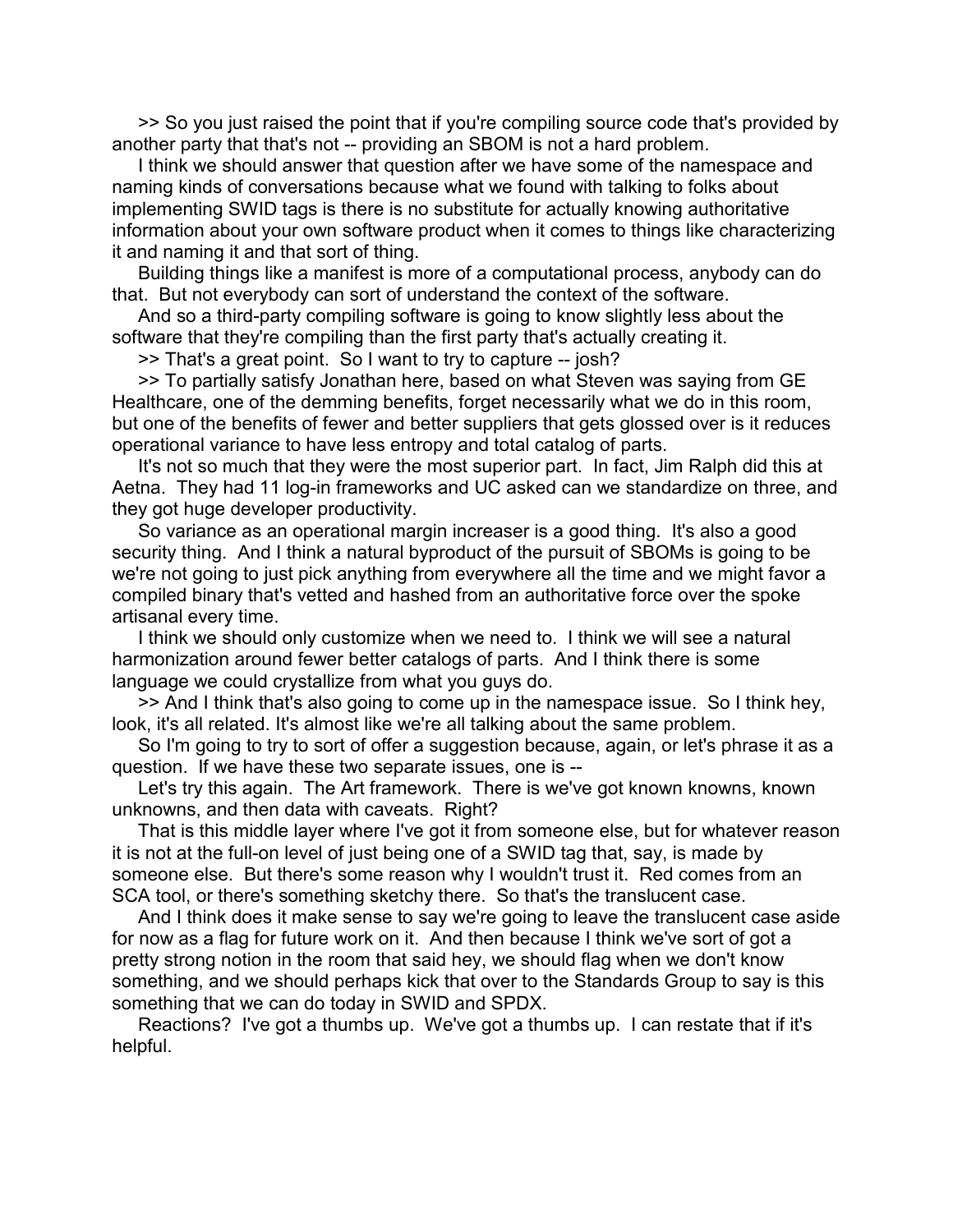>> Thank you, Allan. I'm just trying to bring us back to the use case in terms of whether it is -- if it's not responsive to your initial use case, then of course, move it to phase two.

 But if part of the -- if part of the initial use case includes the manufacturer just trying to figure out what it is that their upstream is using, the translucent actually has value, if you will. So I'm not going to comment on thumbs up or thumbs down. I will leave it to the MDMs in the room really to answer that question. I think it would be better for you guys to speak.

 >> I think it's okay to put phase one to say you have known knowns, you no known unknowns. And if you have anything else then it's -- then it's translucent, right?

 So you may or may not have anything in that category, but it's okay to consider it in phase one.

 >> Okay. And so do we think that we have a way of capturing that best effort or the uncertainty with the tools that we have today?

 >> Do those familiar with the SCA tools, do they give you a confidence word? I think this is in here, I'm pretty sure this is in here, I don't know if they --

 >> Mileage varies when you're using something, for example, like a black deck which was originally for license matching and snippets. They want fuzzy pattern matching. Some people call those false positives. I don't think so. I think it's potential violations, right.

 If you want precision, there is other tools like the zone type stuff which is the bad at the partial matching but very deterministic, right.

 So I think there is not a standard of process SPCA has to confidence level that I've seen, but someone on the phone might have a different opinion

 >> Thank you for giving us, as always, the caveat if you are listening on the phone and you want to chime in, hit star one. Yes?

 >> So just I -- Peter Eastman, Refirm Labs. We do offer a confidence level through our API. But through our like web interface that customers see is typically a binary it either is here or not. We are making that decision for our customers.

>> Les, did you have a --

>> I thought I did.

>> Okay.

[LAUGHTER]

>> I do agree with Jim.

 I'm not sure about SCA's giving us that at the moment. So I think with the known knowns and the known unknowns we can do that. And we can definitely give you caveats.

 >> Perhaps to move forward, we can take the known knowns and known unknowns and give that to the Standards Group and say hey, this is something that we think can be part of minimum viable.

 And perhaps Art's group can take a first crack, unless someone else wants to take a crack at thinking about how do we think about the translucency or the uncertainty side of things? Or do you think we have enough we can go forward? Duncan, yeah.

 >> No, I do think you can do exactly what you said. I think we should make sure we're not over-qualifying it to just what I will call is the machine readable what an SCA could do. Because at one of these previous meetings, and I don't remember which one,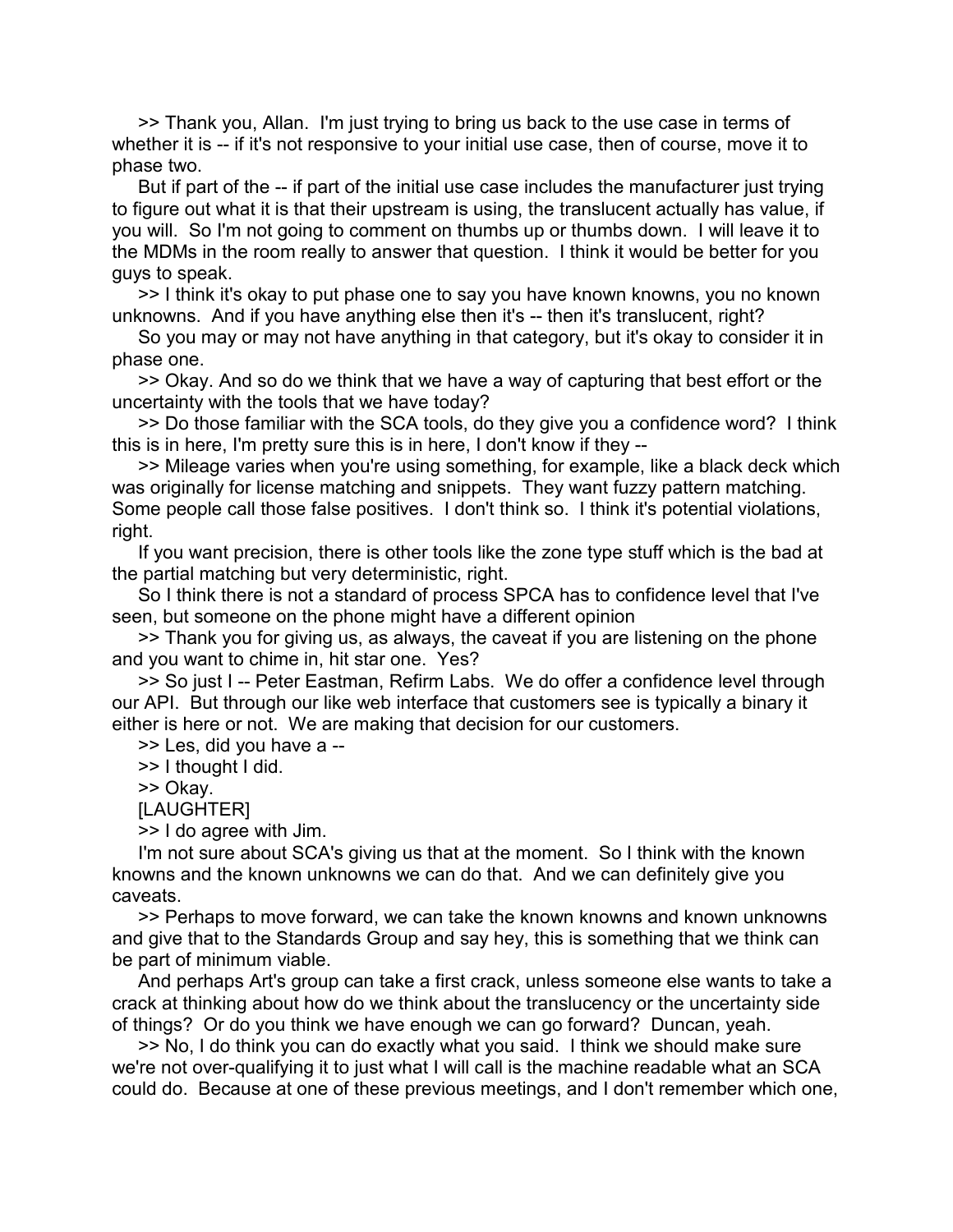somebody made some observations on their data and what they had and how they had a lot of suppliers that were one person, you know, e-mail unknown versus a Red Hat or an Oracle or somebody big.

 So there is a certain aspect you have to take into account in that confidence that is not only what the machine can read and zeros but where it came from.

 >> Right. So I think we'll be sure to try to revisit that and capture the overall problem of hopefully -- we'll call this uncertainty if you don't like the term translucency so we can sort of document, okay, what's that look like.

 So I'm going to -- I want to make -- and any last words or, you know, things that we can put in the notes on this topic so that when it is picked up by these working groups they have -- they are empowered to move forward?

 >> Just -- I can't remember if it was swamp or carwash, someone in this room might know this, but DHS had two different programs that we're looking at common packages.

 And there is an opportunity here for Cloud intelligence here. If someone hunts down and determines what was a low confidence and becomes a high confidence, that could be shareable for everyone's benefit, in theory.

 >> And I think that gets strongly to our next topic discussion, the sort of the convergence is very tied to the namespace side of things. Duncan?

>> So just recap again, whose doing what to conclude this?

 >> We have the Standards Group is going to explicitly denote the known unknown side of things. So this software is not a leaf, there is something underneath it in a way that, you know. Pulling this out myself, this is not something you have to do. But, for example, a tool could say okay there is this much, these are this many things that here's the name, we don't know what's below them.

 And then the framing group is going to do a high level discussion to try to unpack this translucency or uncertainty space. And potentially tee that up to something that could be more applied if the standards group down the road.

>> And then just a question, I guess.

 Would it make sense if there is information that comes out of the proof of concept that might be a value in this area, could we highlight them to hey, we know we're having these issues, help us however you can.

 >> That's a great point. And I think this has come up that the MDMs, the Medical Device Manufacturers, part of their work is going to be capturing what are the obstacles for doing this.

Jim, do you want to chime in on that?

 >> Yeah, that's right. We want to identify any issues that block or prevent information from agreeing with the format that we've defined already so far.

 >> And I think that's going to be one of big value adds even before we get to the HDO, what are we learning from the vendors.

 And there could also be some work that happens, you know, as -- from the use case group again as there are a number of organizations that are starting to do this. And so, again, capturing those obstacles. We'll work on feeding that into the right thing as well.

Okay. The -- so any last words on this topic? Yes.

 >> I would be -- I would be a little more comfortable if we said that the standards group will allow for translucency even if it is a null set at this point.

>> Say it a little more.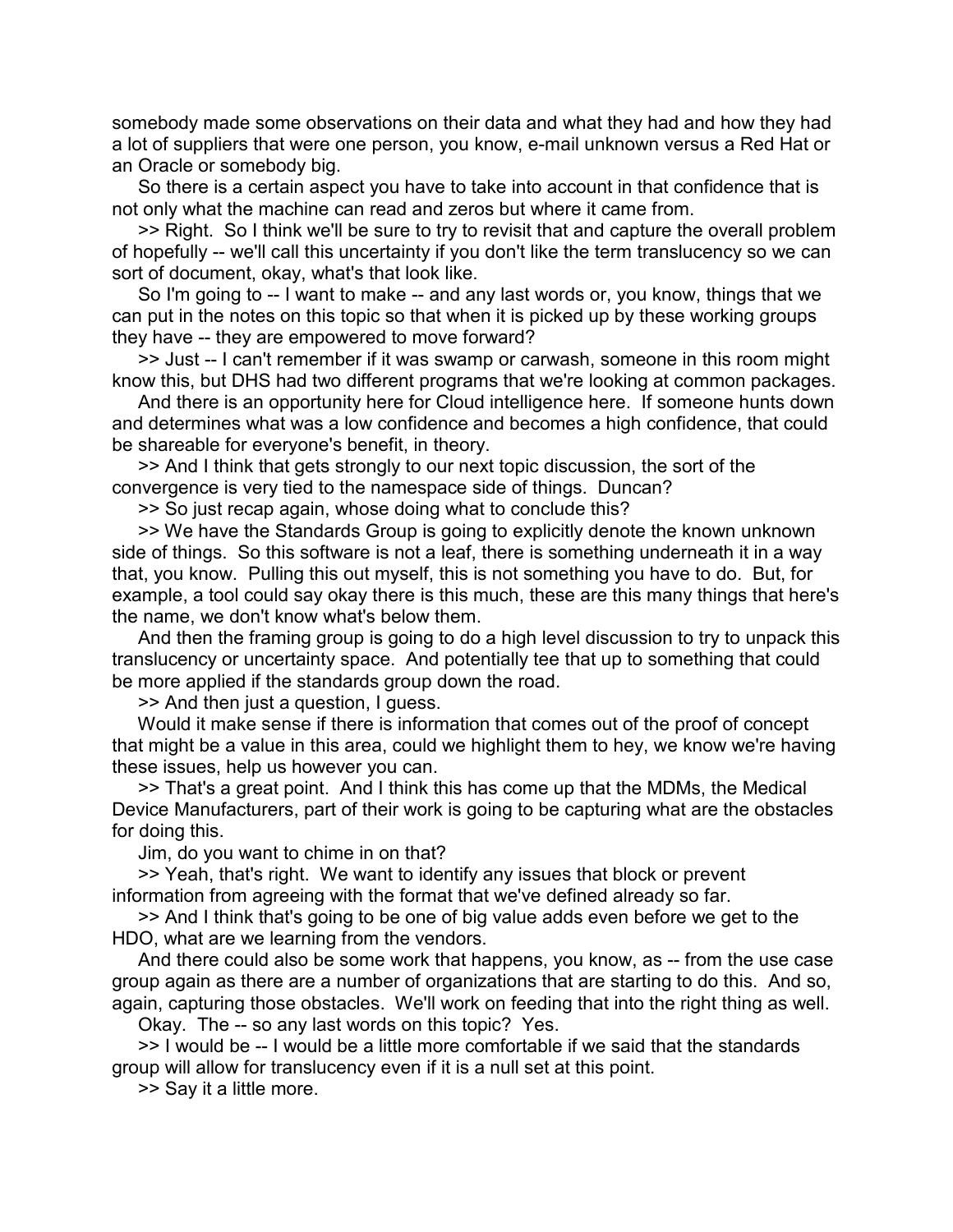>> That is, that we can -- that whatever standardized ways we come up with to define the -- define known knowns and known unknowns that we also specify a way to - - to indicate that it's neither. And that it's up to us then or the framing group to define what that -- what would fit into that category.

>> I don't think that's going to be a problem from the --

[OFF MIC]

>> Thank you.

 >> From the formats and standards, I don't think that's going to be a problem because at least with SWID it's very flexible and extensible for how much people want to provide or not provide with SWID because it is a supplier attestation. You know, assumably whatever goes in there is the supplier attestation.

>> Right. I'm just assuming let's don't exclude it at this point.

>> Okay, thank you. We will add that to the list. Thank you.

 And I'll help with the coordination on the framing group to make sure that that's - that those discussions are happening.

 >> And one thing on the obstacles, I think our plan was to provide internal and external obstacles. So I think we've been talking a lot about external obstacles, but as MDMs we have some internals that we want to possibly share.

 >> Just for the edification, can you give an example of how inside your organization the state is hard to get.

 >> Because the way -- especially if you are a big manufacturer, you have multiple product teams and multiple engineers, as we talked earlier, whether it was developers.

 They to pull in different source, whether it is Open Source or others, right? Some of that is not as visible and easy for us to get to. Whether it's people have left, it's become legacy, the documentation of that's hard. So that's the part.

>> The comment says we'll provide comments later.

>> Yeah, that one.

>> All right. I want to -- Jim, and then Duncan, and then --

 >> I just want to -- another example is if we're not all as disciplined as Steve Abrahamson and we can have already a common list of names, for instance.

## **ILAUGHTERI**

>> Which is a great segue to naming.

 >> And the reason I asked for could we make sure the proof of concept was up there as one of the group's tasks for answers -- which I don't see yet up on the board -- was so that they would recognize that we would like to information earlier and perhaps separate from everything else.

 Because I recognize that in the medical field like you have to ask a lawyer before you do anything. And therefore waiting for that final report might be later than we might get this input.

 >> That's a great point and something that we should sort of include in the feedback for that working group is since there is the generate phase and consume phase, the working group can sort of start on processing the generate data while we're waiting until the end of May. Okay.

 And we just had the great segue of, you know, the things inside an organization as a way of collapsing the namespace.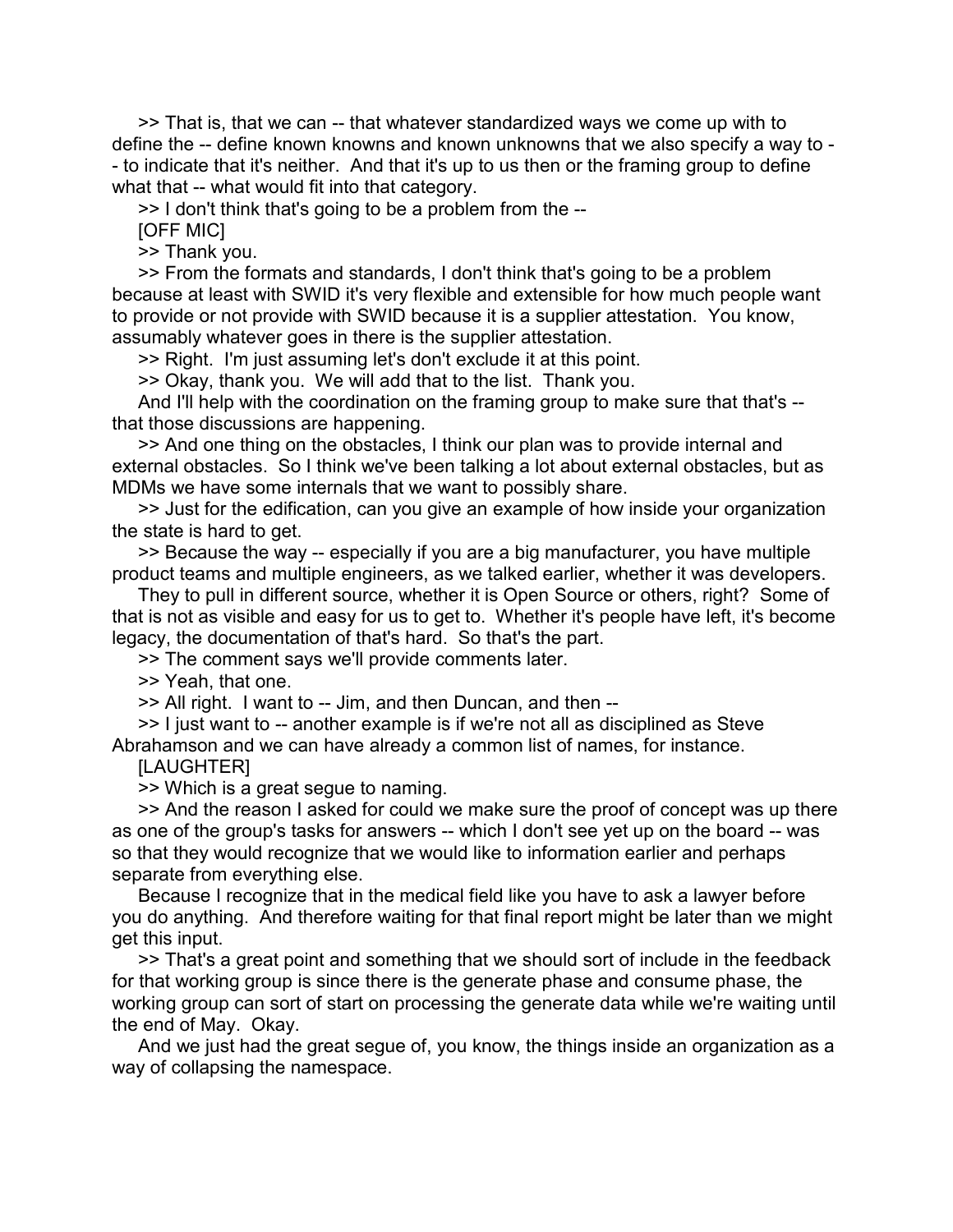So the namespace problem, I'm going to try to offer sort of a very basic model which is are you using com.sun.java or com.oracle.java.

 We have many different ways of describing a unique piece of software. And so that obviously generates problems if we are trying to think about things in an automated fashion.

 I don't think there's going to be a single solution, but what I'd like to do is try to capture what are some of the solutions that we have at our disposal now, and what might we want to think about moving forward to help reduce this problem?

 And I want to start by putting -- we'll go to Bruce, and then I want to put Dave on the spot to talk about how he's already tackled this problem. But, Bruce, you had a comment first.

 >> So the big -- everyone likes to think of there is going to be unique ID someplace, but there isn't.

 And basically what we have to do is create alias lists for vendors, products, brand names probably because a lot of people don't know what the brand name is, this supplier and things like that. And probably if you're going to do that, you're going to say, you know, this is a distinguished one I'd like you to use but I'll accept any of them.

 If we don't do that, this isn't going to to work based on my experience with trying to do MVD database versus what the acquisitions that we have done and what internal people have done, and legal and so on and so forth.

We should just think about it in that way. It's basically alias lists and then some way to get to the actual supplier for whatever reason.

 >> And just very quickly, when you say we should do this, do you see this is going to be something that each organization will be doing for themselves, that each supplier will be doing to create the alias list that people can go to? Do you have an organizational vision? No is a completely good answer.

 >> The first organization I think is creating at least a situation where the supplier lists, they will hold that.

>> First.org is going to create sort of the centralized list?

 >> There is a format for this someplace. And Art is a lot further ahead on this than my understanding so you can ask him about that.

 But once you do that, then I think the individual supplier creates the names for themselves. The problem you're going to have is all these suppliers that are single name people, of which half of our third-party complements are, and what to do about that. But that's a detail that we can solve once we get, you know, to phase one.

 >> So I see J.C. and Duncan, but I do want to get Dave Waltermeyer because I know that he spent a lot of time with CPE and then ultimately was involved in sort of realizing that we need to do something else.

 >> Yeah, so I -- based on our experience with CPE, we know a lot about what not to do.

>> Can you briefly just give a 30-second CPE for those who may not know it.

 >> So CPE is the common platform enumeration. It's a naming standard that has been around for maybe 15 years, 12 years, somewhere in that ballpark.

 It's currently operated by NIST out of the National Vulnerability Database. Its goal is to provide standardized identifiers for product names really down to the version level.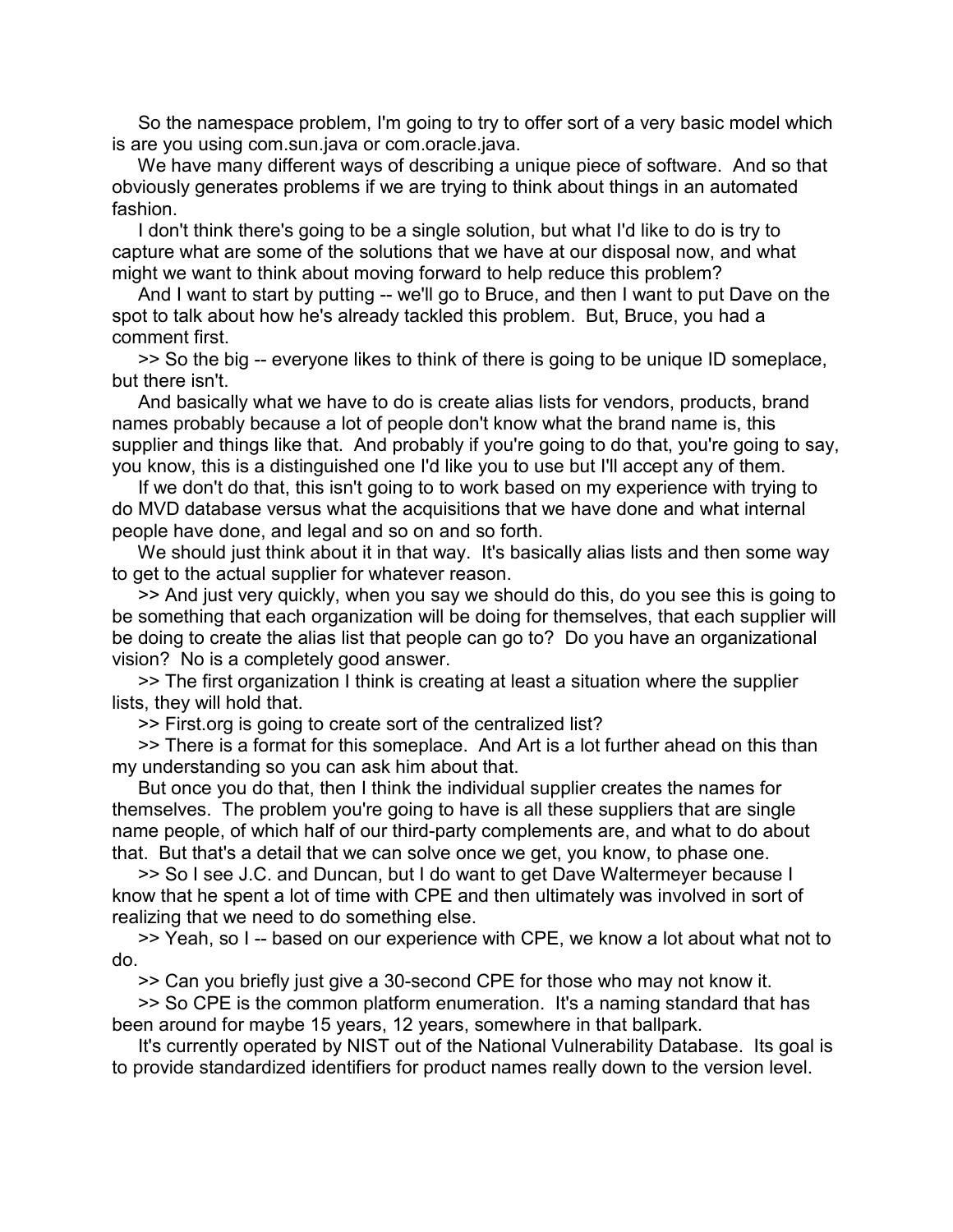And what that ultimately means is the NVD analysts create about 90% of the product names.

 And that's largely done when we see a vulnerability for a product for the first time. Not really the time in which you want to actually identify a software for the first time. It should really be done at the point where a software product is actually released.

 And so one of the reasons why we actually got involved in, you know, SWID tags and product naming and all of that is because of this problem space.

 So the way we feel is that we should leverage existing mechanisms for uniqueness. You know, one thing you could do is use like a UU ID as a way -- a method that has enough entropy and that the likelihood of collision is actually not very high.

 Another way, which I think Elliott mentioned earlier in the day, was using something like DNS. We already have -- I don't see a reason why First or, you know, any other organization needs to develop a new list of vendor names when we already have the DNS as a way to effectively provide that for us.

 And so the guidance that we've provided around this, and with related to SWID tags is really to use UU IDs or to prefix -- to ensure that a value will become unique, prefix it with a DNS name as a basis to accomplish that.

 >> And that gives us towards the uniqueness, but it should ultimately be a path to reduce duplicates.

 >> Right. And then I think the other point that you were asking about is another way to do this is to put the authoritative parties in charge of actually providing the information.

 So instead of the NVD, you know, creating 90% of the product names, basically by doing a forensic dig of the internet to try to discover information about software it is better for the vendor itself, the software provider, creator, supplier. I was told to use supplier.

>> Supply.

>> It's better for that supplier to actually supply the data.

>> All right. I've got Duncan, J.C., Josh has two fingers, and then Elliott.

 >> So first let the record show that Duncan agrees with Bruce and Dave maybe for the people who heard us a lot, that isn't always true.

 What problem are you trying to solve that we need to make this super unique name? What is the big picture again of what we're -- what needs to be more consistent? We don't have any at the moment. We are trying to just get going in phase one.

>> Do you want -- someone want to take a stab at answering that?

>> I will answer that correctly because it goes to --

>> Mic, thank you.

>> Sorry about that, Elliott here.

 I was going to ask a slightly similar question which is what are the properties of a name?

 It's always something that we always ask this in computer science. What is the property -- what are your security properties? How is the name going to be used? Is it - - does it have to be recognizable?

What -- I went to the question of uniqueness because, you know, it really depends on its use. If it's -- does it have to be authoritatively assigned? Can it be randomly assigned?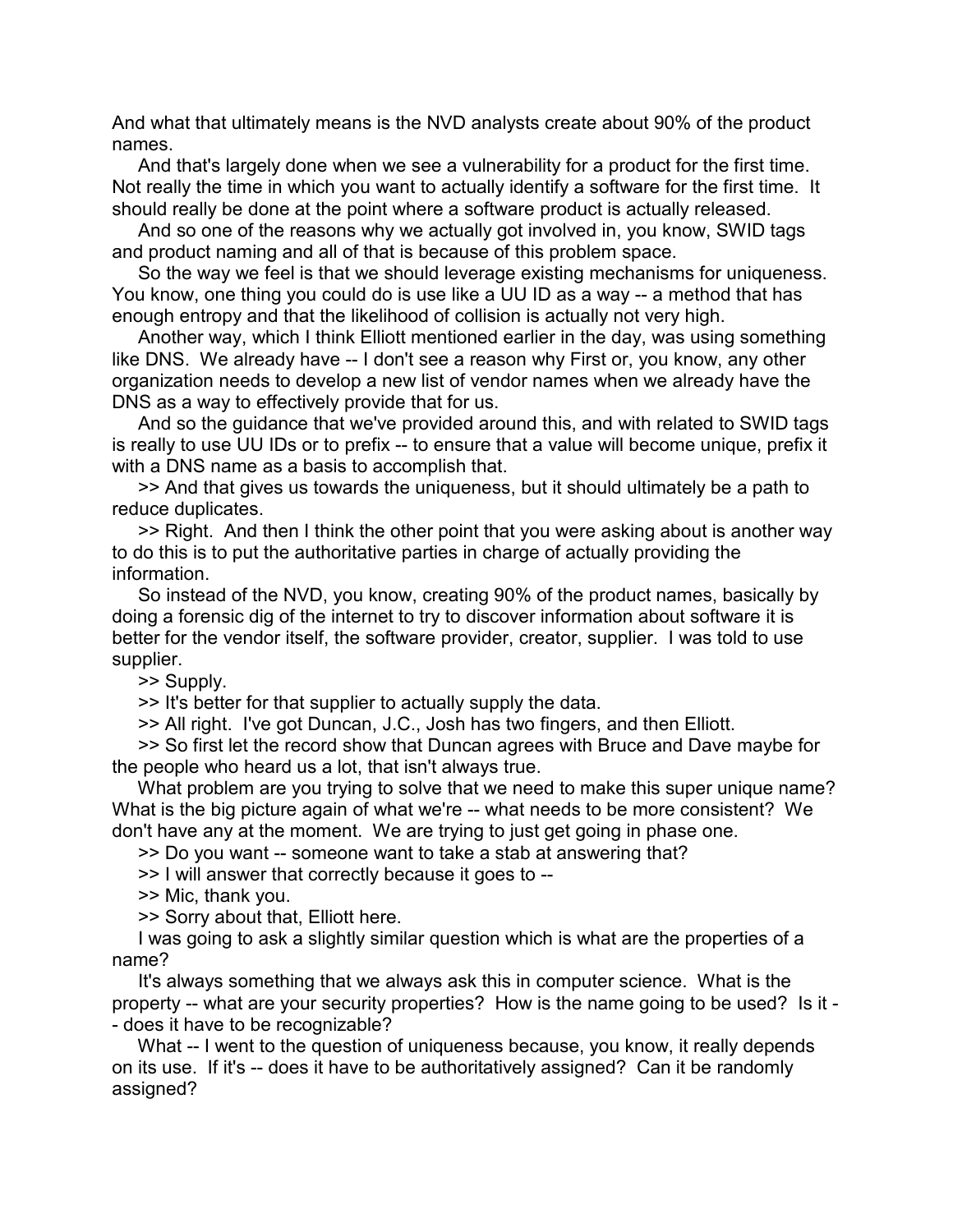I'm asking these questions without answers. I think I crassly blurted out domain name. Even someone who is a big fan of using that for distribution purposes and declarative purposes, I don't want to jump right there because I think this is stuff for this room to answer these questions, what properties do you desire? So I'll leave it at that for now.

>> So we had J.C. and then Josh, and then we'll go over here.

 >> On the entity resolution front, it also depends on the criticality and assurance posture of the system itself. So for some, you know, just getting a supplier might be sufficient.

 For other systems, you need specifically to understand like which mirror site was this particular package taken from. And so, again, this -- this -- this raises the need for like that extensibility to be there on all of these formats.

 >> And I think, am I correct in saying this is sort of we have -- we have the core of the name, which I'm now going to put air quotes around, and then there are going to be other fields that we imagine will be attached to it of sort of where are it came from that speak to the pedigree problems, is that right?

 >> And there's even like the software heritage project and package URL and a lot of attempts to get some great granularity. It's a little bit of a cold start problem. Like it would be a wonderful thing if everybody used it, but no one does. So, you know, like that's an issue.

>> And can you give us 20 seconds each on the software heritage in PURL?

 >> Software heritage is, you know, was I kind of referenced in my overview, it's kind of like the way back machine for software. So like what -- what was the version of this at a particular point in time.

 And it's a kind of really interesting longitudinally auditable repository of metadata about software, which is great. And it's Open Source. And then the other on Package URL, PURL, sort of gets to what Dave Waltermeyer was saying about the deficiencies of CPE, which is since, you know, a lot of Open Source developers don't need no stinkin' CPE, you know, they don't create them. And there are issues with the CPE even within NVD. There are actually more CPEs in the NVD than there are in the CPE dictionary for the NVD, but that's a whole other issue.

>> Yes.

 >> So the -- for package URL, the notion is that you would essentially use the vector or the path through the package manager to resolve the location of a particular piece of software. And so you essentially get to more of a geographic understanding of the entity.

 So it's not really a name, it's an address, right. And addresses are more unique than names. So, you know, if you can essentially get the equivalent of a lat/long on a piece of software, that is a more granular and more unique way of identifying it.

>> Josh?

 >> So the context switched a little bit from what I was going to say, but I'll keep it in mind.

 It's a bit of a complex point, but I think it's an important one. I said it really quickly in passing, but we want to project into the future a little bit of how the ecosystems will harmonize and adapt to these new objectives.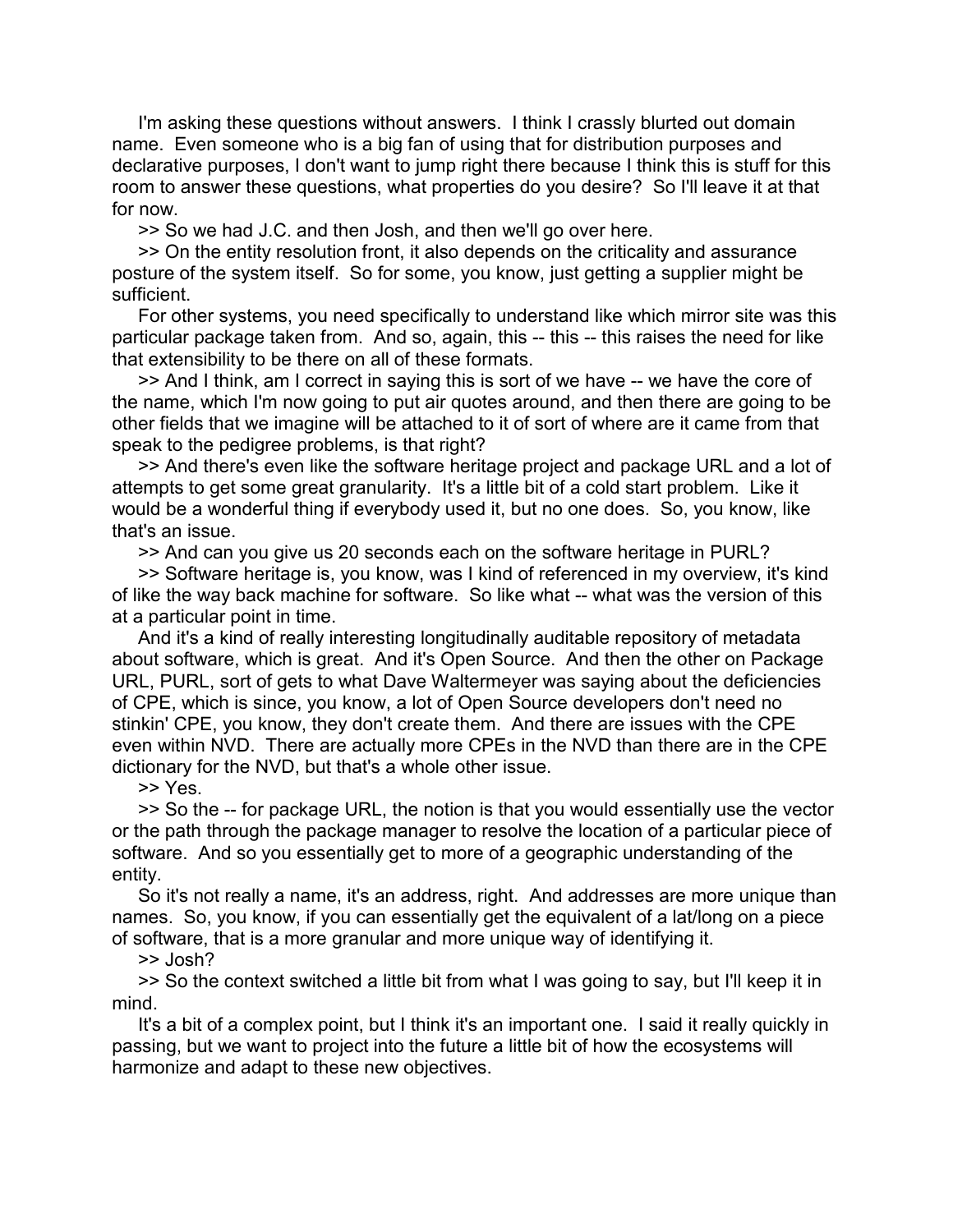One of them, if we look at the past for an indicator of the future is there were a lot of malfeasance Java projects on mirror sites. So people started only using Maven Central with canonical binaries instead of maybe getting a bad one.

 Other things like dot-net didn't do that and haven't yet done that. And I said it in passing, but the Linux Foundation's core infrastructure initiative badge has a couple of tiers to the badging and there is criterion for the badging. At least as of this morning, there were 274 projects that have the badge.

 One could imagine if they added criterion for SBOM or level of SBOM or a certain percentage can't be opaque or translucent or bioluminescent or whatever other values we add. One could imagine that an average developer sitting down to do something for an FDA-regulated device or a safety critical thing or a DOD partner would only choose from the logging frameworks that had such a badge.

 So it's tough to project into the future how this will all look, but one of the incentive problems we saw was these small volunteer Open Source products may not have the capital behind them to do a lot of work. But they may want adoption, and one of the ways to get adoption is to supply these things as built and avoid artisanal spoke things.

 A lot munched in there, but core infrastructure initiative tagging type signaling, some sort of accreditation. I mean we made a joke at the first one about we don't want the names of cows, but we do like Grade A beef, you know, we do grade certain things. And such a thing could be applied to the software we consume.

>> Yep.

>> No, I withdraw my same --

>> We can go to Jim. You can go ahead, Jim.

>> Okay. Jim first.

>> I was just saying I withdraw my request to speak.

>> Okay.

 >> Okay, then I'll jump in. So I can give an actual, you know, example scenario or real life scenario.

 So in our SBOM system, we actually do use -- excuse me -- we actually do use the CPE format. And the reason we went that route was because the initial primary purpose of the SBOM system was to use it to automatically associate vulnerabilities with products. And we have the capability to do that.

 The challenge is exactly what you indicated in that many software components until there is a vulnerability may not have a CPE number. So, you know, on the good side it is a system that is established. It has a -- you know, a linkage to something that's relevant. So that's very good.

 There are certain challenges perhaps in the way that the CPEs are initially derived or maintained. So that I think is something that, you know, if we go that route that could be worked on. But it is a system and, you know, we have implemented with the challenges that were indicated.

 Now what we do is if we are adding a component to an SBOM that doesn't have an existing CPE, we make up a place holder that is in that similar format but not an official CPE. And when the CPE is created, then we can flow that update through our system and update our place holder CPE to the actual CPE.

>> Art and then Bruce.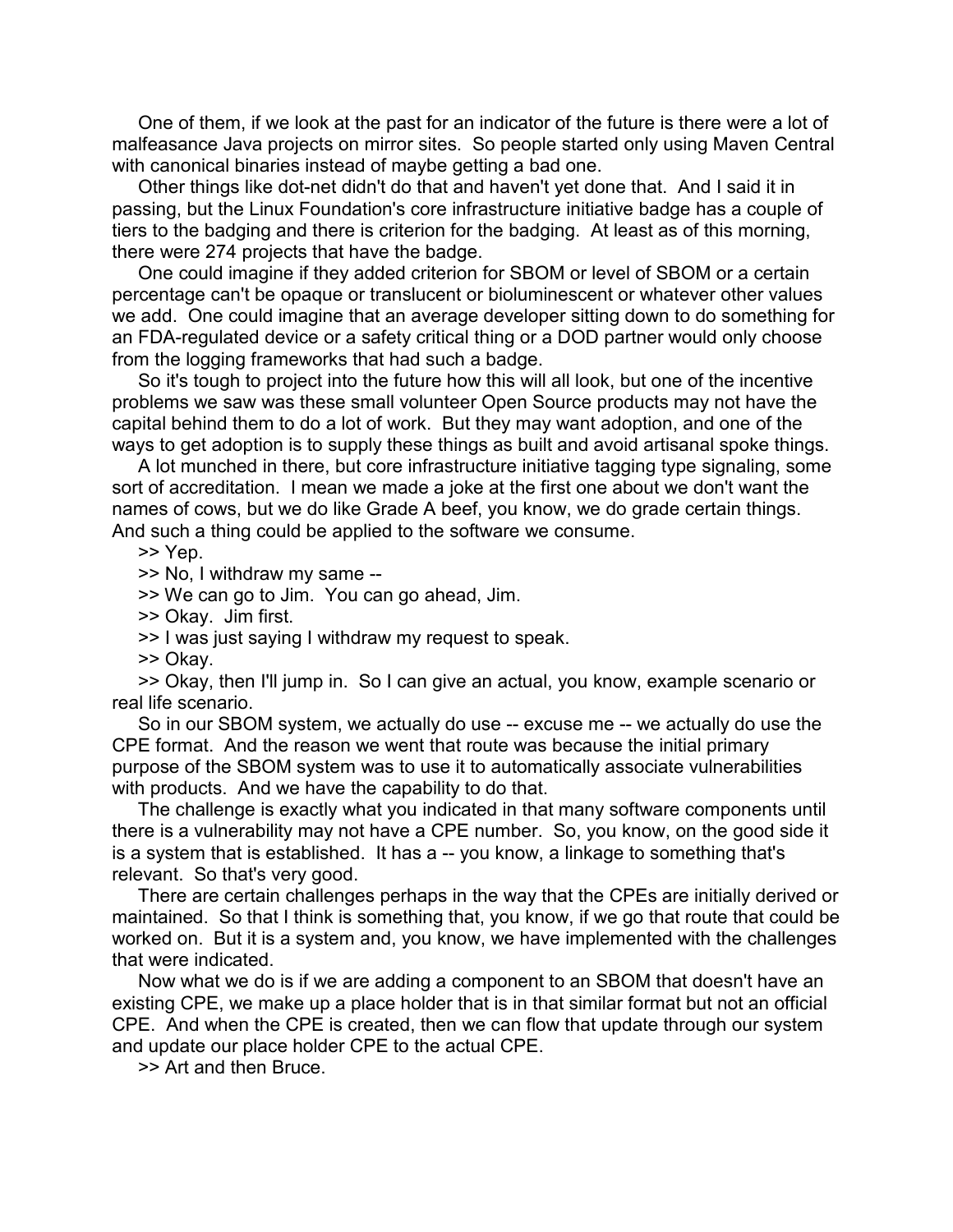>> Just to go back on something. Understanding PURL is more address than perhaps CPE. But looking at them both last night, they're not dissimilar in sort of number of fields and the way they kind of get more specific.

 So kind of a question a little bit for argument sake. If suppliers were behaving as desired and all providing good CPE, would CPE perhaps have just worked and be a - were there other problems with it perhaps? Or is it just a matter of it's very expensive for one organization to supply the world's dictionary of CPE?

>> Can I answer that?

>> Please.

>> Yeah, or --

>> Internally, so.

>> That is where I was going to go.

>> So the problem with CPE is it sort of has an identity crisis.

 It is intended to be both an identifier, a matching format, and a metadata format sort of all munched into a single string. And as a result of that, it actually -- it does a not so satisfactory job but really addressing all three of those use cases.

What we really need is something that is simply just an identifier for, you know, for a product. And because of all of those other things, all that other baggage, you know, maintaining CPE is an extremely large expense for NIST.

 And because it hasn't been adopted by industry to the extent that the majority of CPEs are being created by industry partners, if we were to stop supporting CPE today there would be a small fraction of CPEs that would be created on an ongoing basis. And that just isn't a sustainable model for that kind of effort.

>> Bruce?

 >> First, I mean this is not exactly directly on the point, but if we had known that we could supply CPE names, we would have done that. And I'm sure that would be true of many other vendors. So if you want to -- if you want CPEs done by the vendors, just ask us and a large percentage of us will do that.

 But the thing is that the CPE dictionary is really the only thing we have now today and I like it. And we're adopting it much the way that you guys were doing it which is basically you know, we're making them up when there isn't one in there and using the similar format and we're adopting the ones that are there.

 But again, we're using aliases. Because the vendors change names, the products change names. We don't -- we don't -- a unique ID doesn't help. You just basically have to do aliases, and you can decide the unique ID is an alias, but that's what it is.

 >> I want to follow on this because I think we've got a couple of different issues and let's sort of tease them apart.

So one is this notion that entities may be the best -- in the best position to create their own names. Except they may not all use the same format.

 And so are we okay in a world where we have decentralized that responsibility but we're still going to have a couple of different ways to do it?

 And then two, we're still going to have this legacy problem of, you know, a bunch of redundant names for the same thing.

 And so is there a way other than having, you know, centralized alias repositories to move forward on that? Or can we imagine a world where, okay, this is going to be the alias repository. You know, node will handle the alias repository for node, and this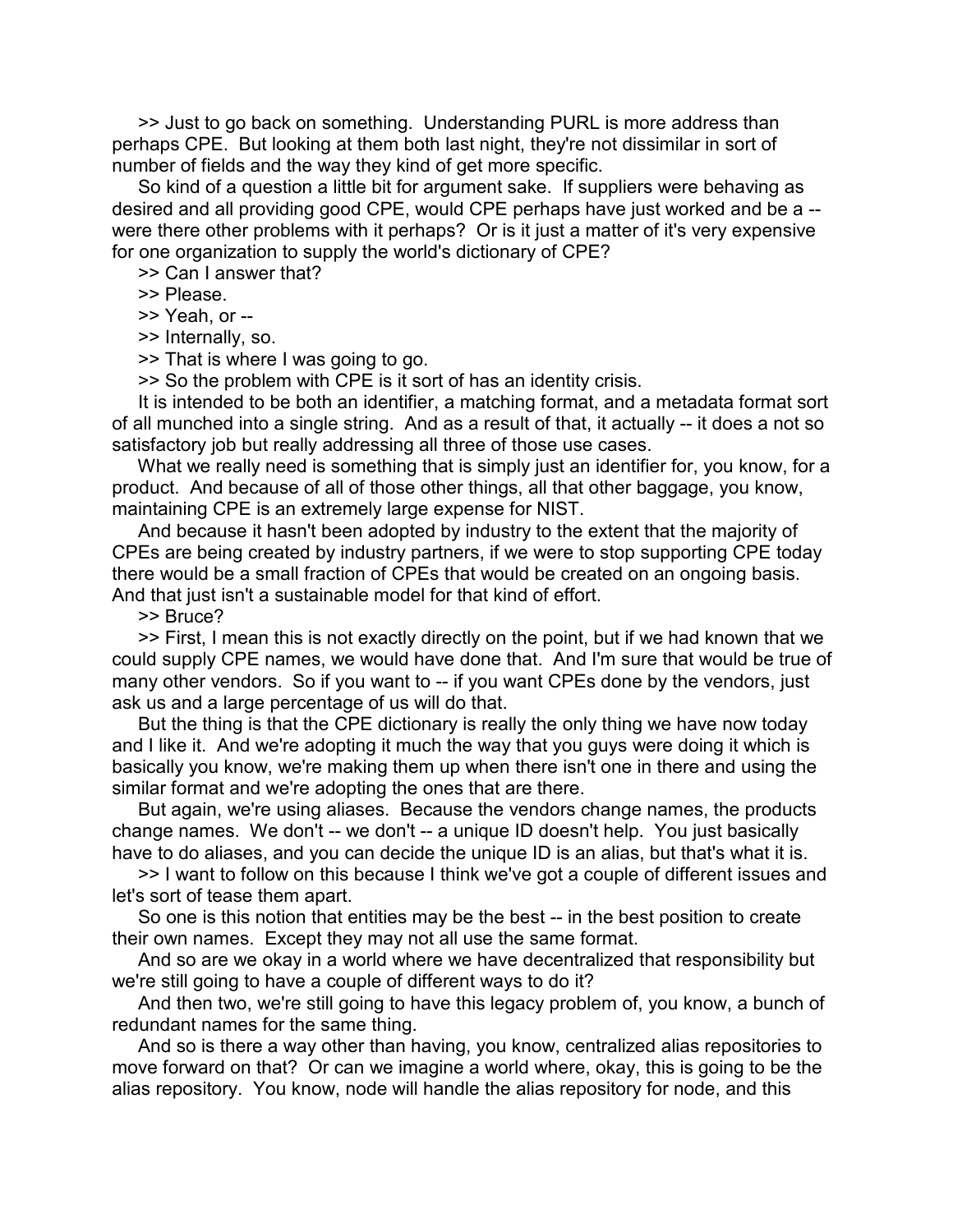community for its things in that community and we will sort of still again federate that approach.

 So I want to sort of tease apart those two issues. So response to that? I've got Elliott and Duncan, and then Art.

 >> If you want to look at this horizontally, and I think that's your plan, the naming of - again, I think we're almost putting the cart before the horse a little bit.

 There's naming of componentry and there's naming of -- and going back to the model that was presented at the endpoint, there's different levels of naming.

 So I do wish we could go into the properties a little bit more rather than the solutions of whether we're using a CPE or something else.

 And we have distributed ways to do naming. It's not -- we can do it. But I'm still not hearing the properties discussion other than, you know, we need to be able to search upon it.

 I think what the one thing I've heard is that we need it to be human readable or something close to human readable. But the other thing I think I'm hearing is it needs to be indexable against a CVE which is I think a key component of the solution that people are aiming for, for the primary use case.

Am I misunderstanding that?

 >> So does anyone want to follow this thread down in terms of we need indexability and we need common -- we need

 I don't know what the appropriate information science term is. But A should equal A. We need the property of identity.

>> Cross reference ability.

 >> Cross reference ability. Thank you. So is there any two fingers on what Elliott has said? Yes, Duncan.

>> So, I agree it's use case specific.

I agree the use case I care most about is vulnerability.

 But we did all of those use cases in the fancy petal up there. So I think we have to recognize that they're not all the same.

 I think to Bruce's point again on aliases, I don't think we need to come up with a unique way. So Allan's point earlier of do we have to have a unique way, I don't think we to unique way.

 I do think for the vulnerability use case we do have an existing industry problem that Dave mentioned that we don't come up with the name for the thing until after it's broke. And several people have said hey, we come up with it, we invent our own if they haven't done it.

 So not totally facetiously, we should maybe consider it is a vulnerability for a piece of software if it is not already assigned and therefore you get one assigned for it.

>> And who gets to do the assigning?

>> That gets into industry will probably have to help.

>> We don't do that.

>> The bigger issue is I think we have to solve that problem --

>> Right.

>> -- somewhat independent of SBOM. And if we solve it, great.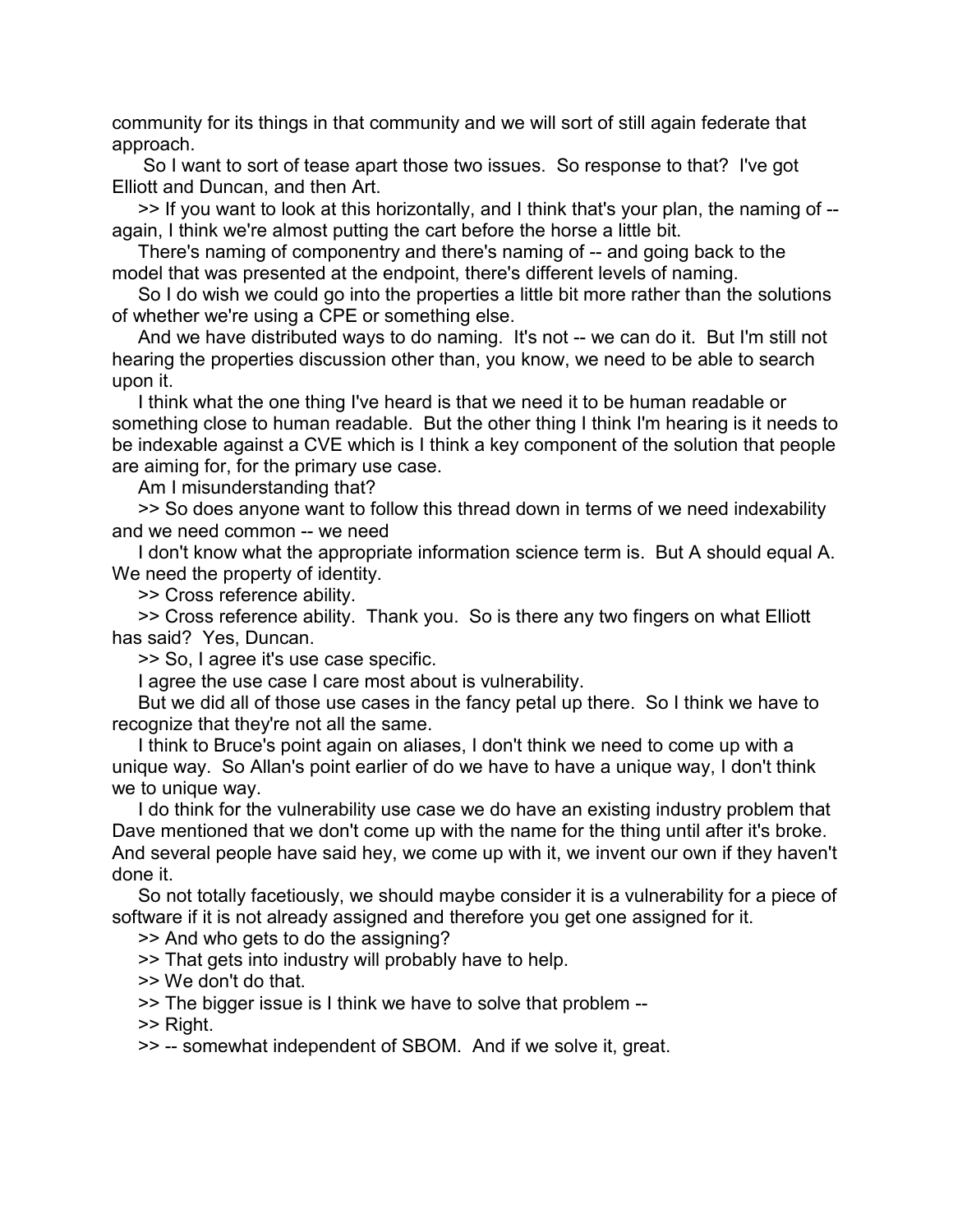>> And I guess what we should be very clear of we should have an actor when we are talking about this. If it isn't going to be completely decentralized, then someone has to do something. Bruce.

>> Okay. This is a two finger one, right?

 If the CVE organization demanded a CPE when you submitted the CVE -- CPE -- [LAUGHTER]

>> Give that.

>> Researcher, I like it.

 >> And the only people that are allowed to do CVEs, generally speaking, are the supplier.

>> Right.

 >> Then I don't see why, you know, that can't just be a demand. And most of this, of the mechanistic problems we're talking about here, at least for things that are in MVD, which is what a lot of people are concerned about here, can be resolved, at least severely reducing the amount of overhead that these guys have to put in to create the CPE directories.

>> So just --

>> Yes, and we have Dave in the queue.

 >> We talked about DNS and the naming convention of the world. And they were able to solve it, right? Name, no?

 >> So just so you know, NTIA created ICAN in the late 1990's and a lot more history about that. But that is a massive institutional global organization.

 >> So my thought is that we have -- we have industries that have a stake in being able to scan products and to identify vulnerabilities.

 So with that stake, they have to identify by product name and connect to CVE to identify that there is a vulnerability.

 So my thought is, is if they had a stake in the game, and there was a process that any time a software was developed that they issue or they manage the issuing of the SWID, a tag, and they identify and keep the centralization of all of the software by tag number because they have a stake in the game.

>> Um-h'm.

>> So I'm just trying to think I guess jumping to the solution.

>> So I'm going to go to Art and then Daniel Beard on the phone.

 >> This is -- I think wrapping back to I think Bruce kicked this off, and there was sort of two parts to what he was saying.

 On the aliases part, so actually agree with that class of problem. It's occurred to me that we've talked about references for saying, you know, component A includes or is compiled from component B.

 One of the ways I looked at this awhile back internally was component A relationship is, you know, otherwise known as or also known as. Is this solvable, it's just a relationship that you can just say, you know, Solaris 5 equals Sun OS5. I forgot why they match up. But just, right, you can do it that way without having to have a separate special magical aliases field.

 Question for the -- for those who have thought about this. Yeah. >> Anyone have an immediate response?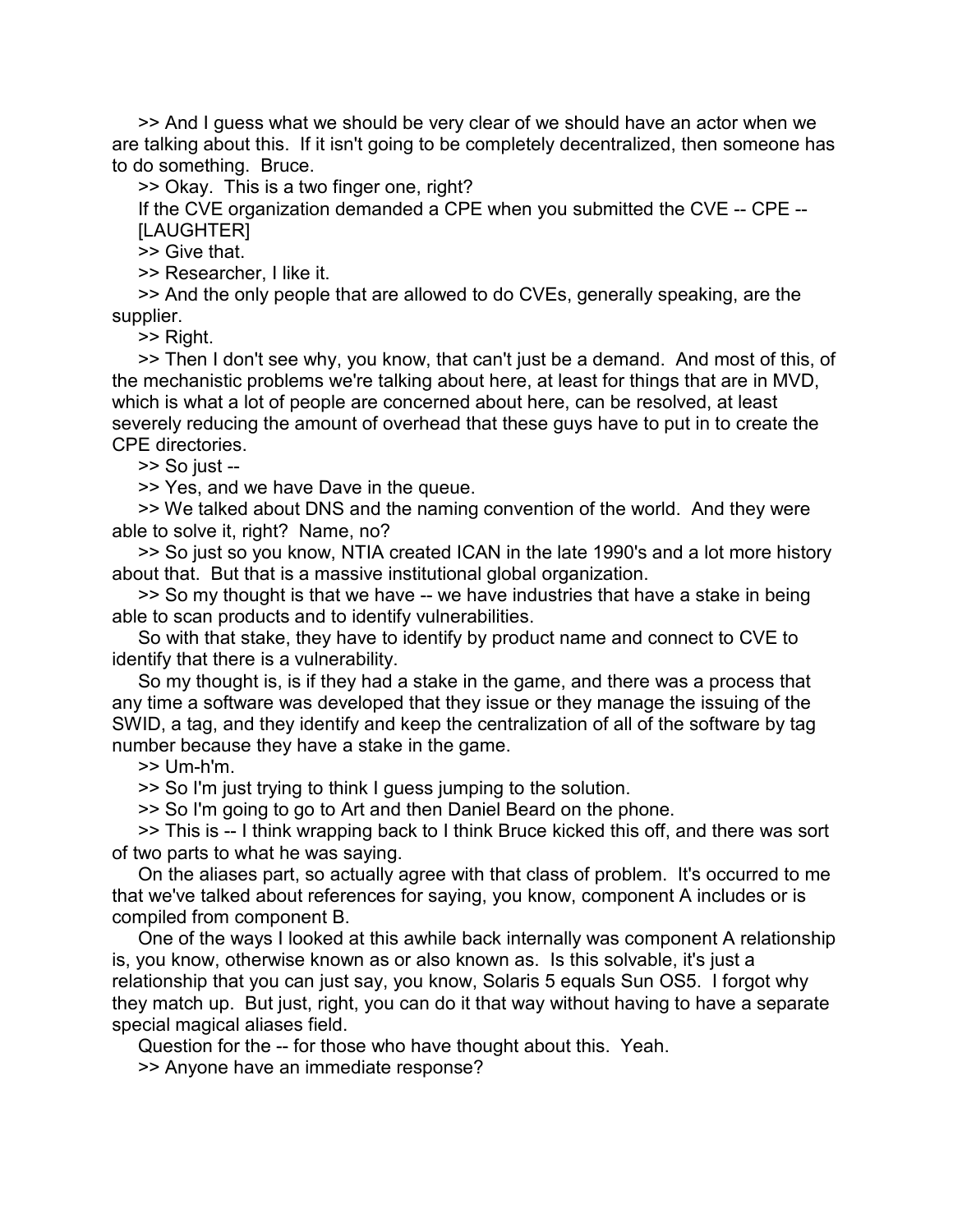>> Generic relationship function that I can do lots of things with also has alias to, alias of.

>> Elliott.

 >> This is something the more I think about it, the more I think this has to be left to tooling. You are going to need the alias thing for awhile. But I keep coming back to a couple of things in my own head which is Python provides a certain way to do this. The various software update systems provide a certain way to do this.

 So I think a certain amount of thought has to go into the flexibility of this. And, again, I'm hesitant to give more recommendations on the spot. But I'm thinking in terms of that line because a lot of these -- the reason I'm there is, you know, in terms of the -- you know, that all the way to the left guy who wrote some crappy little piece of procedure code that somebody wanted to borrow in, God help us, JavaScript for some purpose that he had no idea you were going to use it in your MDM, right. He was never going to go to anybody to get this information.

 But if he wrote, you know, if you wrote it in Python, for instance, at least he had the sense to create is setup.py file and you might be able to derive some information there for -- as an example. So I think some thought needs to go into it.

>> Daniel Beard, often a man with thoughts. We can hear you.

 >> I had one, and then right as I pushed star one, Allan, you basically said what I was going to say which kind of happened.

 When you are doing software development, you know, there is package managers now for any language. NPM for Node, Nougat for dot-net, and Pip for Python. And typically that's where a lot of the third-party libraries are coming in.

 So doing a federated approach is something we can leverage right now because these names already have to be unique within their namespace.

 >> So what I'm hearing is we've got federation. We've got aliases for the short run. And we've heard from Josh that there probably will be some convergence as we move forward.

I've got Dave, and then I've got J.C.

 >> A few points. I want to reiterate I think using package managers is a swell idea here because that is something that can actually happen at build/packaging time which is I think one of our desired outcomes, you know, for this effort.

 I wanted to talk to a comment that Bruce had about, you know, why doesn't CVE just mandate, you know, that folks provide a CPE.

 So I'm a CVE board member, so is Art. We are about to start going through a CNA rules revision process. And part of that is about setting what the standards of practice are for what constitutes a CPE, what are the required fields.

 So we are starting to have more conversations about what additional data can we get from the CNAs that are assigning vulnerabilities. Product information is certainly part of that.

 It's always a juggle as to how much you require because the higher the bar, the less people you get signing up to actually do the work.

 So but we're going to have a conversation about that in this cycle. So maybe some progress can be made.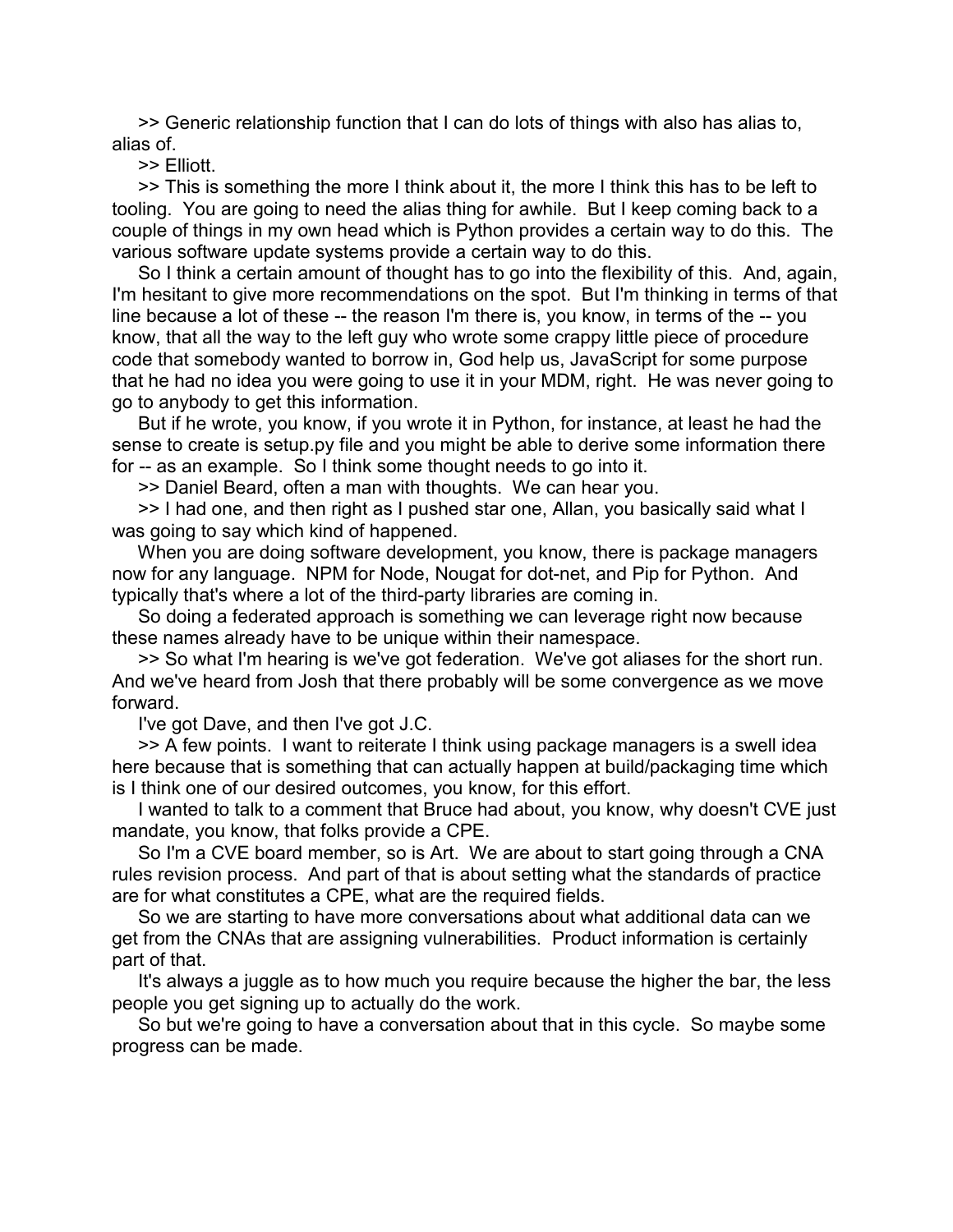And then I wanted to touch on one thing that Duncan was saying about use cases. I think it's really important that what we do actually allow organizations to map across use cases.

 It's not enough to simply just provide an identifier that can be used within a given use case. In a lot of organizations today, I have a vulnerability management tool that identifies software one way. I have a configuration management tool that does it another. A license management way that does it a third.

 And really to address some more advanced cyber security use cases, you need to be able to synthesize data acrossed all of these different information sources. Like why are -- why are my folks running software that's unlicensed and unpatched? You know, those are the kinds of questions that I should be able to answer.

 And I can't do that if I can't connect these data sources. And I can't connect the data sources if I don't have a common way of identifying software.

 $>>$  J.C.

 >> So in certain cases, those manifest and dependency files are not present. And so you have to account for the, you know, known unknowns in that case.

 The other thing is I agree that package managers are awesome to use. We have also detected package managers do get compromised as well.

 So, you know, for that reason it is very important to understand when a package manager is taking source code in clean and spitting it out dirty.

 >> Okay. So I want to -- I want to sort of try to tie this up a little bit. But Duncan, two fingers.

>> Just a clarification on my use case.

>> Yes.

 >> Because I do agree with what Dave said. So I want to be clear, I think for any given thing that needs to be done there should only, if possible, be one way to do it.

We might agree to disagree at times -- and then we might have to have two ways to do it. But we should try to minimize the number of ways to do a given thing.

 But my point was that not all particular -- I will call them fields -- not all fields apply to all use cases. I don't want the requirements for the nuclear launch code software to have to be put into webcams in my house. They're not -- that's more the point I was making.

 Different use cases require the different things so when we get to Elliott's point of hey, what do we need this for, it is dependent and we do need to make the superset but we do have to be careful that, again, perfection is the enemy of the good. To Josh's earlier point, we want to get some stuff out.

>> Okay. So I've got Art. And then, Daniel, I think you're back in the queue.

>> I will be quick. This is Art. J.C. I think just said this, I want to reiterate it.

 We talked about in the first question of the afternoon the unknown thing, and as a supplier trying to play by the new rules I'm going to make a place holder invented by me, ID for someone else's thing because they haven't provided it yet.

 So that's a case where there may or may not be a package management system. I've got to make up some nearly arbitrary name for someone else's thing, and that is something we're going to have during transition. So we need a generic ID system also. That's all. Connect the questions, yeah.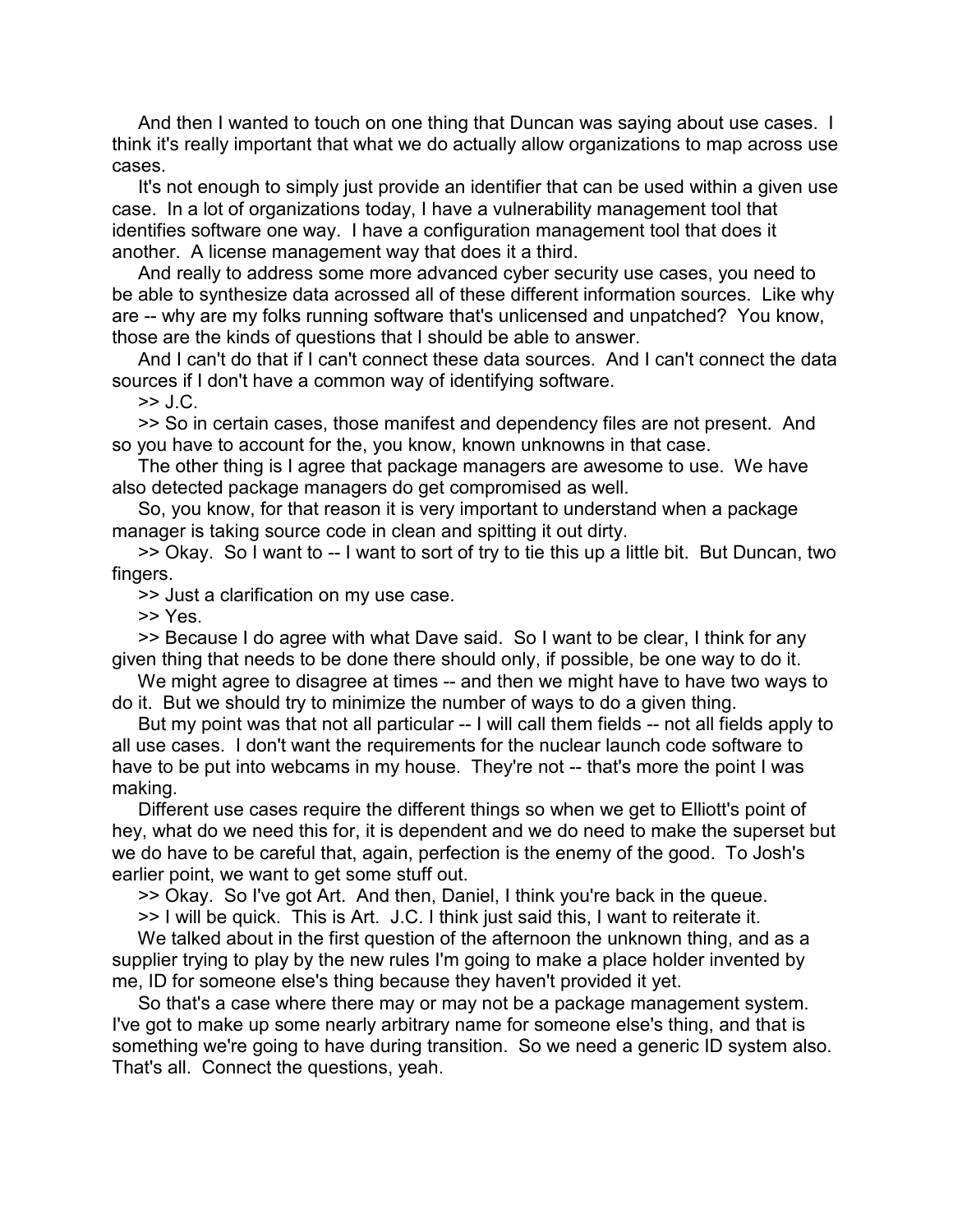>> Speaking to that. So let's sort of start to lay out what the work to be done is going to be since I think -- I was hoping someone would magically solve this problem, but --

 So given that, we're going to need what Art just said, which is hey, when you are rolling it yourself, we should have some guidance on what naming looks like.

 And then we should also have some description of what an organization that is creating something new building on what we already have from NIST and PURL and probably another approach or say hey, here is the guidance we already have in naming. And if the group wants to put some normative judgment on the existing guidance, that's great. But I want we want to start with documenting.

 >> I will add, as much as we love to beat up on CPE, and it's a great pinata, the elements of it we have found very useful running more sophisticated entity resolution capabilities.

 So we can actually use -- you know, if two of those things are provided, we can bounce them off against various automated capabilities to get the other ones. And so it actually is a very useful framework if you've got a big engine in the back doing entity resolution. Just saying.

>> Dave, and then Elliott.

 >> I was just thinking as far as work to be done, I would like to revisit what Elliott had suggested earlier which is we should maybe describe what are the characteristics of identifier that are actually desirable. Because then I think guidance simply follows on from that. You know --

>> I have 11 if you'd like.

>> Yeah.

>> I didn't say that. He just said that. I'll --

>> Mic.

 >> The one thing I want to cover is also make sure we're adding who's using the name and who is asserting the name and how that assertion is being secured.

 >> We're going to succumb to Elliott to whichever working group is going to pick that up and is a good fit for the framing or is there another --

>> Elliott did just register for our mailing list so.

>> Excellent.

>> And we're meeting tomorrow at 11:00 so we could handle it.

>> Somewhere else. Every Friday, yeah, right.

>> And I have Daniel from the ceiling.

>> No, it's fine.

>> Oh, sorry. I didn't see you again for awhile. So thank you for your patience.

 All right. So we're going to try to capture some of that and we have the notes that we sort of captured here of sort of first let's be more explicit about the problem we're trying to solve, as folks brought up, and then we'll move from there. All right.

 So the next challenge to tackle is the -- what was on my list. What is the -- there we go. The active sharing. These are getting harder as we go on so.

 So this is vision of hey, there is data but we imagine the data flowing down the supply chain. How does it actually transit?

 There are some cases where we can tell a fairly straightforward story. So the model behind SWID has always been that the data ships with the binary. And so you put a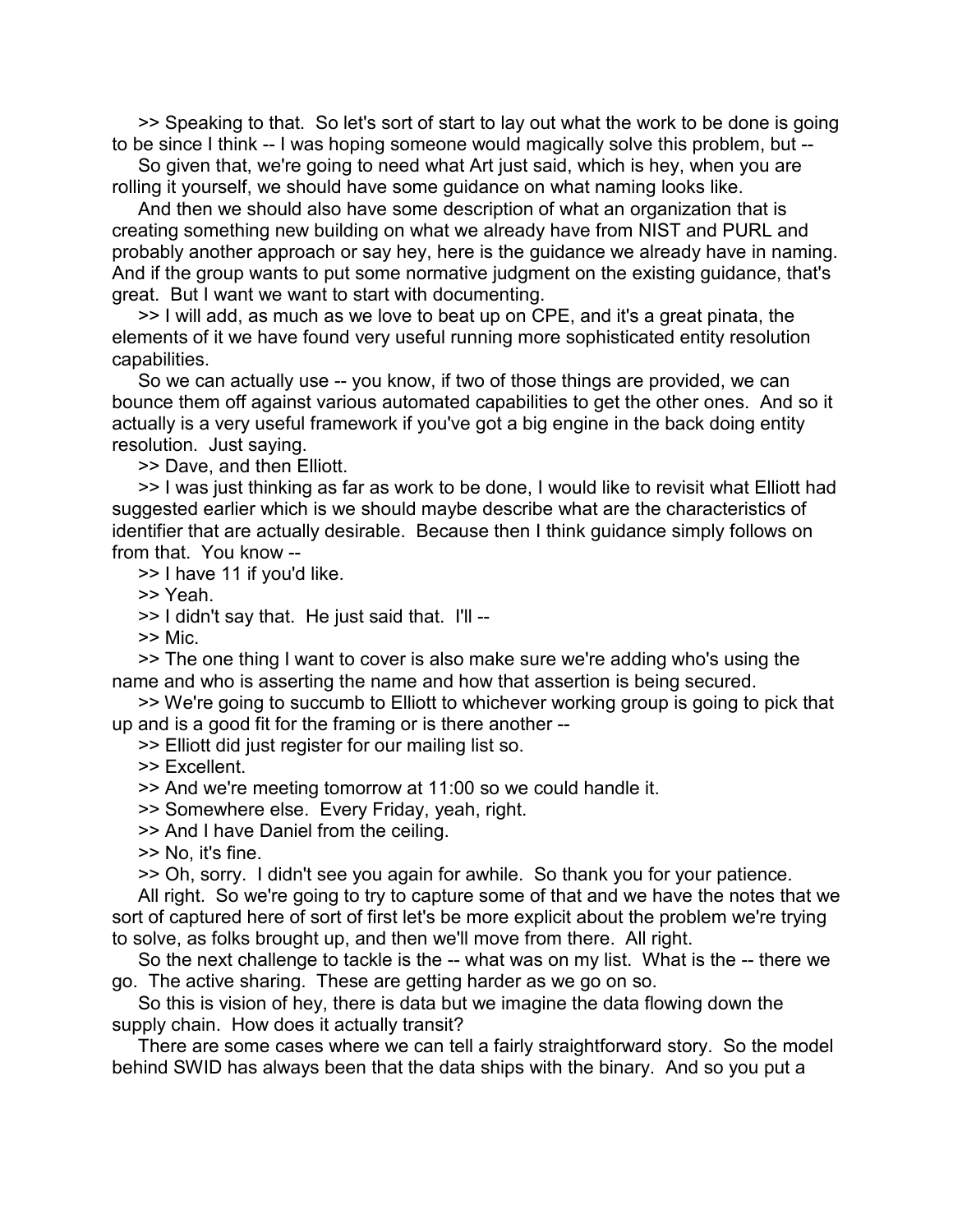binary on a platter, it's just going to have as part of the installer, right, David? The - installer puts the SWID there so it's always handy.

 That's challenging for embedded devices, although Dave's fixing that one, too, in the IETF with co-SWID.

 But there are other challenges we may want to think of. One, this was something that came up earlier today which is do we want to draw a distinction between the software build side of the supply chain and the last mile of going from the final supplier to the owner/operator who's going to have a slightly different set of use cases?

 Does it make sense to think of them as separate issues, or should we try to say hey, listen, we're just going to think of all of it as going from supplier to the next person. I've got one, two, three.

 >> You don't always know who your last mile is. Your last mile could have another mile and another mile and another mile.

>> A great point.

>> I think you have to bake in the end model.

 Separately, though, while the mic's on, the thing most of our conversations forget when we talk about the act of transparency is that if it is a web resource like Bruce and I might want for our attestation part, web resources are sometimes unavailable. Sometimes they go out of business. Sometimes you're in an air gapped environment where you can't look these things up.

 We should make no assumption that we will have universal access and pervasive access to a resource that isn't bundled together.

>> All right. Jim.

 >> And I was just going to say that the model that we're talking about where you're depending upon your -- your previous supplier in the chain having done the same thing means that we should continue the same format all along basically.

>> Okay.

 >> So I think there are a couple of SBOM acquisition use cases that we're talking about.

 I think one thing that we definitely want to support is if I have -- if I hold a piece of software, you know, as built probably, I need to have some definitive way of being able to find the SBOM for that if it exists.

 So that could be that the SBOM is bundled with that software or that, you know, some -- some URL or resource identifier is made available. I think there is ways to deal with resources in a way that addresses the air gap problem that was brought up. So that's certainly I think the first required use case.

I think there's also a secondary use case where -- that we don't often talk that much about which is there are lots of reasons that organizations need to know something about the collection of software that an organization has.

 You know, because they're vulnerability managers and they want to know, you know, what software versions are available that I can pick from. And I want to understand what vulnerabilities are present in those.

 There is organizations like the NVD that are trying to do value added analysis of vulnerabilities, and we need to be able to attribute that to a given software.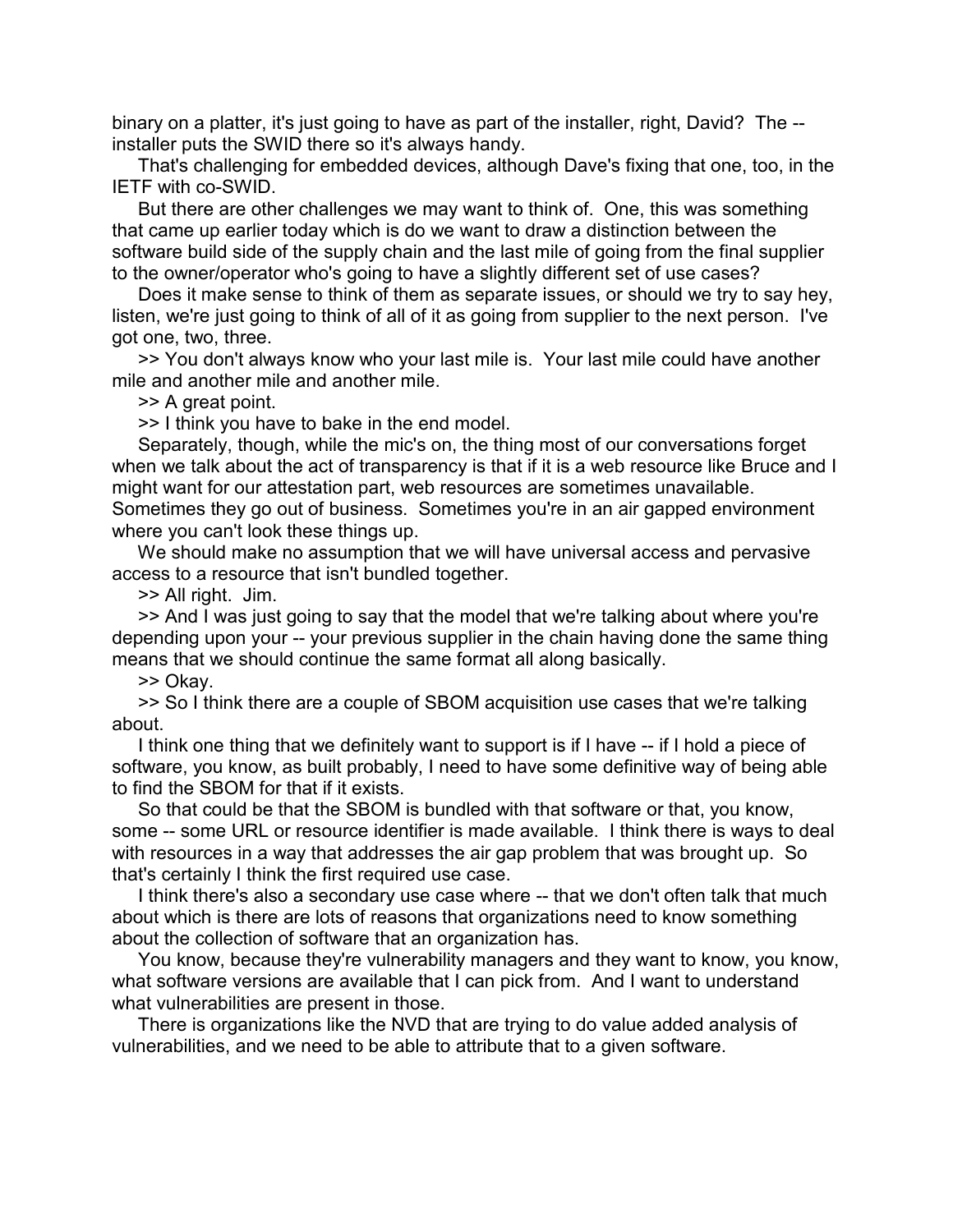I think there is another use case where vendors could actually host a repository of their own SBOMs to make those publicly available. And ideally that would be done in a standardized way.

>> The suppliers hosting.

>> Yeah, the suppliers, yes, sorry. Old habits.

 But I think it's important that that be done in a standardized way because it is information that is effectively unusable if I have to implement ten different access methods to actually retrieve it or hundreds or whatever, right.

>> Les, Jim.

 >> I think -- and maybe it's just me, but I think we need to define as-built. Because everybody determines that differently. There's as-built, there's as-installed, there's asconfigured. There is as -- so can we define as-built before we go.

 >> I don't want to do that now just because that is a known open question that I think Art touched on which is where/when do you generate your SBOM and what exactly is it referring to. I'm going to kick it over to Art and then I'm going to go to Josh for his two finger.

 >> I consider that's stable, but perhaps that was a mistake. So we can talk about it in the framing group, no problem.

>> Josh.

 >> To Dave's point about this should be a standard repository access method or whatnot, I didn't think we were going to try to define that here. But I do agree some of the regulators I have spoken to don't like this suggestion, but I think it's maybe part of their public safety mandate that if there's a bunch of medical device makers that go out of business and they have the opportunity to have all of these in one place and could do safety notifications to hospitals that this vulnerability affects these 12 out of business MDMs.

 I think there's those purviews and opportunities. It could be an ISAC or an ISOW for the sector. It could be a sector coordinating council. But there may be natural custodians of the superset even if their sensitive information -- it doesn't have to be public, but it may be really smart for us to have this done by certain custodians.

>> Duncan, two fingers, and then Jim.

 >> Just on the terminology issue. I would actually propose that you add another - we have these various topics we're going to discuss this afternoon.

 I think a whole different topic that should be added at the end is the term terminology and input to the framing group which is the one that I think owns terminology. And just a list -- not to resolve them here, but to give a hey, if you're going to use these terms, let's get them commonly defined or whatever.

 Because we have in the framing group discussed fit for use and fit for purpose, decided that hey, we can't use those terms because they're legal. And then I saw them twice in the B graphs today. So if we're going to use those things, we need to define them.

>> Thank you. A good thing to flag. Jim?

 >> Josh actually stole some of my thunder. Sorry about that, don't mean to call you out.

 But one of the things we been talking about is whether or not ISOWS, for instance, can source this data. And for industries that have ISOWs in place, it is a good solution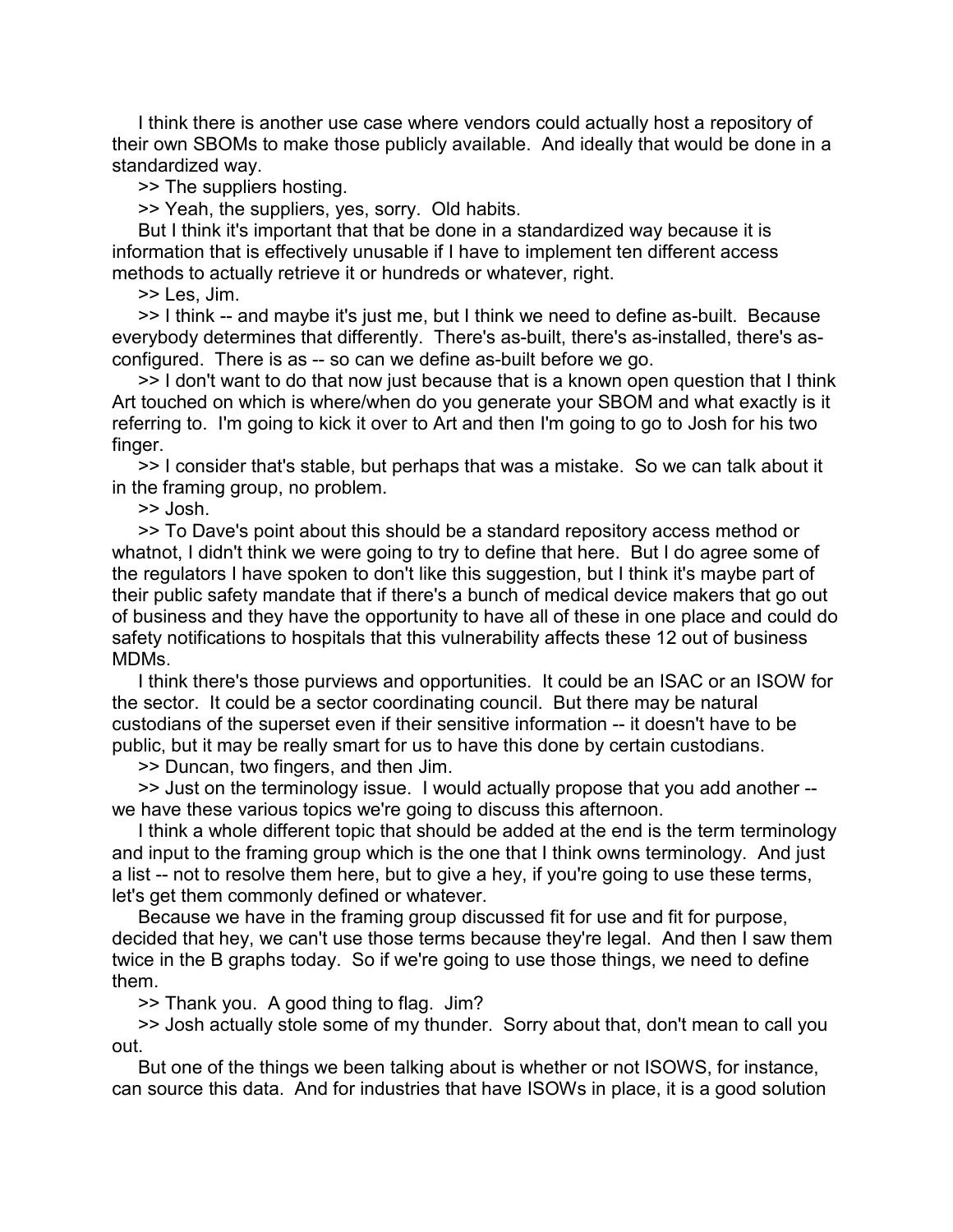to it because then it is -- it doesn't depend upon the vendor not only providing the data at the time, but also providing the infrastructure in order to expose that data to make it transparent.

>> Thank you.

 >> So this might be slightly off topic, but in the interest of transparency, right, so we talk about suppliers of SBOM as the people sort of giving you the software. As an SCA vendor, we're analyzing other people's things and trying and generate SBOMs.

 So is there termionlogy that has to come down for not only who is the supplier of the software itself, but who is actually the supplier of the SBOM that's being generated, right? And how we share that, right, like who is the source of this SBOM and where is it coming from?

 >> So this came up a little bit earlier with the notion of translucent data or different sources of data. And I think we've talked about how that can fit into both SWID and SPDX in terms of authorship. Yes?

 >> So, as a supplier, I almost certainly am going to host SBOMs on my own website and distribute it with the products. I think it would be pretty interesting for a centralized type repository. I'm thinking like the Cloud Security Alliance Star Registry as an example where people voluntarily submit to it.

 There's some interesting -- not to go back to the previous section, but if we're going to have overlapping names or different names for different components, you could actually do -- I almost said machine learning, but let me say classifier of some sort to say these groups are saying XML2 and this says Lib XML2, maybe that's the same thing and we can actually sort of converge on a single name for some of these components if you had it all in one place.

 >> And I think that speaks to some of the aliasing work that we were talking about earlier collecting that data.

 So we've got this interesting challenge. On one hand, there are unique enough use cases and different interests that we're going to have different approaches to solving. There isn't going to be a single way to do this. At the same time, I think there seems to be a number of you came up with saying we should have, if not centralized at least federated approaches. So we shouldn't decide what they are, but we should think about building that capacity in so that if different organizations wanted to do that they could have that role.

 Is there a way to take this and turn it into a small manageable space so that there are, you know, here are six ways are doing this?

 >> So there is an IETF standard that I worked on called Rolly. It's RFC 8322 which basically describes a protocol, an exchange protocol and a metadata format for representing arbitrary what we are calling security automation information.

 One type of which is, you know, an SBOM. And so that is a protocol that would more or less standardize how you would represent that on the wire, how you would establish the sites.

 >> Is this a transport layer protocol or is this a sort of an organizational who is putting it in where?

 >> It's a transport protocol with the assumption that this data is actually federated. And it's -- it's built on top of Atom Pub which is a syndication format.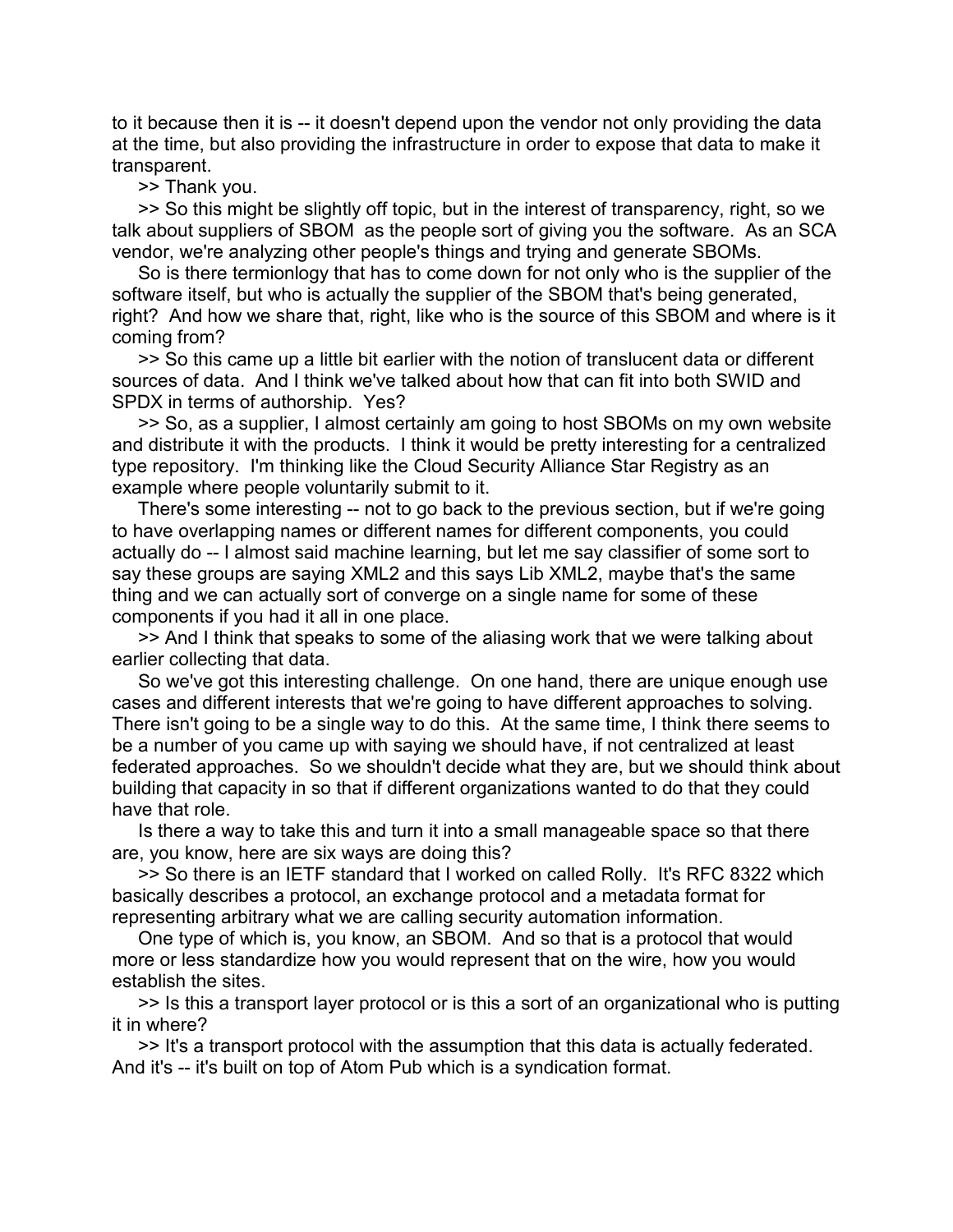So the idea is that if multiple organizations sort of federate their own data through syndication, you could actually coalesce that into more centralized repositories as well.

 >> Further thoughts? Anyone want to sort of imagine from the user perspective? So we've had a couple of folks saying all right, if I'm generating the data, here is what I want.

 What about if you're using the data? How would you sort of want to get it push, pull? >> Consistent.

>> Consistent.

>> Yeah.

>> You would like to have a very small set of ways that the data is available to you?

 >> Yes. I don't want every MDM to have their own way of sharing me the data so that I have to create a gigantic system to collect it.

 >> That's -- and I think that's one of the challenges if we sort of say we're going to federated but without the institutions that are going to do that federation. Art, and then Duncan.

 >> Just very briefly to that point. The rough thinking at the framing group is we are sort of hoping or aiming for is, you know, well, two formats.

 One would be perhaps better, but there is two formats, multiple ways to get it. To your point, yes, many ways to transfer it and receive it is still a problem. But at least if you have three or four collectors, you are getting the same data.

 But I don't see a way -- well, sorry. Specific, it might work. If you're talking medical devices, there might be a system within that ecosystem that is consistent and you are good to go, right?

 At the sort of framing working groups level of we want -- the idea is that I'm transferring the component to my downstream. And with that component is the thing, the as-built document that manifests for it. I want that to go or be available at that time, however it gets transferred.

 I think that's about as far as the framing group is going to be able to say, but further down in the weeds, sector specific, device specific, regular software that has lots of file system space can just do what SWID and SPDX does and have the files that are on the system there.

 But at a high level we're going to have to say something general I think like provide it consistently at the time of handoff or delivery.

>> Duncan.

 >> I think we have to be careful and think in terms of the past how things used to work. And there are lots of problems.

 Phase one what we want to work immediately and what we want to work further down the road. And I think one issue that is a little conflated in what we just discussed is the tooling topic, which is next up on the list that we haven't got to yet.

What I think I heard you say is not necessarily you want it all in a common way, you want tooling that supports doing what you need to do which is not the same question.

>> That is a very good distinction.

 Well, let's look at it from the supplier perspective then. How would you like to share? Is this --

>> Define a format, and we'll put it out that way.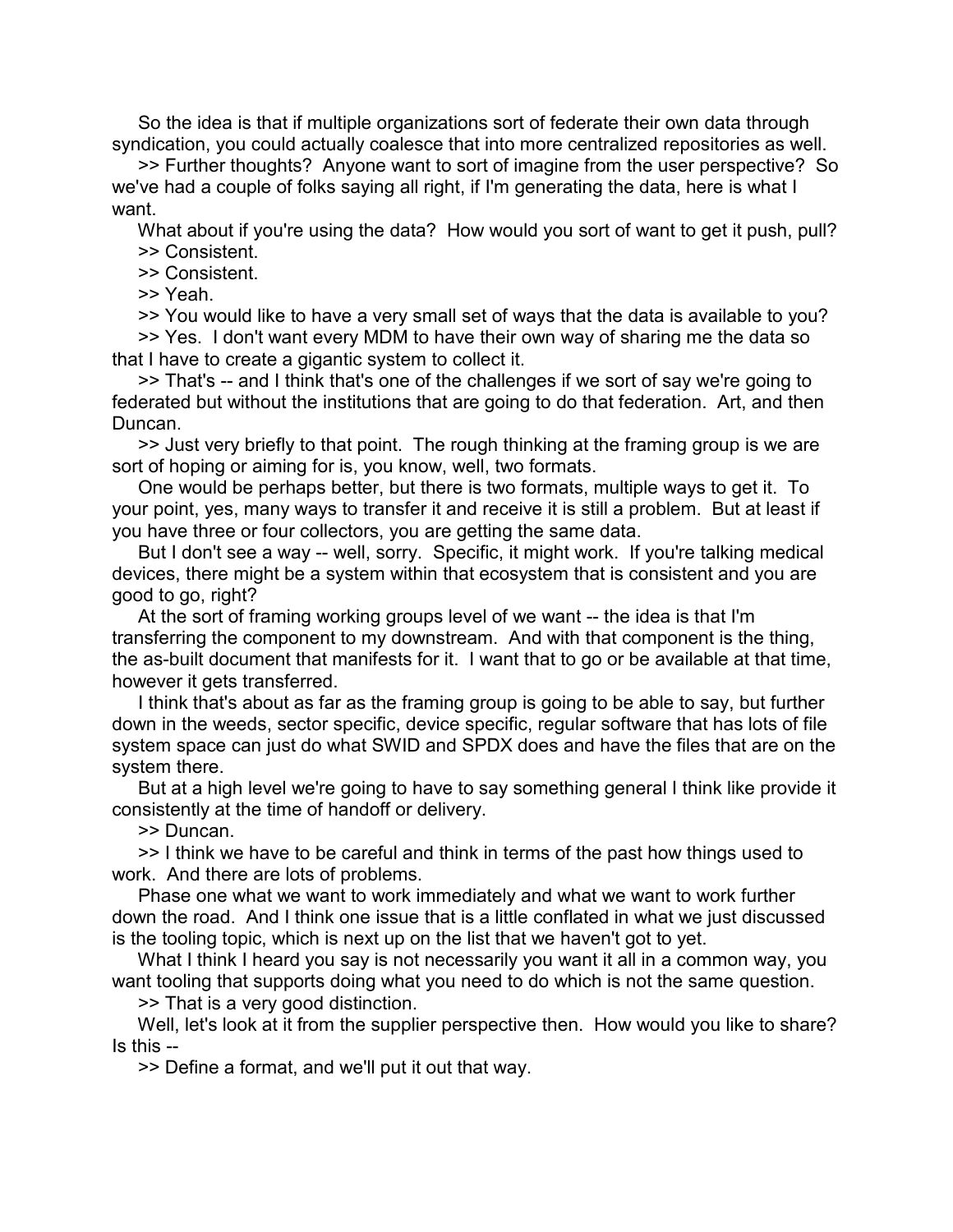>> So we've got the format. I guess what we're trying to get at is what do you mean put it out? Is this just like you're going to have like a canonical part on your --

 >> We'll make it download in XL files, we'll make it available in some sort of rest interface. Just define it, we'll do it.

>> All right.

>> The theme.

 >> I'm just -- the one thing I do worry about is we have a joke on our team that if you have seen one medical device patching patch process, you have seen exactly one medical device patching process.

>> Yes.

 >> And what we don't want to see on the HDR side is 300 different ways of doing it so we build book of figuring out where everybody's SBOMs are and then hope that they never change them because re-indexing all of this is going to be cumbersome.

 >> So comment on both of them. So I think when you say we, I think you're -- you're saying I because at the moment --

[LAUGHTER]

>> Yeah.

>> Okay.

>> Bruce has my proxy so he is speaking for us.

[LAUGHTER]

 >> What I'm getting at is I understand what you're saying when you say give it to me one -- the whole patch, I get that whole one patching, got it, all right.

 If we don't come up with some way of trying to and all of us come to it or you guys come to an agreement on the consumer side of that of how we would produce these to you, you will get it 300 different ways handed to you.

 And that we becomes a bunch of 300 I's, right? We will give to you. Give me a spreadsheet, and I'll give it to you, but I'm going to give it to you one way and he's going to give it to you another way.

>> And that's not what we're trying to get.

>> I think one way is good.

 >> So I said we because I was thinking about the CVE effort. And we're getting pretty good, you know, on that.

 I mean it's not just us. It's lots and lots of people, people that put in CVEs. And they are defining a format and people are pretty much adopting to that, or formats, I should say.

 And I think that you'll get that, you know, if we can tie it to CVEs particularly for things like that, at least the naming parts and things like that.

 I think we can make great progress there. And as far as saying I meant, you know, large manufacturers. I'm sorry, I should have -- I was being presumptuous.

 But I would say that would apply to us and Cisco and Microsoft and IBM for -- at least.

 >> All right. So that's -- that's a small number of companies, but they're large market share.

 But still, again, from the total quantity of vendors we are trying to sort of see how we can collapse the space. I have one, two, three, four. I forget who I pointed to when I said one.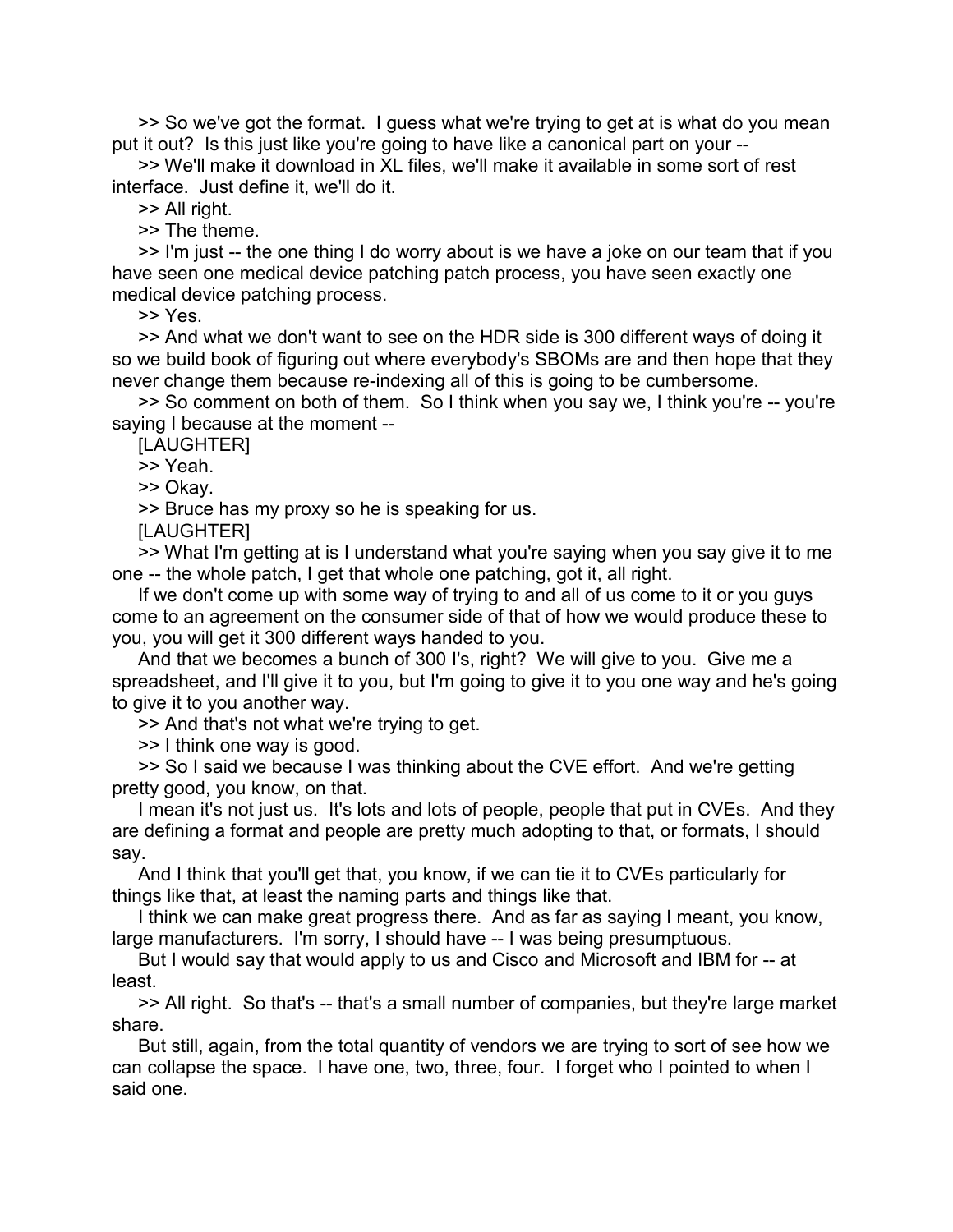>> I'm number one.

[LAUGHTER]

 >> Yeah. One thing to consider in this discussion as well is that we're talking about the SBOM and how do we make the SBOM available in some kind of efficient consumable format for HDOs.

 And I think my friend Tim from Mayo would be the first to admit that's not the only element of product information that they're looking at.

 So when we're sharing information, we need to expand that -- which may be beyond the scope of this group -- but we need to consider that HDOs are looking for information well beyond the SBOM. Things like the answers and comments with MDS2 questions and other things. So the extent to which we can make all that relevant information available in some consumable way, that's where we could benefit.

 Just like we don't want multiple solutions for SBOMs for different use cases, we don't want a solution to share SBOM information, a solution to share MDS2 information, et cetera.

 >> Can I flip that question around? Are there existing channels that you you are using already?

>> No.

>> For the data that you are sharing, is it done pretty much with Spoke?

 >> Yeah. I think each manufacturer has a mechanism to do it. We typically have portals where we put our version of the information and our format, but eventually -- and the good news is that early on in this journey towards secure healthcare there hasn't been that much information to share so it hasn't become a huge problem.

 As we have more information, more SBOMs, more MDS2 data, more patches on a regular basis, it's going to become much more of a need.

 >> So collapsed communication channels when possible so we'll keep an eye out for things that are already happening. Two, yes.

 >> Right here. I heard the concern about 300 ways to consume SBOMs as a vendor.

 Whichever method I pick is going to be wrong because I'm going to have 1,500 customers that all want to consume it in a different way as well. So no matter what I do, they're not going to like it.

 We all have websites. If we could define something like a rest API with a well-known URL that said this is the place where we've all agreed by convention or we've agreed by standard this is a place where you can find these things. We are not a standards body here. That might have to be an IETF type thing, but that could be one way to go about it.

>> So having a share website.

>> Three, right?

>> Number three, yes, thank you.

 >> So Rolly is a rest-based API with a well-known URL. It is also a generalized approach that can work with many different kinds of information.

 So I mean it was -- it was effectively designed to be able to support publication of like vulnerability information and configuration information that relates to products. And there is no reason that it couldn't also be extended to, you know, to support some of the medical device use cases as well.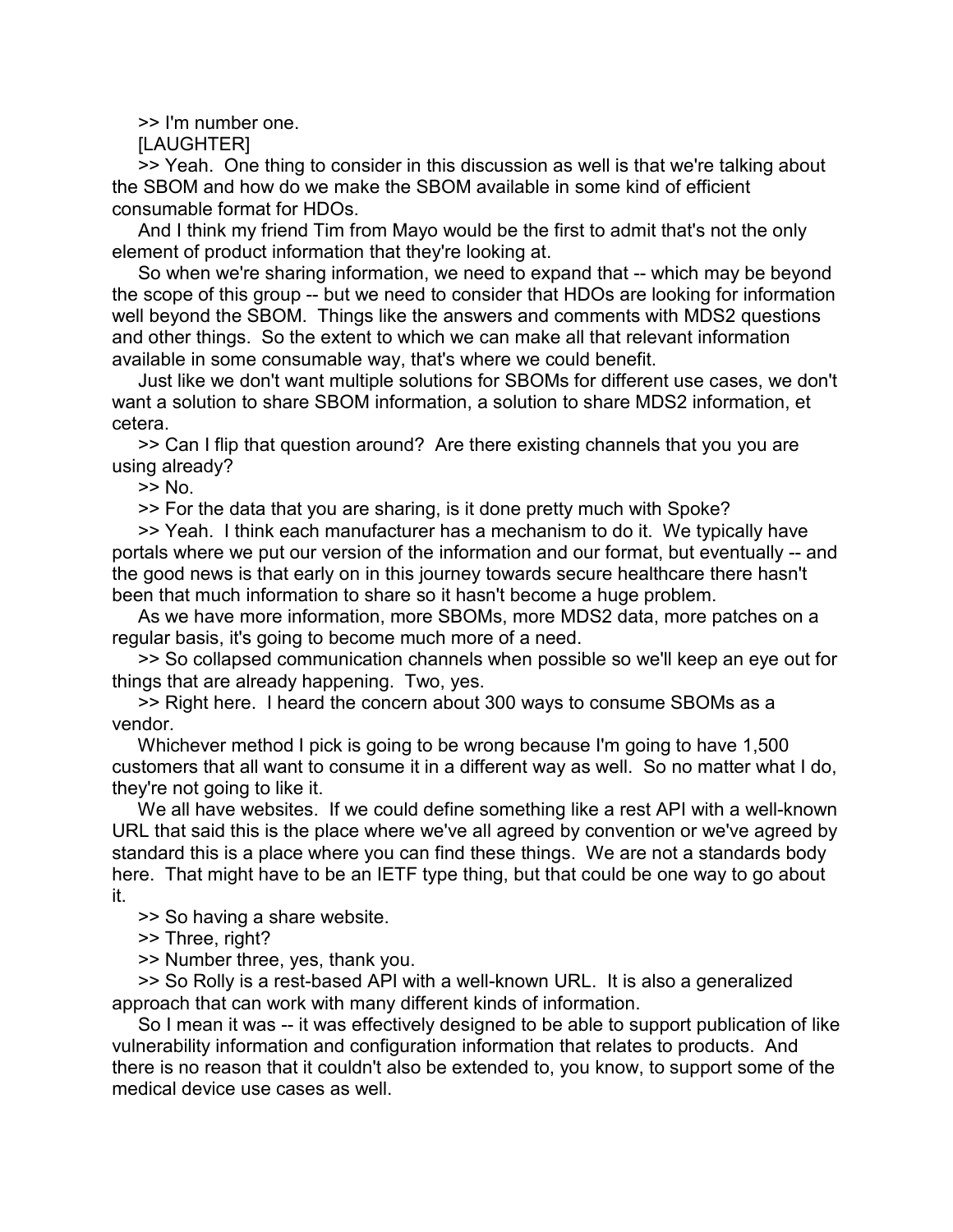I just kind of wanted to reiterate, though, what I was hearing in the room which is there seems like there is some desire to at least look at where there are standardized ways to, you know, to share SBOM information.

 Does that mean in the formats and standards working group that we should maybe spend some time looking at that, too?

 >> I mean, I think one of the things that we have been looking at with SPDX and SWID is like here is what's most commonly consumed.

>> Yeah.

>> And then the question is does that meet the need?

 >> But I think what we're talking about here goes beyond the format of how you express the SBOM data. It is more about how do you discover SBOM data that's out on the internet, per se, and then how do you share it across communications channels.

>> Well, it is --

>> Sorry.

 >> There were a bunch of people in the queue. So we've got Jim, and then Josh, and then J.C.

>> Jonathan.

>> Sure, I -- I'm next, right?

>> Yes.

>> Just making sure.

 >> So in thinking about a federated approach, it has two advantages. One is it prevents Mayo from having to have a book of how to access each supplier's SBOM and maybe other information.

 But also, I think of the small medical device manufacturer who doesn't have to build up an infrastructure to serve up -- I know it is not very complex but there are a lot of very small shops where they're focusing on providing medical device technology, not on providing -- and they may be handcrafting an SBOM because they only have to do it once every six months or something like that. And so a federated approach would help them out, too.

>> Just need to have a federation that actually covers enough of the bases.

>> Right.

>> Josh.

 >> To the original question of as a producer of SBOMs, which I am, how I -- when I produce them I don't want to be completely redundant with Bruce, but my different markets I serve are going to want to consume it differently.

 So as long as I have the content, I can vary the presentation layer of the content. I do think I'm going to have to remind everybody, once again, that if it's solely a web resource then it doesn't help the air gap offline networks. It doesn't help once you go out of business. It doesn't help when we have internet outages.

 So I believe I'm going to communicate this plural ways. One would probably be shipped with my installer, one would probably be on my support portal, one of them would probably be rest API or something like what you're talking about with my website.

 And I also want to clarify the noun or the subject of the sentence because the SBOM inventory, minimum viable inventory, or whatever we're calling it, should move around the way I just described.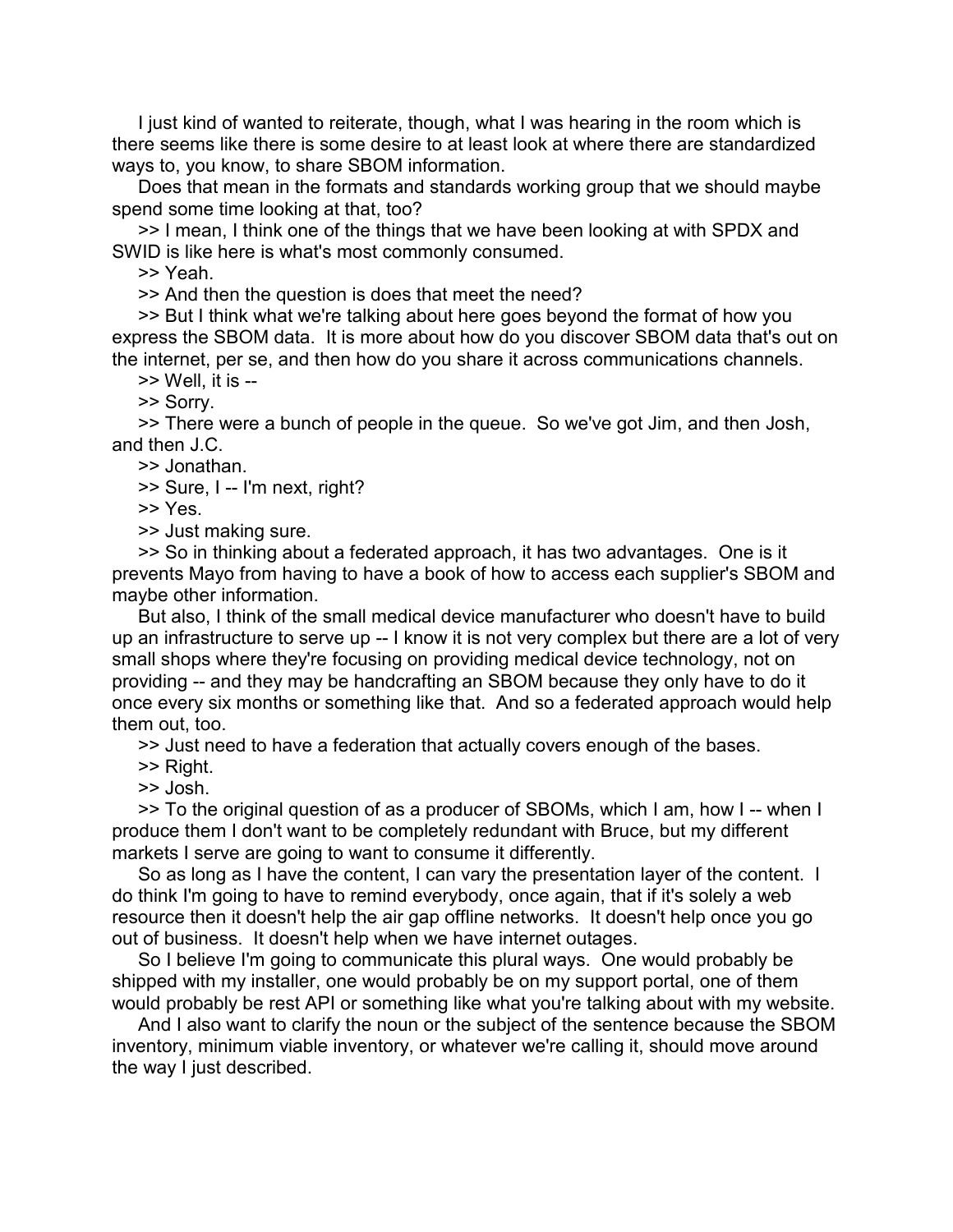As far as my current best attestation as to exploitability, that should be on the web because that's a femoral or will change upon the revelation of new information, whereas the other is static and true all the time.

 So which thing we're sharing may dictate how we're sharing. I wouldn't want to give my CVE listing in a static way at build time because it's going to be different a week from now.

>> Right.

>> So which thing we're sharing may dictate how we share.

>> J.C., you still have --

 >> Yeah. I actually think that a lot of the stuff can go into our next kind of how-to guide that standards and formats produces and is like we can get to this.

 >> Great. So and I think we're going to try to test that with saying all right, collect what is out there with an emphasis on what's being used.

 So like Rolly is being used for a bunch of other stuff, then that's fantastic, and we will sort of ride on top of all of that. Jonathan.

 >> So I would be a proponent of having a central area at least from the medical device industry where SBOMs and CBOMs would be located as the source of truth.

 Understanding the industry once you put things out there for public consumption, it gets on the internet, you know, it becomes someone's bible because they found it, hey, this is the SBOM for this product. I was thinking that the FDA is going to require the --

**ILAUGHTERI** 

 >> The submittal of an SBOM, CBOM, whatever BOM, a BOM. And not to say that they are the central repository of truth, but they are certifying the product at least from a medical perspective.

>> Seth is going to do this.

[LAUGHTER]

[OFF MIC]

 >> All right. I want to -- I want to make sure that we have time to touch on the tooling side. So we're going to sort of delegate this to the standards and formats group with the notion that this going to be sort of one of the things that is going to be working on possibly for the next rev.

 All right. Let's give 10 minutes to thinking about the tooling side. And I want to start off with these lovely questions that we have come to which is hey, guys, when we're talking about this, what do we mean?

 So the things that have come up that I have seen, seem to be fitting into the large buckets of tooling to produce this stuff. So let's get this into IDEs, let's get this into build management tools, things like that.

 And then let's focus on how we can automate the consumption of SBOM data. So getting this into management tools, getting this into your internal development tools that are sort of building your white listing and things like that.

 Are there other categories or things that you guys want to sort of add on to this list when we talk about tooling?

>> Hi, my name is Ed Hyman, I'm with Abbott Laboratories.

 I think I can give you a little bit of practical comments around the producing as a med -- from a medical device manufacturer who is participating in the SBOM proof of concept.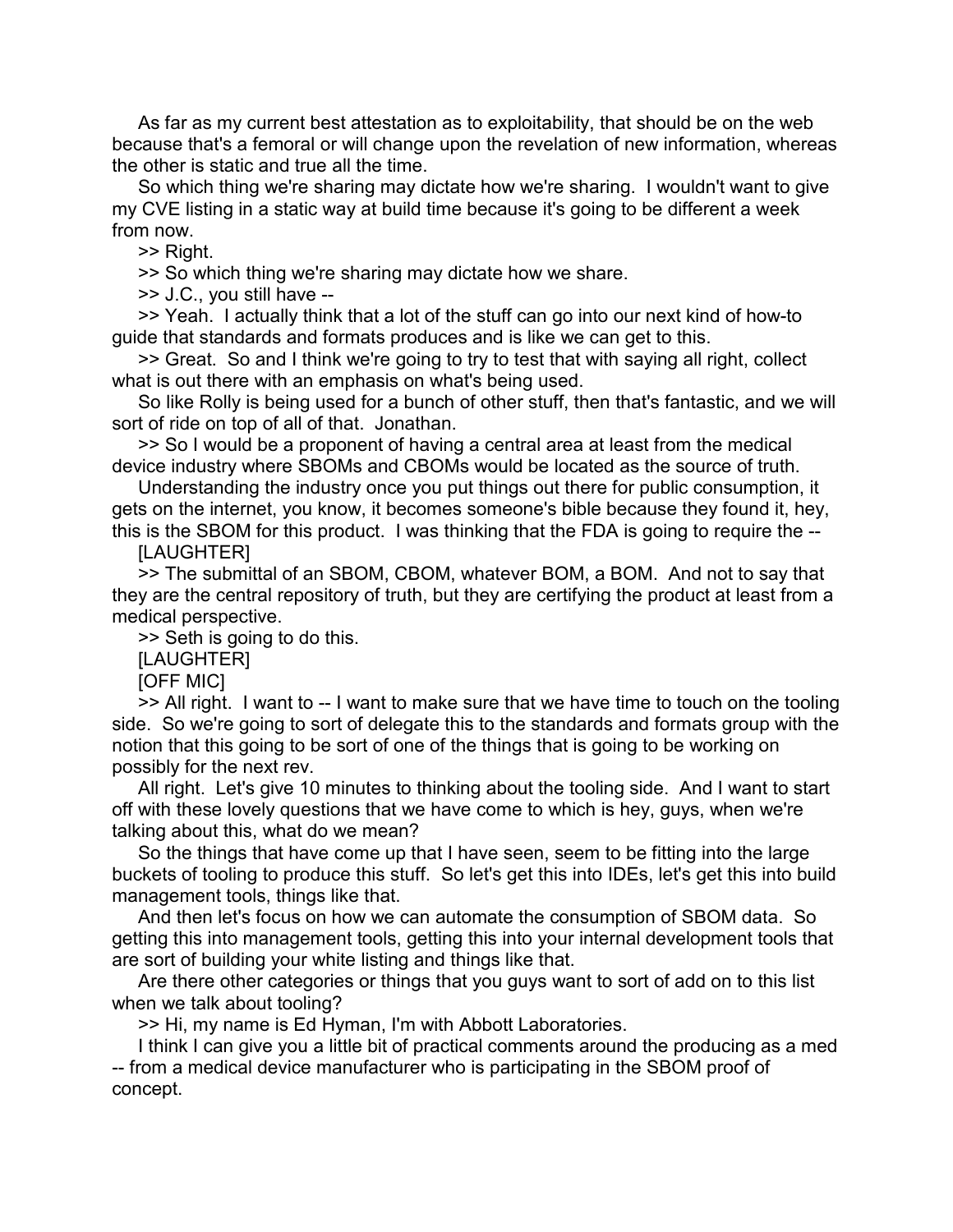So when you talk about producing and tooling, I think it's kind of interesting, at least for me, to note that there's a little bit of a difference with a manufacturer versus maybe a supplier, a supplier being software only, in that not only do we have software and hardware that composes our product that ultimately gets delivered, installed, and configured.

 So there is really at least two steps to that. One is software we build and software that is somewhat built in the traditional manner of I have an iterative build process and I hooked tooling into it.

 I think you could certainly put tooling we talked about that could help identify and manage and establish the content of our application.

 But there is also an activity around I'm defining the platform it actually runs on, right? So that's a -- it's a Windows operating system with 10, 15, 20, 30 other components that are all part of the -- that are all part of the platform that ultimately then we install our software on.

 So I think you have to kind of consider, you know, we're really getting it from sources. One, the application we built. And one, the platform we defined.

 >> That's helpful. And that is sort of something that we want to make sure we capture in our -- in the whiteboard model that the framing group has been doing.

>> And can I add one other because I kind of saved this as well.

>> Please, you've been holding it in all day.

>> I kind of wanted to wait for the other discussion.

 And so one sort of a practical comment, as I think really was confirmed by Steve and even Jim, is that I think ultimately -- and this may not just be specific quote to a manufacturer, but there certainly is an identifier mapping activity that has to take place within our organization.

 So as we establish here's what we will identify the Windows embedded 8.1 operating system, here's how we will identify Windows 10 or whatever it may be. If we are developing multiple products, then we've got a mapping activity where at least internally we've got to identify this is what we call it.

 So then we can handle multiple aliases that Bruce and others have identified. Ultimately when it is time to produce the SBOM, we may have to either pick and choose. We may have to generate more than one. But it's all going to have to take - internally we're going to have to establish what that mapping is -- how we manage a mapping until either the industry catches up or establishes a final identifier or we just have to be able to manage multiple.

 >> Great, thank you. And I think it's the federated thing that that we were talking about earlier.

 Other approaches when you guys say hey, we should really be focusing on making sure this is something that we can build into. Bruce?

>> One other item eventually some of these come at the very bottom, but --

>> Yes.

>> And -- sorry, your mic, please.

 >> A lot of those -- a lot of times there is somebody that is building the very bottom component. And it would be good if the tools make it very easy for them to identify this is the bottom level and here is its name.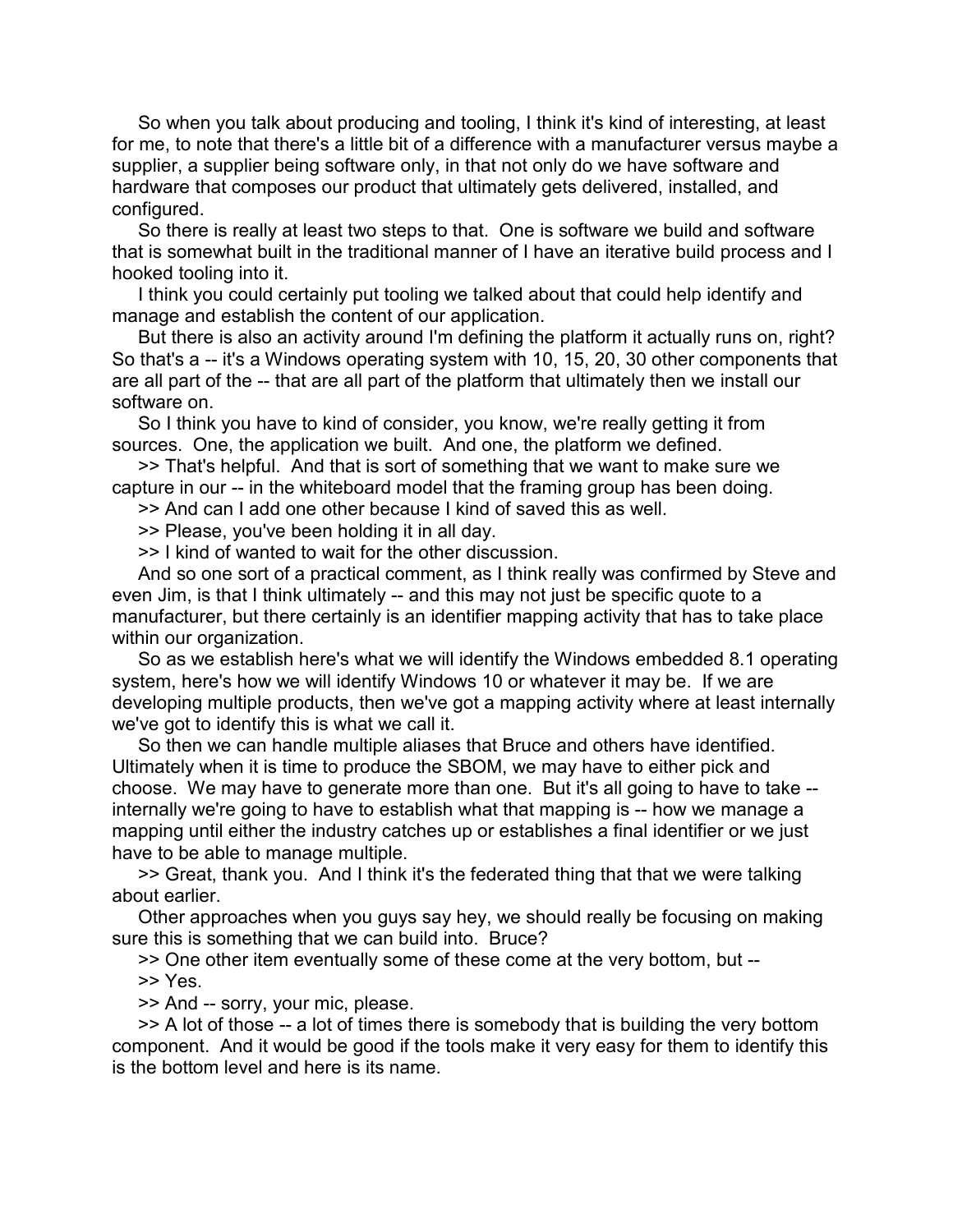Half of the components are identified by somebody with a single name. I would like to make it easy for them because that really cuts down the problems a lot for everybody.

 >> So make sure that whoever is writing left pad has something that will just automatically prepopulate or give them the tools.

>> Really easy, free tool, download and run it, yep.

 >> I think that builds on what we were talking about earlier with sort of the trying to rely on some of the ecosystems that already exist for that. Dave?

>> I mean but what I heard you say is that we need some party to agree to a name, you know, for this thing, and then share it with everyone else.

 Why can't the thing just name itself? And then that folks stop coming up with new names for things and just use the name that it's providing?

 I mean doesn't that simplify things dramatically than, you know, than having to appoint someone to centrally manage something and then have to keep everything in sync all the time?

 >> I'm not saying the supplier can't name it. I'm not sure what name itself means. >> Yeah, that.

 >> If by that you mean the supplier names, then I think that's fine. But the supplier should try, you know, their very best to make it unique or provide an aliasing facility if it isn't.

 >> And the other think I wanted to clarify is by root node, do you mean like some leaf node that everyone depends on? Or are you talking about the end of the line software that is actually running on someone's system?

>> He's talking about the leafs.

 >> I may be the odd ball out here, but the tree is standing upside down to me. So I say open SSL or notepad are root nodes, there is nothing further back.

>> Meaning that it is the end of the roots.

>> If the leaf --

 >> The leaf is the HDO who builds no software themselves, only consumes things. The root is open SSL or left pad who only writes their own software. I'm happy to flip my mental tree around, but let's --

>> So we don't have to get into a metaphorical discussion.

>> Sorry, the tree is upside down, it's easy.

 >> An atomic component is one that contains no further subcomponents. A monad, if you will.

 >> And they should name themselves, hopefully. They might not be doing it, which is the problem, we have to name it for them because they aren't doing it. But ideally they would name themselves and we'll just use that name and we're done.

 >> All right. We don't have to belabor this. I want us to start thinking about this as we move into Phase N. And this is going to set us up for our next discussion. But just wanted to say hey, we're talking about this.

 >> Again, it gets into which use cases. Because I believe the database that Bruce referred to was their licensing database which probably uses a lot of software from single developers like now that I'm an old retired guy I write software and put it out in Open Source and some people use it occasionally.

 I don't compile things for people. I put my Open Source out there and let them compile it and that that does make this problem a little bit trickier. Because when you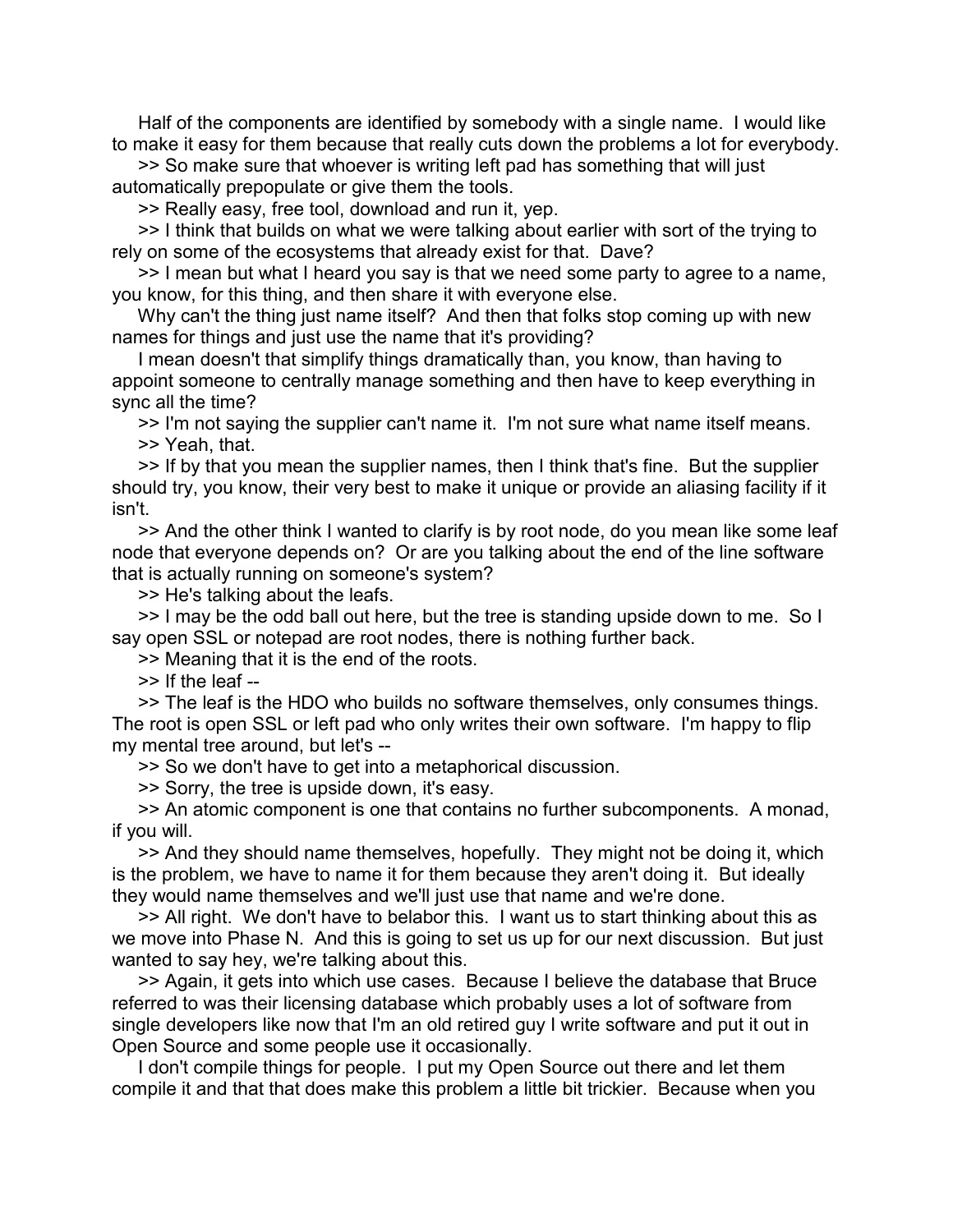do take several components and compile them yourself, that's really when the name we're talking about -- at least in the vulnerability use case that we're talking about, we're talking about the name associated with the raw uncompiled code in the licensing use case which is, for lack of a better term, I'll call it an earlier point in the pipeline.

 And we're talking about the vulnerability package name at the point of the executable, which is usually made at the build time, particularly if you are in the nuclear launch code business and you want the full providence and everything.

 So, unfortunately, it does become a little gray because of the use case issue.  $>>$  Jim.

 >> So it keeps coming back to me to this model of iteration where every step in the chain has to be well behaved.

 So I would say that what we really should be coming up with as one of our deliverables is a very concise description of what it takes to be a well-behaved supplier. Which means not only providing the SBOM but naming yourself appropriately, however that's defined.

 >> And, Art, you are nodding enthusiastically. I feel like that is something that will be in the framing group.

## >> Please add stuff.

>> And think about that.

>> Please add stuff like the badging, right, the free market like scoring like CII.

 >> But I think that's -- once we have the recursive step that everyone can follow, then we can hook into all of the other efforts that are going on around the world of how do you be a well-behaved actor in this.

 I want to move on now to make sure we have a chance to talk about this overall process. Because one of the things we heard this morning is, you know, what do we want to get done now as sort of a phase one. Getting minimum viable out there with the real acknowledgement that it's not going to be complete. It's not going to be the final perfect thing. It's going to be a good enough.

 And we want two things. One, we need to get it out there. And two, it needs to be built in a way that we can refine it later on.

 And I wondered, does anyone have a vision of beyond what I've just described what you'd like to see for sort of the version 0.1 that we're going to release to the world of what you would like for these?

 >> I just want to point out that maybe we're in a slightly different category in the proof of concept because what we're going to be delivering primarily is information that will inform the rest of the groups as well as talking about the experience with the public.

 >> Definitely. That's a really good point. Speaking primarily to the working groups. And I've -- as a shorthand as I've done briefings for a bunch of different folks in D.C. and around the country.

 So describing the work that you've all done as the what, the why, and the how. And so getting the first level up there of what is an SBOM? Why are we doing it? And then how do we do it? Go ahead.

 >> This even came up at lunch talking to a member of the press, but there continues to be -- despite our efforts, a massive conflation between the pilot's goals and the minimum viable product definition.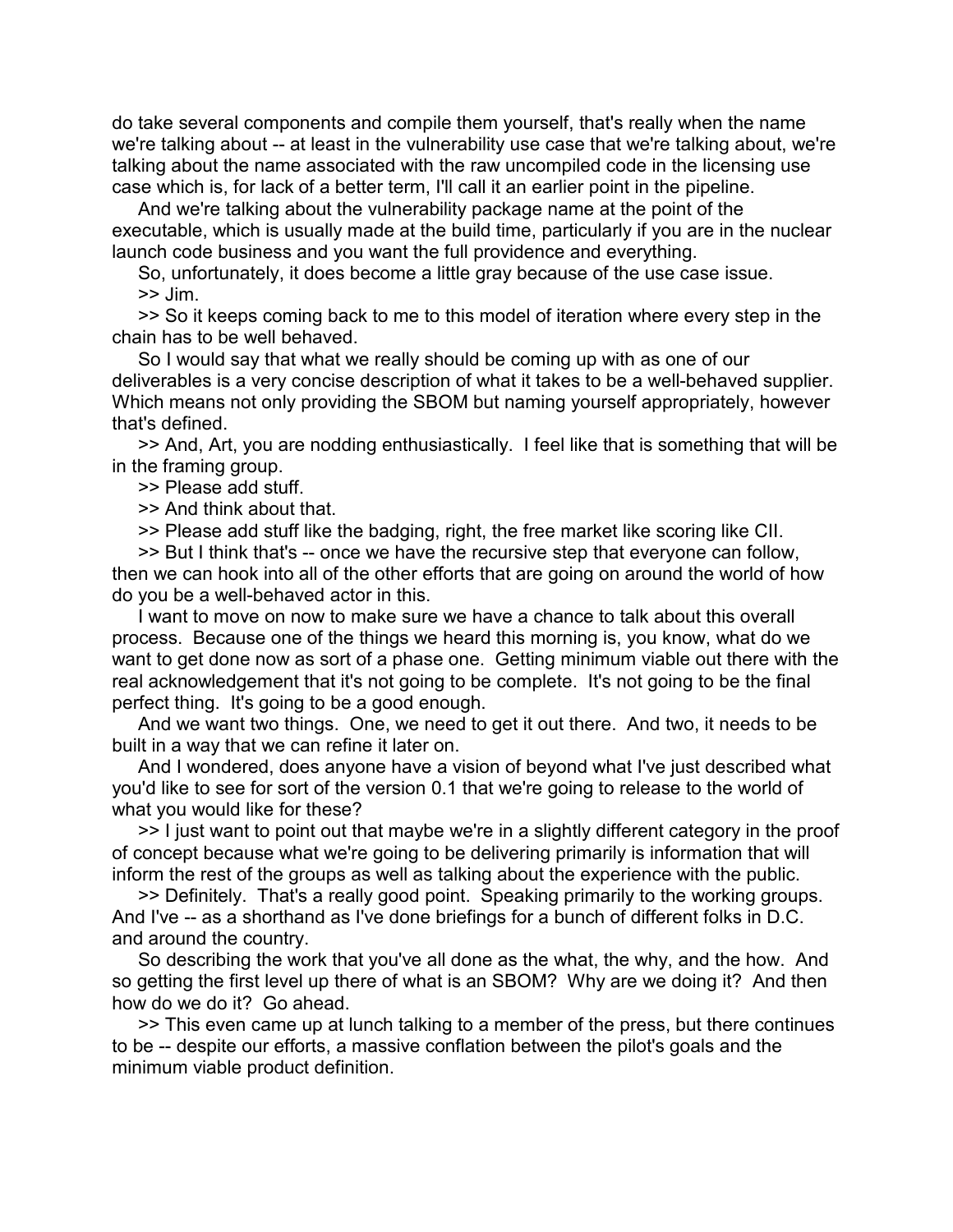And I think we must have explained it 50 times in the last couple months, but we have to be crystal, crystal clear that your pilot is to shake out surprises on the creation and/or consumption in an HDO/MDM pair-up.

 But not to be the minimum viable product from this initiative. And I don't know how to say it differently but I just implore people it continues to be very confusing to folks. And then it is added to by the fact that, you know, there is that looming point that FDA says if we produce something useful in time they will use it.

 So they'll be like the first proof of what the minimum viable project is or isn't. And I feel like we might have a slight race condition now that I framed it that way which is I really do want to see what they encounter in the tabletop exercise before we codify that this was a minimum viable product.

 So there might be a slight Gant chart mismatch here and impedance mismatch that we should factor into our June target is all I'm saying.

 >> I think that is a great point. I blame the lawyers. Certainly all of the work that the proof of concept had done sort of set up to be under way by now would have gotten away with it if it wasn't for those pesky lawyers.

>> Let me just follow up on that.

>> Please.

 >> So we've said from the start that we're not trying to key fine the minimum viable product, right?

>> Right.

 >> I'm not criticizing you. I'm remarking on the level of confusion in spite of our best efforts.

 >> And this goes even all the way back to the first meeting where this shows the word proof of concept rather than pilot exactly for that reason.

 So one tentative timeline could be the notion that by June we would have some draft deliverables by the framing use cases and standards group, and the standards group it might even be two deliverables. And we would have time to have input from the proof of concept on the generating the data by then.

 But the notion is these would be very much drafts that are mature enough to get much broader feedback. So they're polished enough that we feel comfortable sharing them, but making very cheer that they are drafts for input.

I've got a two finger from David and Art as well.

 >> This will be quick. I don't think I have it in my notes, but does the healthcare pilot have an estimate of when the exercises may commence?

 >> Yeah. So we expect to have the SBOMs completed, ready to go by the end of this month. And then by the end of May to have fully executed. Not finished our report, but fully executed.

 >> And will that be in the normal meeting cycle, or will you be going out of cycle sort of events or something for that? If I wanted to come to your tabletops, how would I do that?

>> We haven't --

 >> The HDOs are going to be doing them internally. It's not going to be -- and then they are going to share out their lessons. In fact, there are two nested groups, and you guys who are participating, do you want to sort of talk about your trust relationships?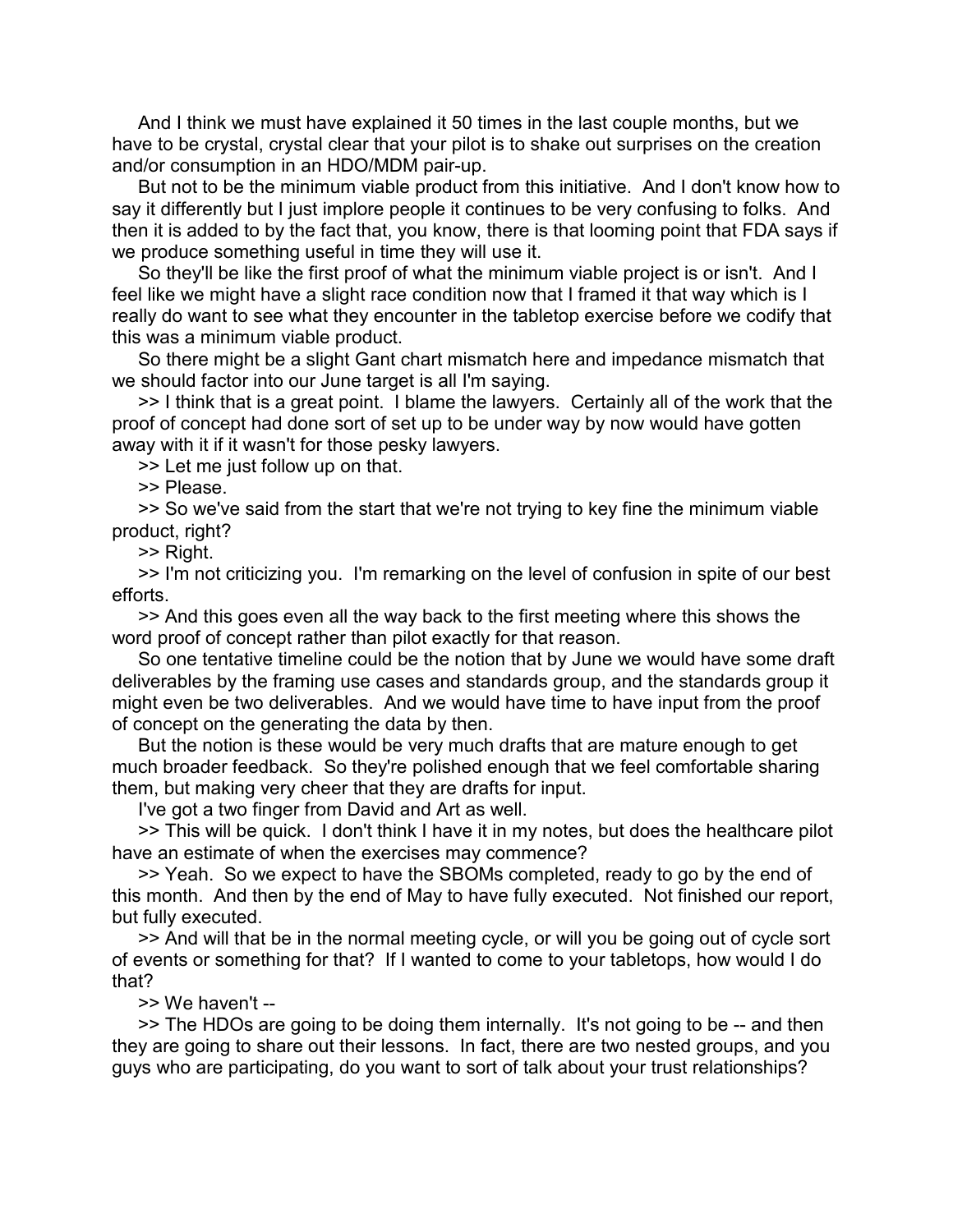Like there is the NDA which is between the hospitals and the manufacturers. And then they're going to report out to the working group, which has a broader group.

>> I will just join the working group, and that will be my answer, thank you.

>> I would also add to that that the HDOs have their own processes.

>> Exactly.

>> So it is not a constant across all of the participants.

>> It's a feature, not a bug.

 >> As well as the MDMs are creating their SBOMs as best they can to the formats that are requested, but they may not be all the same. And that's part of discovery.

>> Duncan?

 >> So if I could reiterate my previous concern. I recognize that those final reports because they're being generated under NDAs, they got to be reviewed by lawyers, they're not going to make it in time for the other people's June deliverables.

 So if there is anything that can be done like some of the manufacturers right now are creating SBOMs and running into issues. If there is anything that can be done to get that input out of them and into the other groups to answer the questions that you all now know the other group is going to be spending the next two months on, it would be very helpful. Thank you.

 >> We already mentioned the fact that we should collect and report out on the MDM experience of creating the SBOMs. And we'll bring that into the meeting next week.

>> Thank you.

>> Right.

>> Dave?

 >> So one clarifying question. So are you going to -- would you be willing to come to some of the other working groups and do that out brief?

 Because not all of us attend every working group meeting. Unfortunately, I have had a standing conflict with the healthcare working group so I haven't been able to participate. I mean if there are findings I think that are useful for the other work groups, it would be really useful to go there to share those findings.

 >> I'm happy to help facilitate that so that we don't overload the HDO, but certainly we can get a selection of the manufacturers that are generating this and try to do - make sure that we've got some briefings -- not briefings, as soon as possible.

>> And then I had another question.

 So for these public drafts, what are -- what's the sort of characteristics of these drafts that you would like to see? Like how -- how done is done? How drafty? How complete? You know, any thoughts on that?

 >> So that is a fantastic question. And really it sort of turns back to you because the next setup was going to be to sort of have a discussion about the audiences.

 They should be complete enough that people don't feel their time is being wasted reading them. So this also includes editing for those of you who read lots of other people's documents. It's a good sign, hard not to take it personally when somebody gives you a poorly edited document. But also polished to the point that we're as clear as possible.

 So we have done some internal wordsmithing and made sure that yeah, we've all talked about it. So Not every single sentence needs to be committee-sized, but what I was going to say is part of that timeline for getting that draft ready will include some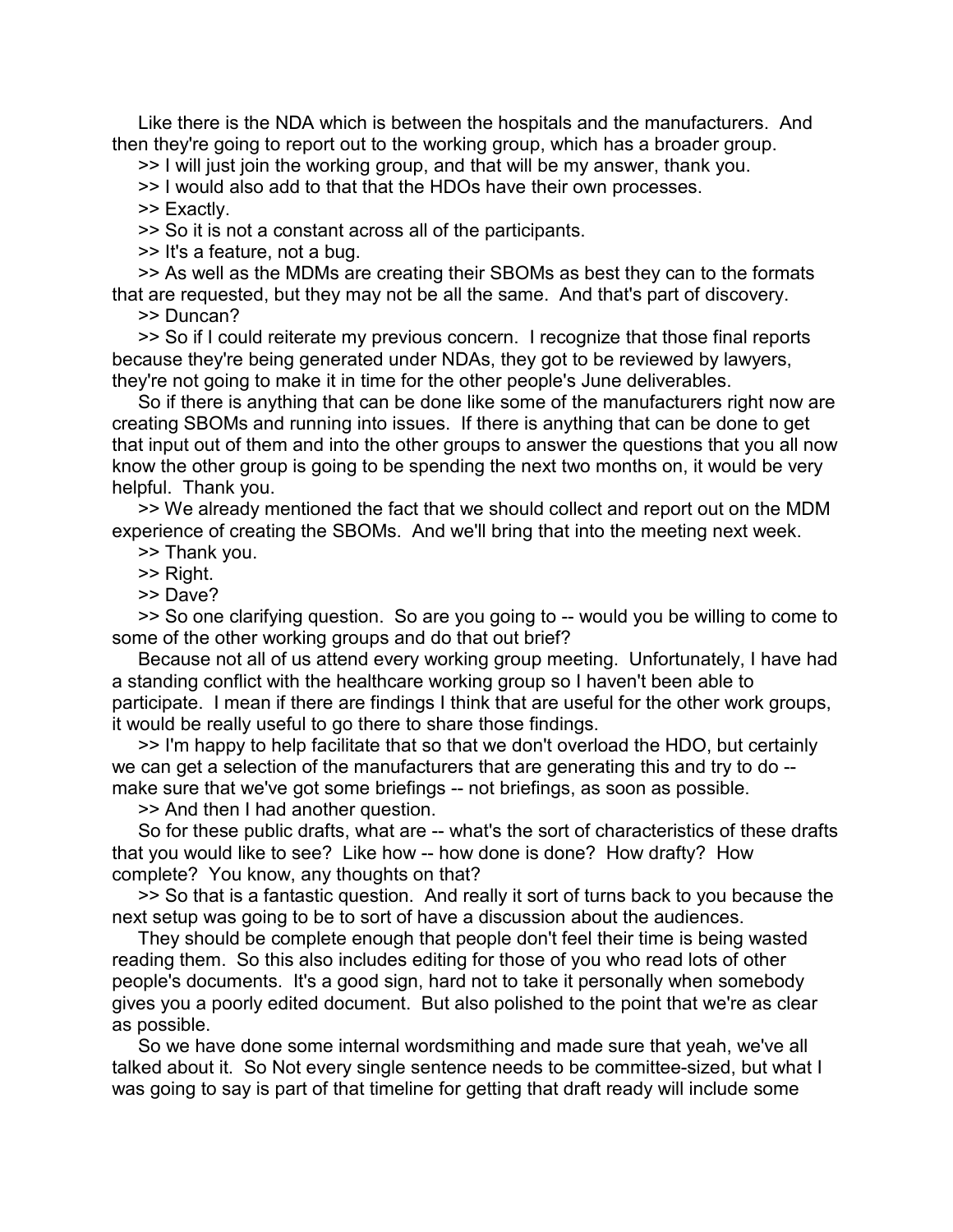working groups where you actually have a conversation of how do we make this sentence better.

 That level of detail while certainly not -- while acknowledging that hey, ultimately we're going to be getting feedback from other people. Does that make sense?

 >> Allan, if I could just add. Try to make them so that somebody who hasn't been participating understands what you're talking about at every point in your document.

>> Yeah, what's the target group I guess is -- what's the target group for reading it?

 >> I'm going to touch on that in a second because that's something that I think has to come from each group. And having input from this body of what's the audience. But I have a two finger here and I have a microphone on there.

 >> If I could add to the end of your sentence including what is in phase one versus what is further down the road with a focus on phase one.

 Do remember what was said earlier that the FDA is looking to use some of this, so there is at least one use case on a much tighter time frame than many of the other uses are. So if we could try and meet their needs because recognize, as Allan said earlier, governments do govern, if we don't give them input they're just going to pick so let's get them what we can.

>> Thanks.

 >> Not that the -- going not that the SBOM proof of concept becomes the de facto when it's done, which is we're trying not to make.

 FDA has been very flexible. And even though it becomes something in a guidance that's SBOM or CBOM, or whatever you guys want to say it, is there's going to be a period of time with that thing being fettered out anyway so there won't be --

 >> What I'm saying is we don't have to solve all of the other industries and all of the other use cases by June, if we can just decide to defer that to phase two if it will get us better output by June.

 >> Exactly. The NDAs, to answer your question earlier, the NDAs for internally for the participants is just for us to make sure we share -- we mentioned that earlier, right, the summaries that would come out of that, it is just a matter of not providing proprietary information. Outside of that, it's to provide everything we've learned.

 And on the June draft deliverables and having input from the proof of concept, can we make that more the end of June?

[LAUGHTER]

 >> Well, let's -- we'll drive into the calendaring in just a little bit. But I think that's an important thing to acknowledge so we'll flag that.

 But what I wanted to sort of try to capture is what really came out earlier which is we've got phase one, and do we think we have an idea of what that looks like?

 And then two, question that was just raised which is hey, what do we think the audiences are going to be? This is going to be your chance to take the work that's happening, you know, NTIA is a small agency. This in the scheme of it is a fairly small process that is purporting to offer guidance to the entire digital world.

 And so we're going to want to sort of say hey, here's our vision, and get feedback. And so we want to make sure that that's something that we can try to have an internal audit in our heads of who's who going to be reading this. Josh?

>> I was also going to urge for late June.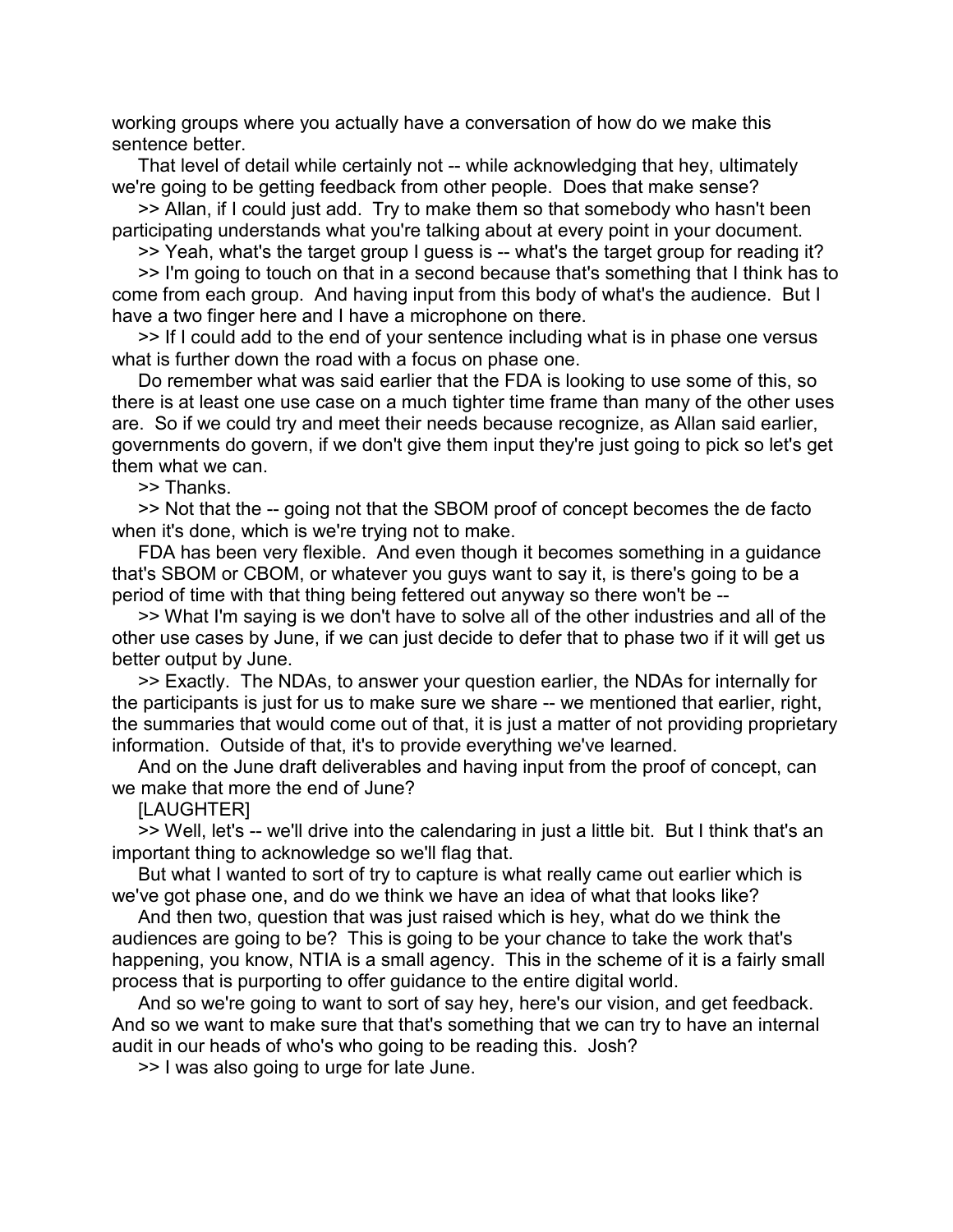But in terms of phase approaches, having been on the receiving end of some very heated fear and trepidation over being cut out of scope from DOD, for example, I got a lot of calls over vacation weekend.

 If we do talk about phase, we should do some expectation management. Phase two can't be never or question, question, question. I think the notion of phase should be, you know, a bit of a consensus here, but it should probably make clear that we don't mean in 2025 because that deliver uncompromised thought paper and defer kind of heat and light is very intense. And they don't need it as soon as FDA needs it, but they want to see it is tractable and this is a viable delivery vehicle for them.

We don't have to hit their requirements. I'm just saying for anyone who sees their baby cut into phase two, we should put some reasonable expectation horizon around what two is.

>> So tempting.

 >> So as far as what should be in phase one, I think we have a lot more confidence on that. And I think to me it's the harmonization of the MVI and the amplification of its adoption. And the first, you know, alpha customer is FDA essentially.

 People -- I mean just as a strawman our initial opening remark, I think it's MVI and harmonization and amplification.

 >> Very good points. And also a very good point on sort of, for lack of a better term, is the sort of high assurance use case because I think we do have some idea of what's involved.

 And that's something that we can do a little extra work fleshing out of what that will look like even if we're not defining it with quite the same precision as the MVI. Les?

 >> So just to be clear on phase one, I would like -- I would like to see phase one definitely have some recommendation out of -- I guess we said the standards group for - - oh, can't hear it?

 One thing out of I think we said the standards group was the sharing. So sharing how this may be and how we may share this.

 Because what will happen, as we know, yes, it's a proof of concept, FDA is going to want whatever. And phase two is going to be down here a little bit and we're still going to have to deliver something and the customer is going to want something.

 So that piece is going to fall between phase one and phase two so if we have something where we can start down that path and not just push it to phase two.

 >> Okay. Further thoughts? So let's talk about the audience of -- and we might even want to go group by group here.

 I don't think it's fair for any of these to assume that, you know, someone who has never touched any of these issues should be able to pick this up and immediately understand it. I think that is going to require a little too much background.

 But certainly the framing groups and what is an SBOM guide probably -- may not want to assume the most technical background.

 And so do you have thoughts on, you know, think of a hypothetical or an Art type of leader that we can start to have in our heads as we think about each flap. Josh?

>> So to enumerate potential candidates?

>> Please.

>> There is a -- I like to design for Bobby Stemply. No.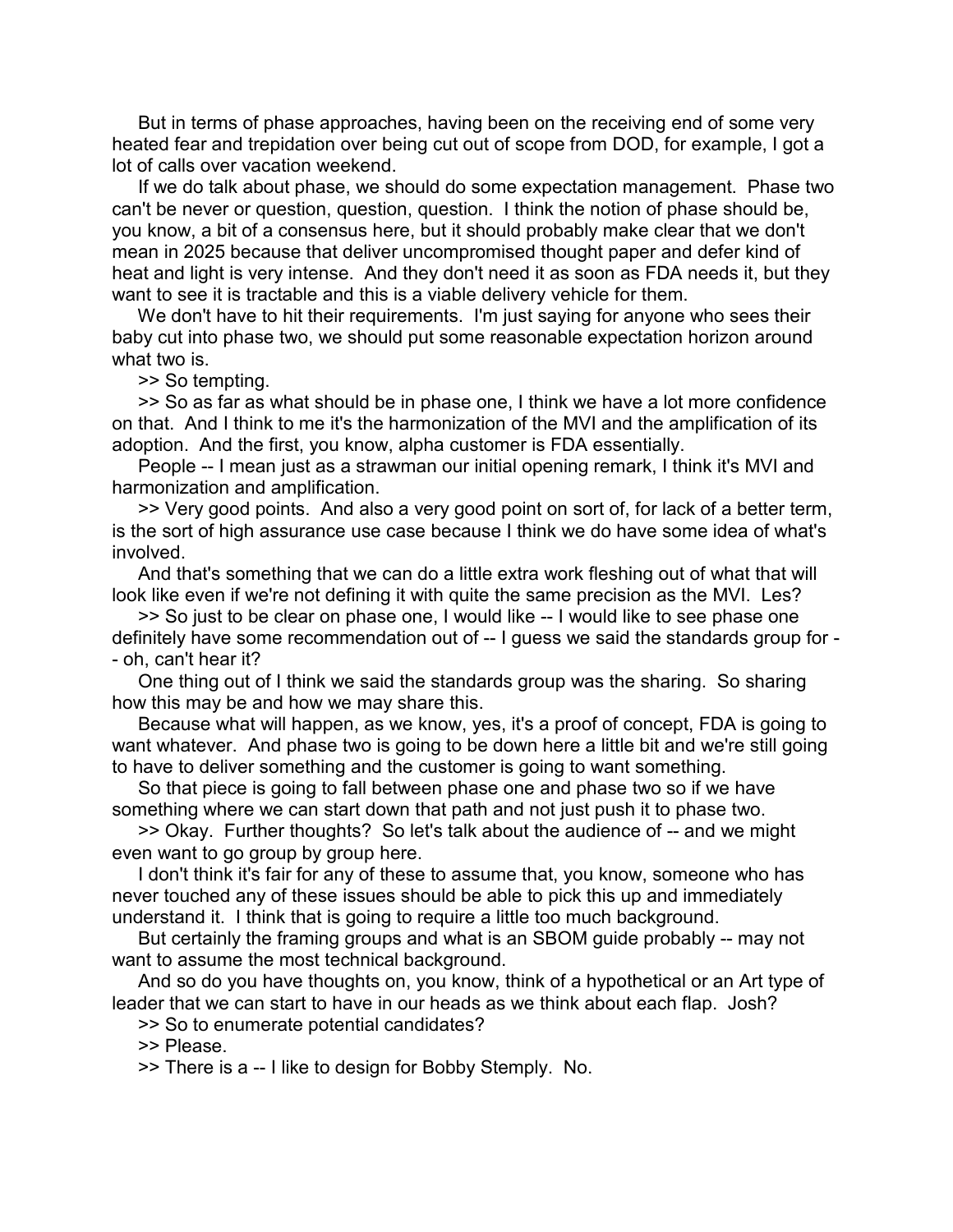There is a procurement team on how to ask for during purchasing. There is an operator that may use this for inventory and vulnerability management. There's a producer or build person. There's a lawyer or a government affairs person. Those are two separate things.

 And I'm not trying to flood us so that we have to have 10 papers, but I almost wonder if we need like 10 intros, right? Like we -- in this room alone, we have government affairs people, software developers, hospital operators, device manufacturers. And again, the nouns and verbs we use are different.

 So I think they with point to a canonical main body document or documents, but they may need an on-ramp per stakeholder type.

>> I think that's a great point.

We may -- from a drafting perspective, that may be a better thing to think about say all right once we've gotten the feedback then we'll have to custom interface. But we could do that how to if we have the time if we can start planning. Duncan.

 >> So I heard two groups left off Josh's list which was the people who actually have to do it. I'm not even sure we need to name that as audience but more importantly the people who decide should be doing this at all.

 More the executive or industry or regulator or whatever and the pros and cons because it's not necessary in all cases, it is necessary or it is helpful in some and sort of the decision makers would be what I would think if -- what Allan's original listing of sort of the issues was one was yeah, people aren't doing it now. And we sort of collectively think they should be. So what could this set of documents do to change that should be aimed more at the decision makers.

>> Thank you. Bruce.

 >> We might consider what we'd have to to write if we were going to send it to some place like CNET or PC World or something like that and then decide if that was adequate or too much work or something like that, and then back up or change the target a bit.

 But it seems to me that at least some version of some of the documents ought to be suitable to sending to publications like that.

 >> This is tech journalists, being able to make sure they can easily understand it? >> Yeah.

>> Says the guy sitting next to a tech journalist.

**ILAUGHTERI** 

 >> And I think building on that a little bit, this gets to the broader awareness and adoption piece which is even if the documents themselves are more traditional white papers, as we move from draft to something that we think is going to be the phase one deliverable then we're really going to want to spend a lot of time thinking about packaging.

 Josh talked about facts, and Josh even talked about videos. If somebody wants to come forward with some production value, I think that's a fun idea.

We have go the -- important to say who is going to be consuming it, and then we can also sort of say we can predigest certain parts of it.

 What about the standards group? So standards group we talked about we've got the white paper which is in draft form.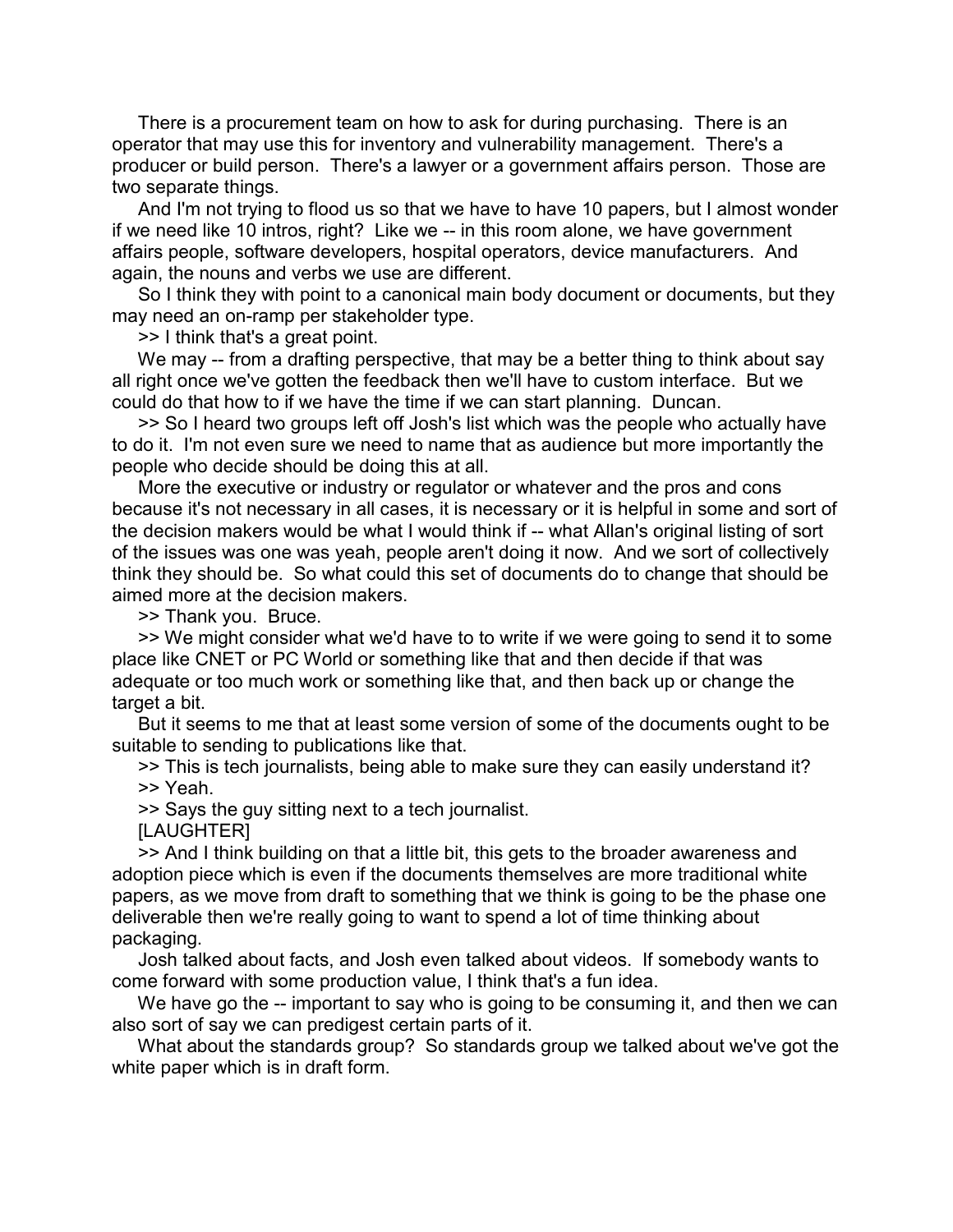>> So I think the how-to guide, which is essentially okay, so where do I get one of these SBOMs anyway? And how would you maybe hand that to a technical person and have them situated and oriented enough to actually start doing it.

>> I like that. I think that's great.

 And that may be combined with the recursion step guide that we just talked about earlier that I think Art's group is going to be thinking about which is hey, an organization is going to do these, check these six boxes to be a good actor or to say we are now SBOM-ready. And then one of them is going to be do it with these tech specs. Yeah?

 >> This might be self-serving, but the language you use in somehow suggesting whether it's true or not that this may become a future requirement for government procurement will help me properly motivate my technical teams to actually pay attention and get started on this and take it seriously.

>> I would certainly never suggest such a thing. Is -- I would not, this is true. But it is very easy to start coming up with a very long list of people in the last few weeks alone have suggested that that might be a thing.

 Certainly NTIA believes that industry can lead this, especially with a decent understanding of the market to drive demand.

>> I can give you a list in the hallway.

**ILAUGHTERI** 

 >> And I think that is a big part of it, which is that if this is coming we have to get in front of it. And that is again your -- as we get into the afternoon and everyone is a little tired, that is your charge is saying that this is -- this is the power of -- we can define what this looks like.

 And so trying to make sure that we can do that in a way that's effective and still nimble enough to move forward. Art?

>> Sorry, I was just trying to catch up and make sure my notes matched.

 The third bullet and the fourth sub bullet seem to conflict. And I would say I think we are going to define minimum viable product. I have a note here pending results from the proof of concept.

>> The proof of concept.

>> Of course, everything is modifiable by reality of a test.

>> The proof of concept is not going to define the minimum viable product.

>> Yes, I just want to be --

>> Thank you. Thank you for catching that.

>> Right.

>> And, yeah, that was --

>> So we will -- okay. Thank you.

>> The use case group. Do you guys have an audience?

 I think the work they've done, I just saw all of the faces react when they sort of just show what their research was able to capture in terms of packaging that.

 Do we have thoughts about audience for that and how we can maximize it and we can sort of do a short version -- the near term and then the sort of stretch goal for how to package that and how to frame that?

 >> Our current thinking is we're nearly done collecting. Just to recap what I said during our 30 minutes, we definitely captured quite a few state of practice of current behavior.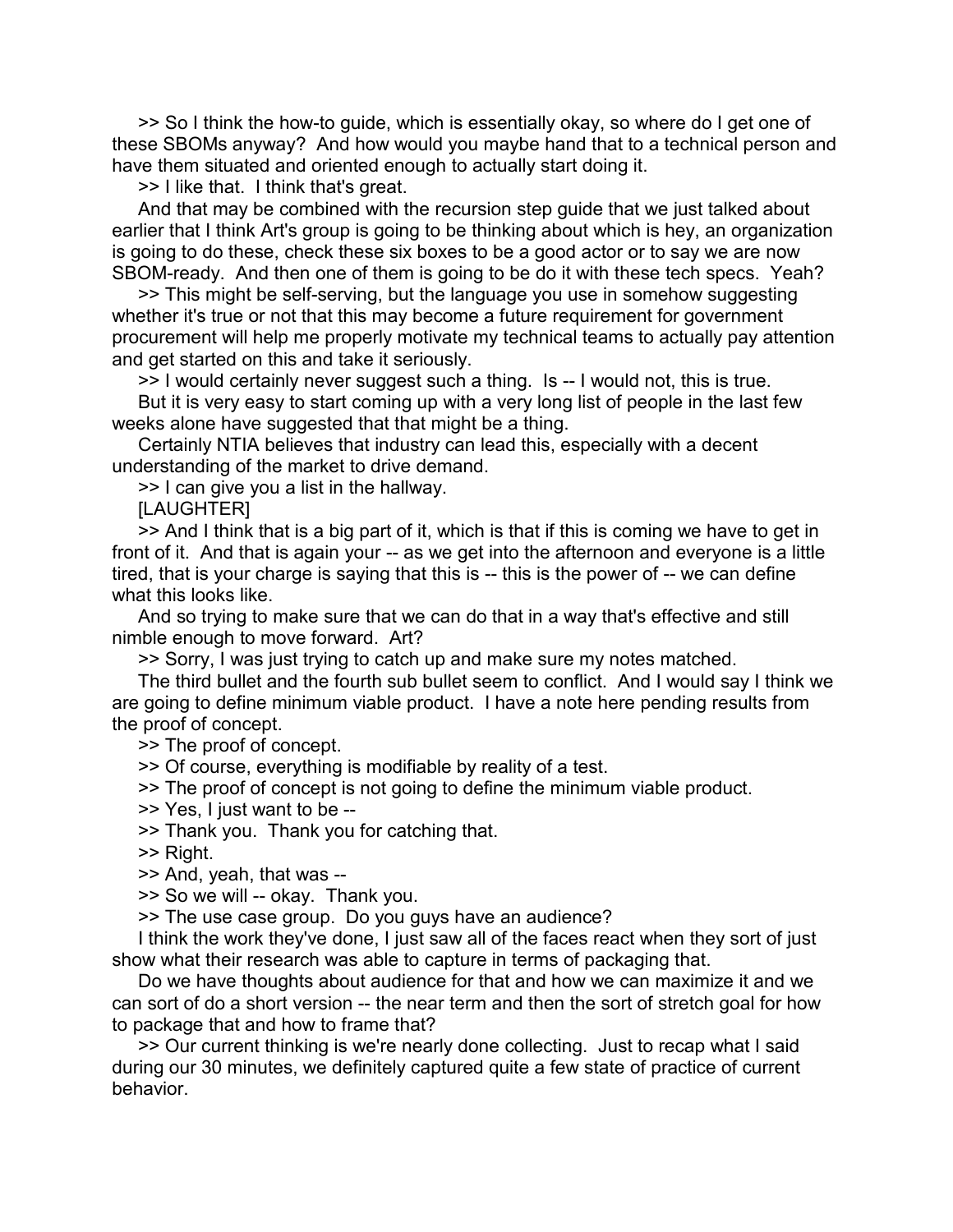What we wanted to shift to between now and June was to capture the -- we'd really like to do this, but we're stuck and there is obstacles type stuff which could introduce and amplify which things should be in phase two is the way I'm thinking about it.

 As far as what we would deliver, though -- so as far as harvesting, we would harvest some of those less tangible, less concrete, less successful stories right now for future requirements.

 But in terms of deliverables between now and then, I think we've the raw data, we have to package it in more consumable ways for the CNET type audience or the consumers we talked about. We have a nice unified story but we don't have it well packaged.

>> Thank you, I think there is some good work to be done there.

 >> Is there consideration to consolidate all of the working groups' information into one?

 >> So that is also on the list of how we're going to check down because I think some of this stuff is going to be free-standing.

 And so the vision could be something like we have documents that fit quite neatly together, and we want to minimize redundancy.

 But at the same time, if someone picks up the standards or the quick start guide, can that exist as a free-standing body with pointers to the other side of things. Art.

 >> One specific example, I think I saw three different groups give three different lists of use cases.

 And they were mostly the same things but different words and different levels of outlines. So the framing group will take on a task but we're going to just collect and propose one or we'll use else's. But we should have one and not call them different things and two papers, right.

 That's a small example, but we've got to get that sorted out. There's some basic like editorial conceptual harmonizing that will make things look more consistent.

>> And could we please standardize on Oxford commas.

[LAUGHTER]

>> Yes, the framing working group supports the Oxford comma.

>> As does NTIA.

>> Good.

>> Jim?

 >> So the proof of concept group envisions an output to be of two forms. One briefings for the internal NTIA efforts, and the second public briefings or public discussions or public presentations.

 >> I think that's going to be very useful because there is different time tables there. All the other working groups are really going to want your input as soon as it comes out. And the framing probably is going to address also some of the healthcare-specific work the HSCC is going to be looking for.

 Speaking which it's a good segue, Afton, we're sorry that you've been waiting in the queue for a little while. I got bumped from the meeting view, so please chime in.

>> No, it's okay, Jim covered it.

>> Oh, great. How efficient. Duncan.

 >> So in the interest of trying to meet the June date, I think we'll have to work out, you know, between now and then.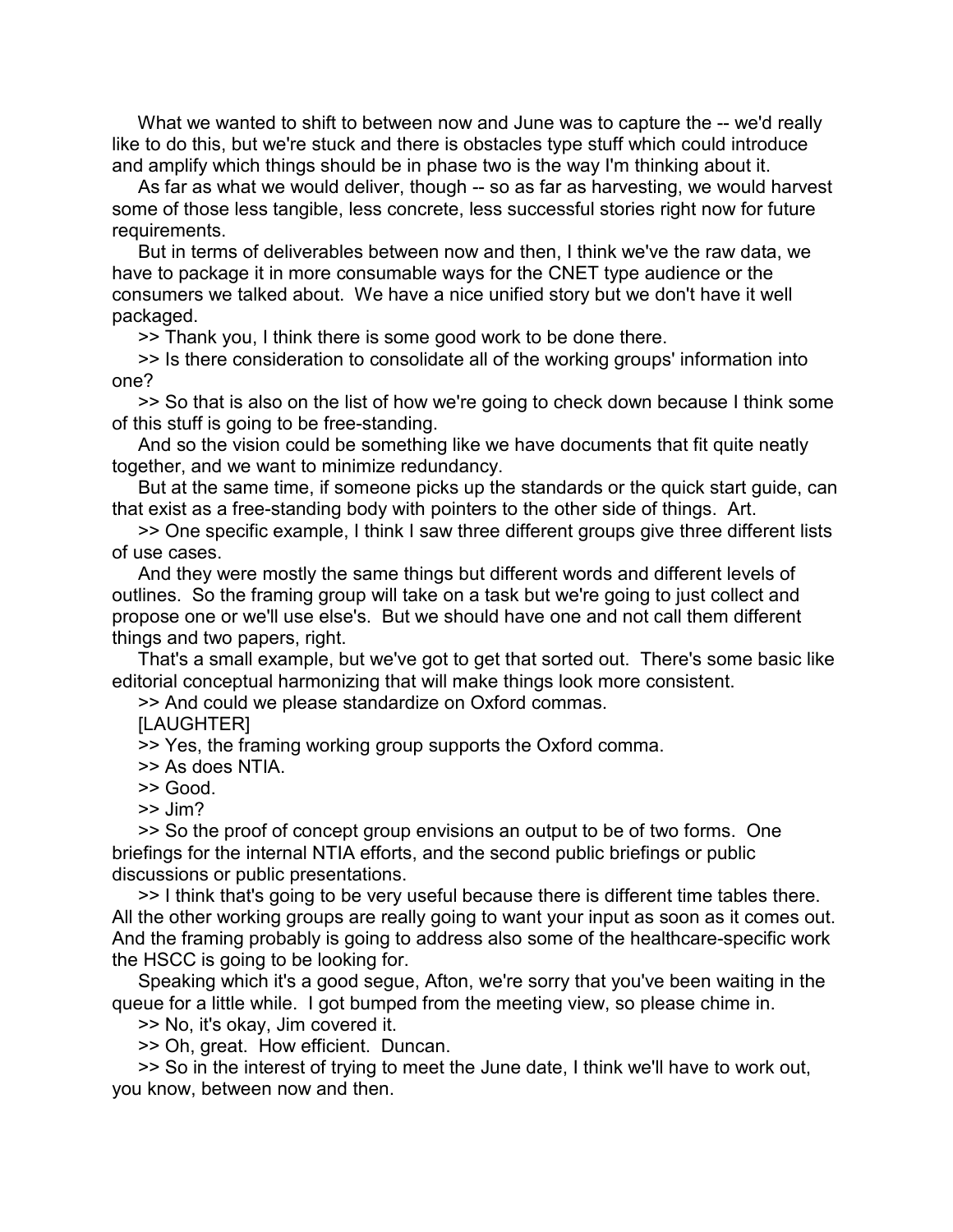And one thing I would recommend highly be early on the list is come up with a document structure, come up with an outline, and come up with swim lanes so we don't get into the use case thing that Art just mentioned of the framing thing has one set of use cases when we have another group actually named use cases.

 I'm presuming we should refer to theirs. But we can't do that if we don't know what they're thinking.

 Come up with some structure or at least bullet point outline early on, then we can cut down on the wasted work being done in multiple places.

 >> And I think there is a pretty -- so standards group has a very solid draft. The framing group has a pretty good outline that on Friday had a discussion.

 Now, neither of the co-chairs were there for that discussion so there is probably some room to revisit that.

 Also, I want to flag something that Art mentioned that's online and if we have time we could probably even visit which is terminology.

 There is -- they have sort of done the first step of saying hey, what are some things that we should define. And also speaking to one point that Duncan made earlier there are also some things that we just want to try to avoid. There are terms that for whatever reason are going to sort of set off alarms and distract from our efforts. So how do we choose our language carefully.

 Other things that you think we as a group should try to touch base on moving forward?

 I want to sort of take you back to this morning when it really was impressive to see convergence for the minimum viable inventory model that I think had some real power of saying we can achieve this, it meets a lot of the use case work, it fits into the standards work, we're trying to build it today. Duncan.

 >> So to Josh's point earlier on -- my point earlier of hey, let's focus on phase one to Josh's point of hey, let's not forget phase two and beyond, how do you see the phase two and beyond either in these documents?

 Is there a separate document of just for us of hey, we kicked this can down the road, put it in the parking lot here? I want to make sure we have a down the road.

>> That is a fantastic question. It's like you know the agenda.

 So there are a couple of things which is, one, how do we want to address things that are outside the scope of MVI, but are still reflect work that we've done?

 And I think that's the precise way to capture it, which is each group -- and I think in particular we're talking about the framing group and the standards group -- can say listen, we've talked about this stuff and it can be useful, but we're going to be addressing this later and here's what we know about it.

 And I think there is even some further polish that can be added on it, right? This is known hard problem and will require outside work beyond the scope of this versus this is important and we're going to get to it. So let's take the high assurance use case.

We can lay out hey, here is the stuff we though about it and here is how we think we can do it and we're going to finalize it very soon. Yes?

 >> I would propose leaving off of what Josh said before that we just -- we create a backlog and define the second sprint as being in a certain time frame.

>> Saying what, just to say you want to sort of define the fall schedule?

>> Define the fall, yeah. And then we will work on them in priority order, I'd say.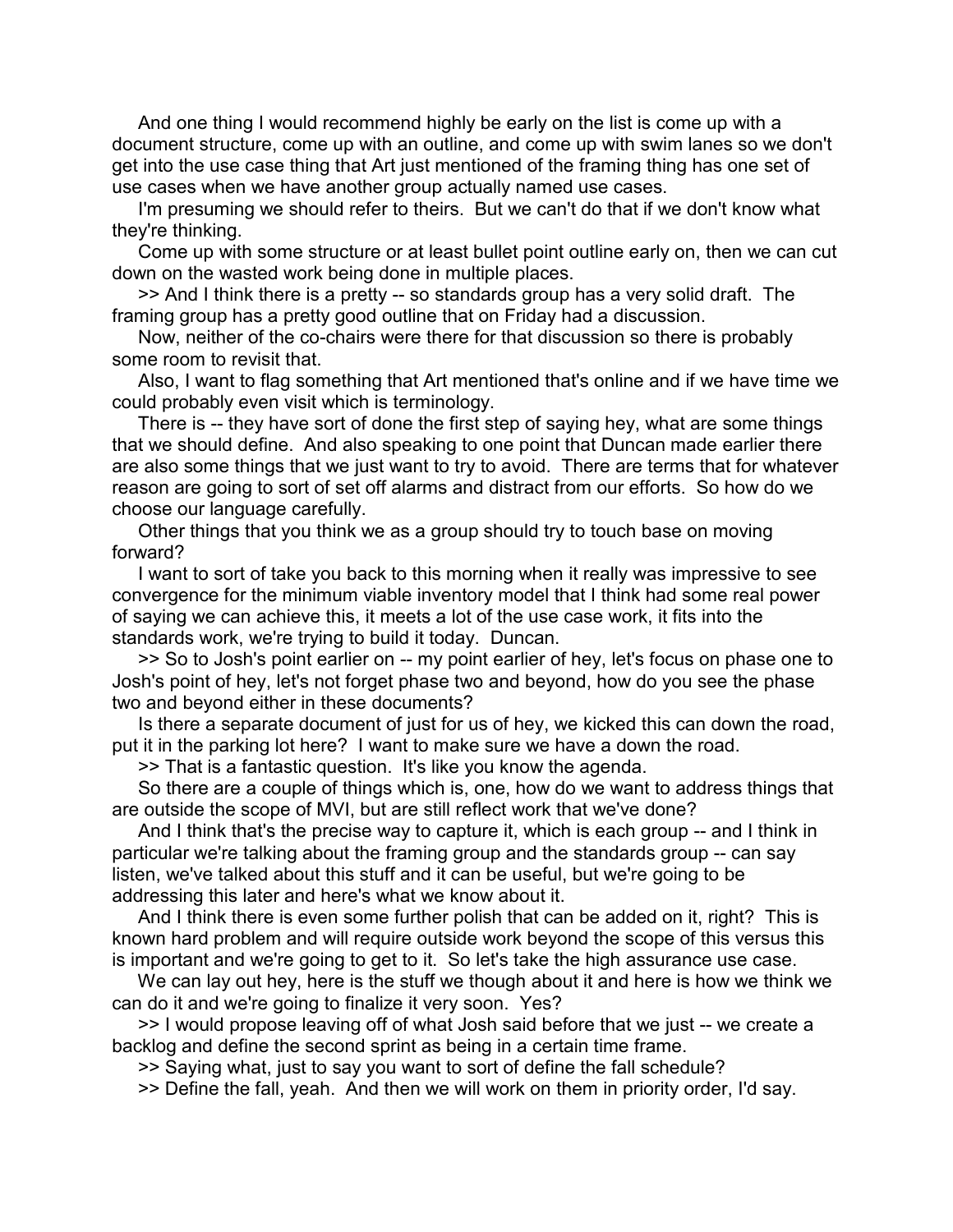>> Well, the other thing that I want to make sure that is on your radar because it's something that a bunch of you have come to me about is the awareness and adoption side of it.

 I think NTIA has been criticized in the past for saying we wrote a document, yeah, it's on a government website, go use it. We're industry friendly so industry go do all your magic thing and prove us right that industry can solve all of this stuff.

I think this is something that is going to require some coordination to promote.

 So what I would like to do as we get into this is maybe spend a few minutes talking about what awareness and adoption looks like in general. Because I think this is going to require a bunch of ideas and have those ideas turned into a strategy, right.

 I think this is something that is going to require someone -- a bunch of people mentioned global coordination. This is something that has attention around the world, and has lots of points where we can try to both drive interest and inspire demand.

And I know a bunch of you have thought about this problem.

 >> During the CVD, you had an adoption awareness working group, they did surveys to capture sentiment. And I thought it was pretty good. And I often refer to the survey results sometimes when I'm trying to sell someone on adopting a disclosure program.

 I'm not sure if you want another group for adoption awareness or not. Secondly, I think a couple of us should do a global world tour like a rock band and just --

[LAUGHTER]

>> No, just kidding about that part.

 But there may be some natural watering holes or a calendar of events throughout the year like First, like this, like that, some of which we've missed already. But there may be some appropriate venues to try to deliberately participate in once we know what we are evangelizing.

>> Let's try to capture some of what was just said.

 First is should we have a working group that is explicitly focused on awareness and adoption? And that can be something that we can sort of slowly spin up as various folks are doing that.

Or, is this something that we should try to coordinate in some other fashion?

 >> I think the answer is yes. The question is when. Because I don't think we should start that before we have the thing we're adopting or we're going to do our usual collision and stuff like that. So, I think we need to plan for it. I think we've got to be a little careful on cart before the horse.

 >> Except for the fact that on the CVD one the inputs from the surveys about what do you want neither fear from disclosers or whatnot was vital input to the final product.

 >> And I don't disagree the calendar is happening regardless of when our output comes out so we do have to deal with that so I agree.

 >> I think maybe with all of the interviewing that's been going on with the use cases that that is almost like an alpha version of outreach and communication.

And so maybe think about that because there's contacts, there could be calendars.

>> And it already has a multi-sector perspective.

>> Yeah.

>> Which is going to be -- that is a really good idea.

>> Except that it's --

>> I agree. And it is part of our strategy, right?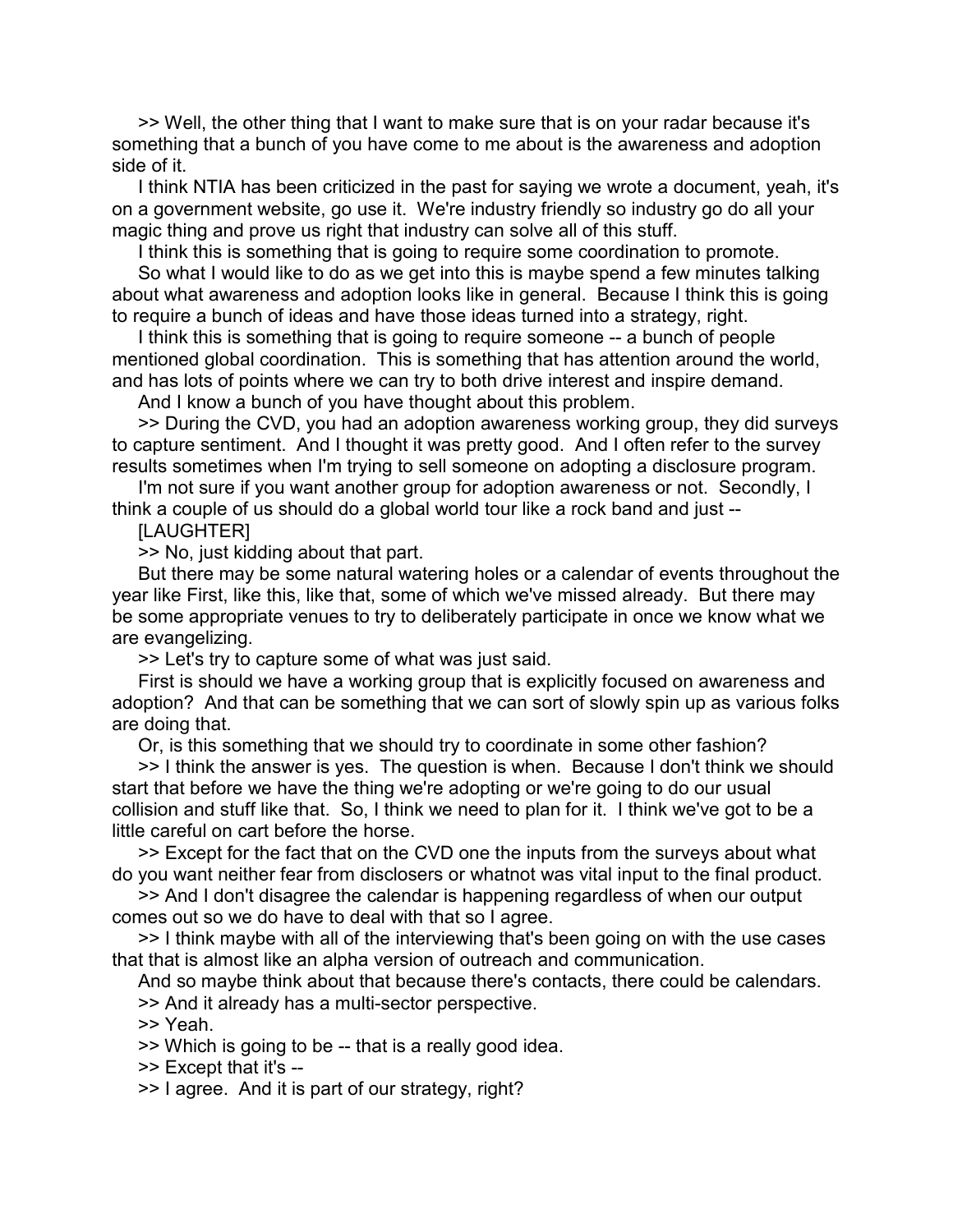And we're talking to the choir, we want to get outside the choir a bit, right, for the adoption and awareness. These are the people who have already pioneered. We want to find the people who haven't started yet.

 >> Yeah, sure, yeah, absolutely. Just broaden the concentric rings of the audience out instead of replicating the process.

 >> And further to J.C.'s point, if we are talking about a sort of version one and beyond, the sort of version two is going to be work that I see the framing group and the standards group pushing forward into the fall. Whereas, the use case group I think they say we've done this qualitative research, folks can enter and exit different working groups.

 The leadership can change, but I think the institutional knowledge is going to be a very useful starting point as well as the framing that you guys developed, the supply chain to help identify what are some of the leverage points that we can use. Duncan and Les.

 >> Tracking on Josh's point of we're peaching to the choir and we want to get beyond the choir, I think one of our aspects needs to be to get at I'm going to say the competition. I don't know any other way to say it.

 I don't think it's the goal of anybody in this room that we want to come up with some new standard, some new regulation that we're all writing. Trying to do this in an cooperative NTIA let a market drive fashion of hey, let's all agree, let's do it and then prove that we don't need international standards in this area and regulators doing this and all that kind of stuff.

 So if we want to avoid that, we have to take that into account in our audience is my point in our how we choose to do this.

 >> I do want to say since there are cameras on me that NTIA is completely in favor of international standards.

 >> I do, too. I didn't mean it that way, I meant we should be good enough that we don't need to do that.

 >> No, and I think the understanding the economics of it so that we can say hey, we've got these international standards, let's use them for this is going to be very powerful.

 >> So I say, yes, too, I'm in favor of some type of work group or something that is a fan base for us.

 I'm not up on the other industries because this is supposed to be industry wide. We have been focused as a proof of concept more on the medical.

 Are there entities in those that can bolster that? For example, you had Seth sitting next to you most of the day so we do have FDA pushing us on our side, so there is a lot of interest in the medical side.

Is there any in the other industries that can help with that?

>> I think you're asking me -- and he's not a regulator.

 There's a lot of interest in the defense Federal Acquisition Process. There's interest in the UK Code of Practice for -- there's a lot of pioneering work in automotive ISAC. So not government, but the ISAC.

 And then similarly, the Financial Services Sector Coordinating Council, or FSSCC or and the financial services ISACC has already written a couple of papers on this that are several years old now.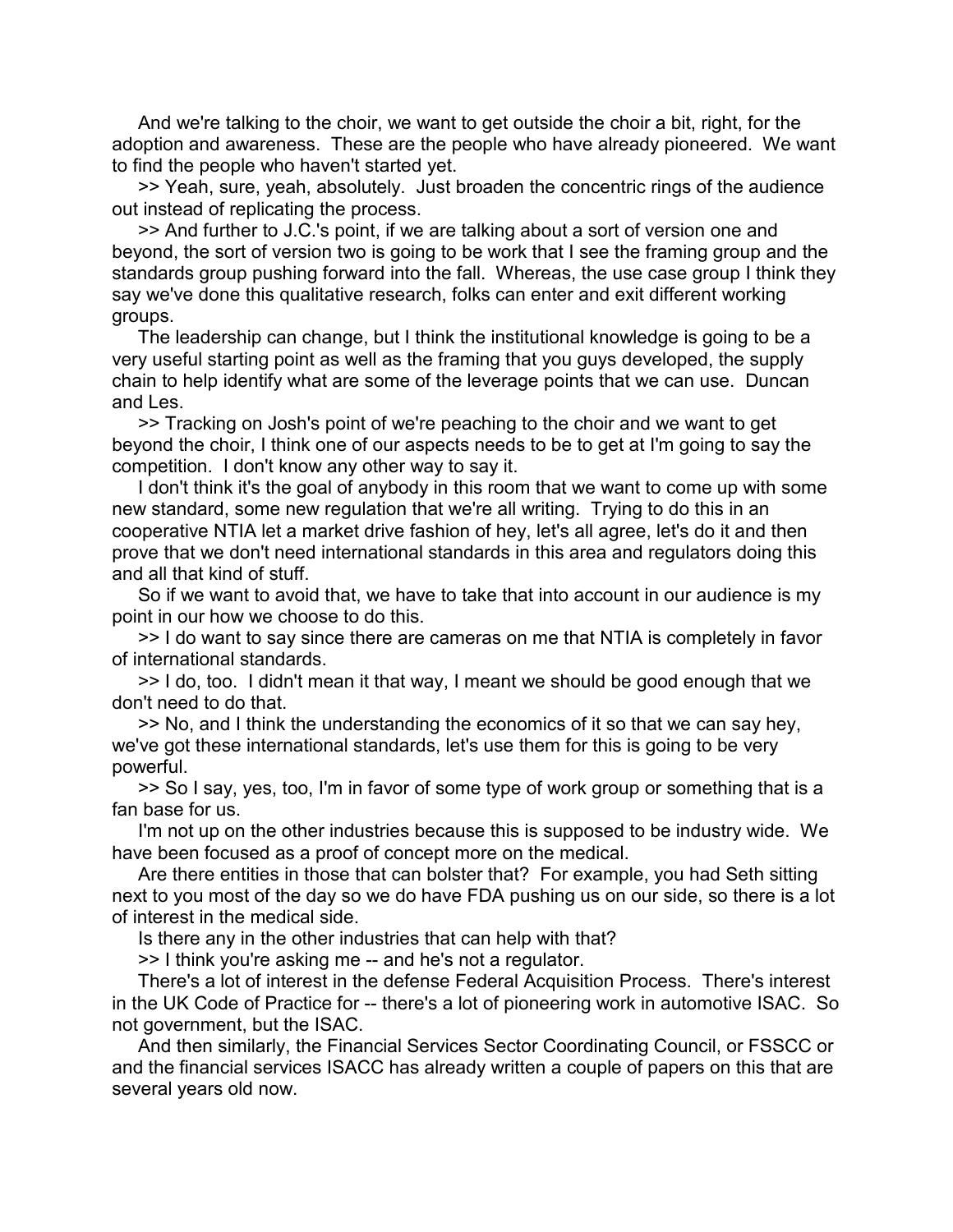They did it more to -- they did it for a couple of reasons but there is some mature thinking there that we could maybe borrow this from. They basically sold security hygiene as productivity and operational performance boosts successfully. And we might be able to do something similar. So there is no single answer. Each of those markets are --

 >> I was going for more of a -- is there agencies? I understand to push these things like the FDA is trying to do on our side.

 >> Well, I think even as we drill down to agencies, this is something that as a different part of government hears about this, they all get very excited. And so we spend some time talking to our colleagues in government.

 But the real power for adoption comes when, you know, there are a couple of big energy or folks who play in manufacturing for the energy sector, oh, we know that things are coming down towards us, let's get in front of the problem.

>> Right.

 >> And when we can take those early adopters and leaders and have translators who can help share the good news, it has been very useful. Somebody who is an expert in energy.

 >> My name is Kelly Collinane, and I work for New Contact Services, and I represent all of our electric utility clients.

 And we are working out a lot of these types of projects both at an industry level with our government partners, specifically DOE. And these are things we are starting to talk about.

 So not nearly as -- as developed as the healthcare industry, but we're kind of in that crawl phase right now.

 >> So are there other sectors that folks want -- sorry, we had a computer freeze which I guess it has been awhile since I have seen a computer freeze before.

 The -- so are there other sectors that we want to sort of reach? We've got finance. We've got energy. We've got healthcare.

 And I know, by the way, that the healthcare sector coordinating council is interested in looking past just medical devices to the broader space of healthcare software, which is kind of all of software.

 And we know that some folks in the software, the general software space are just interested in this idea. Art and then Duncan.

 >> Just a brief comment. I don't have a good sector to recommend, and I think sector specific approaches is a great way to both push adoption and do proof of concepts and sort of get things rolling.

 My suspicion is pretty quickly software becomes software. All of the sectors use Lib whatever and Linux. So pretty quickly we have to get the traditional compute all software sector to be engaged in this, I will just note, yeah.

 >> And I've done some preliminary outreach in the DevOps and Dev Seg Ops world. This message resonates incredibly well in that community.

[OFF MIC]

 >> Probably the most excitement I have seen because they are looking for what can they fit into their incredibly fast build cycle that solves having someone to do the thinking for them.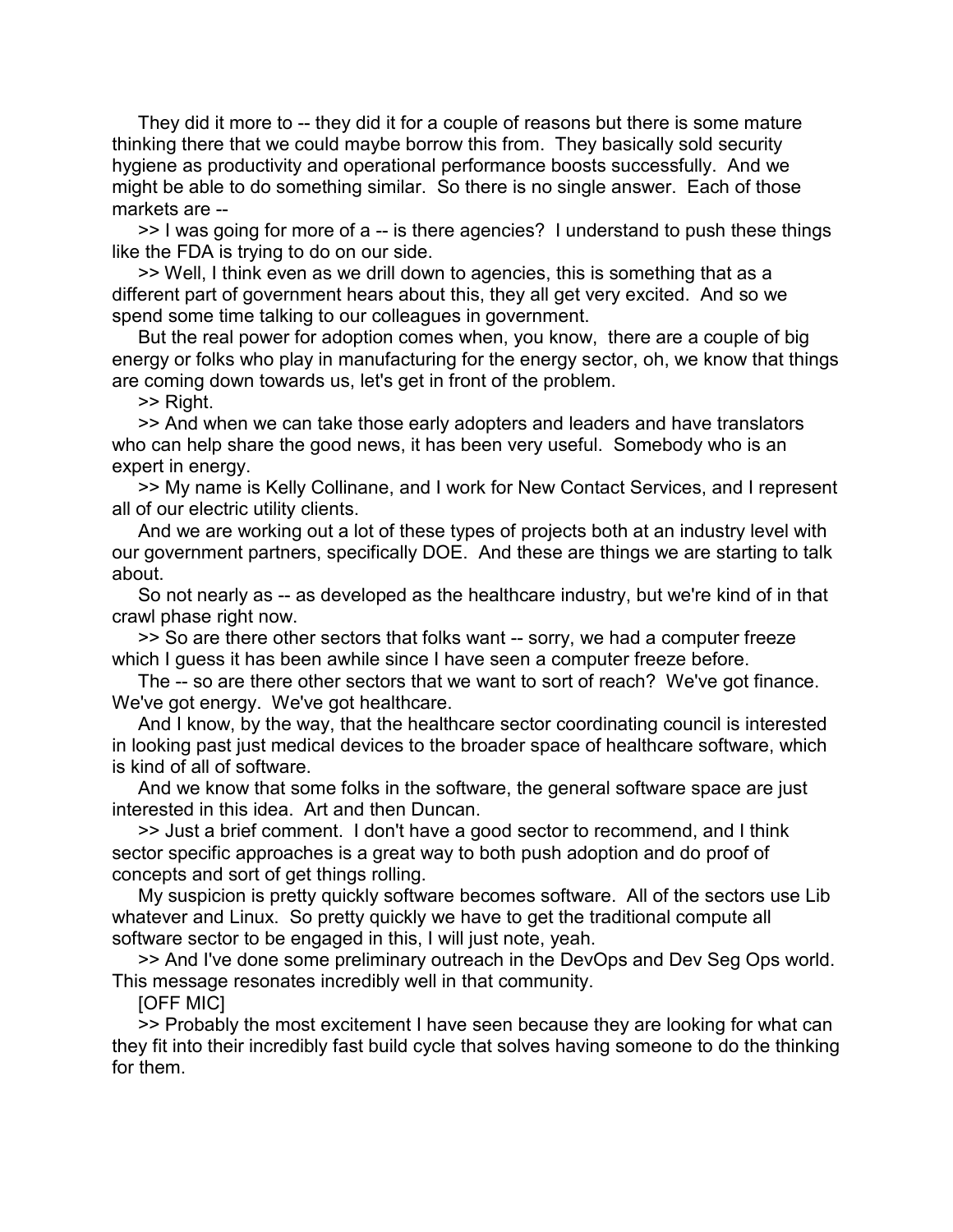And so they said oh, we can just have the data there and then use some other source of intelligence, and then we can sort of, you know, increase our pace. J.C. and then --

>> I would sort of echo but then flip the coin around.

 There is incredible enthusiasm for DevOps because everyone in DevOps gets to start with a clean sheet of paper. And so they can have all of the modern engineering practices and the GIT and version control and like it is the easiest part of all of this to solve. And, frankly, solving it is becoming commodity.

 Not withstanding huge amounts of venture funding going into it. The hard part is for, you know, a medical device or a legacy system or something on-prem. And that is the nut that it seems like we are actually starting to crack.

 So it's almost like don't -- don't take coals to Newcastle. I think those folks are going to get there whether they want to or not. GitHub will do it for them.

>> Right.

 >> And let's just continue to focus our energy on like solving the tough problems which we actually have a shot at solving.

>> Right.

 >> So on your industry list, just because I consult with them some on the issue, but many of you in the D.C. area know the public transportation has been doing some of the same.

 So Josh mentioned in transportation the auto industry, but sort of the public transport and train industry has been looking at some of the same issues related typically or almost like DOD providence issues but similar in that regard. So that one would be one that I would recommend.

 And two, my career has been mostly in internet security doing cyber security. So I would recommend both -- obviously, the whole telecom industry, but more importantly the security industry itself. I think we are probably the most blatant at being barefoot cobblers children as anyone is.

>> We have one security vendor who actually does S phone in the back.

>> Yeah, one. Yes.

>> Jim.

>> If we're trying to identify industries, we might look at OT or, you know --

>> Does Siemens make other things other than healthcare devices?

>> We actually do a few other things, yes. But ICS is an area.

 >> And that may be something to drill down on is the organizations that have very large product families. I'm looking at GE there as well. That touch on these different sectors as a way of sort of saying well, how hard is it to leap from this product family to getting -- you guys have done the hard work, how can your colleagues take advantage of the hard work you've done inside an organization?

 That could be something that would be very valuable to document because we could sort of sell that to other companies that have a bunch of different cross verticals.

 >> Another way to advertise or get this out, an example that is helping us on the manufacturing -- on the medical side is the MDS squared form.

 So in that group we have included SBOM as part of the questions. And now it has become a lot of customers are asking for the MDS squared form today and wanting the new form around the world. It just isn't just the U.S.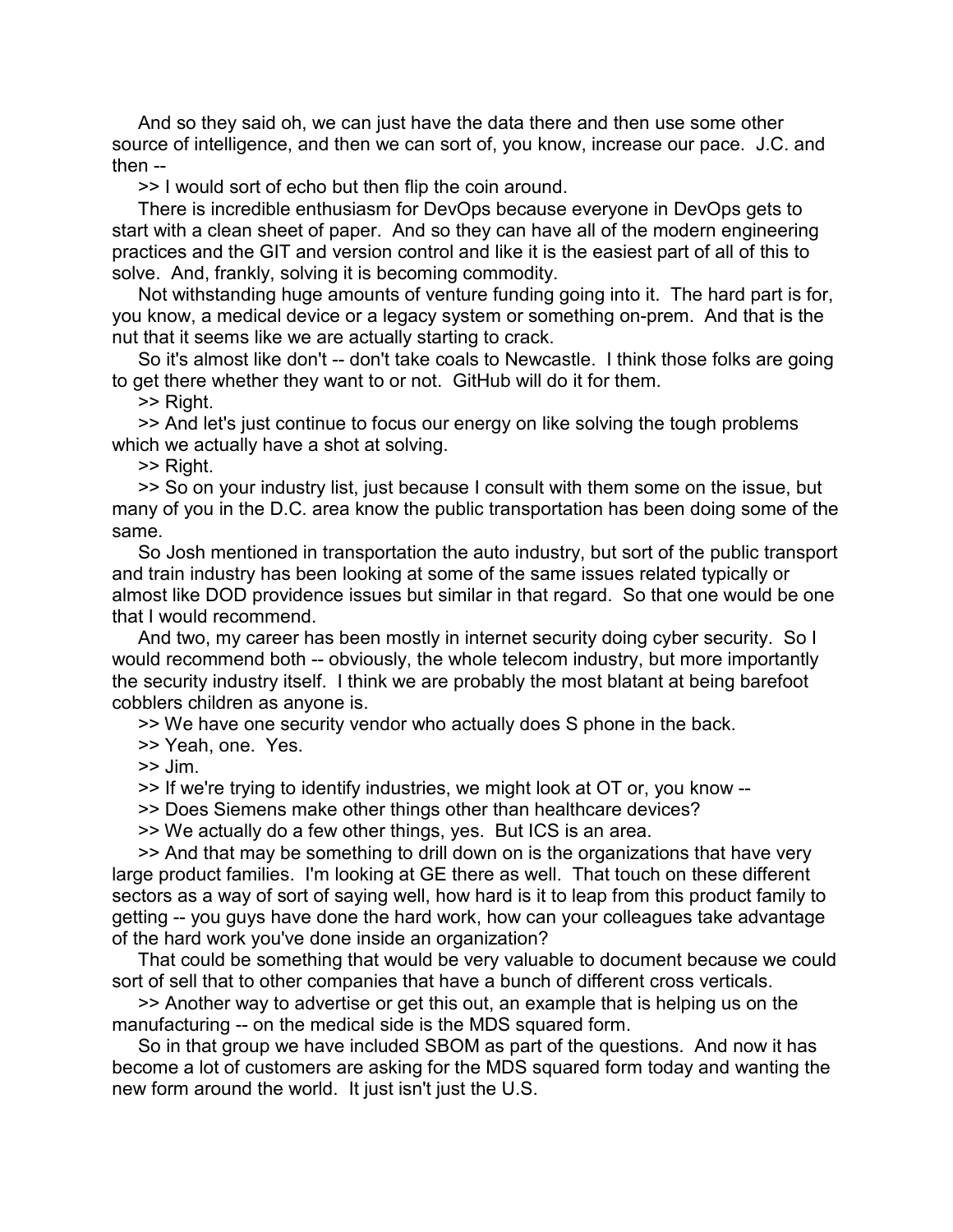So if there are other places or things that are -- that you can partner with, that actually bolsters the SBOM as well.

>> Thank you. J.C.

 >> Another area is the whole smart cities domain because, you know, my global search replaces anyone who says smart just paste in vulnerable. It's like a vulnerable grid, and a vulnerable, self-driving system and all that.

 They're procuring like they want the trash trucks to talk to the trash cans. And I mean there is no -- there is no assurance around any of this crap.

**ILAUGHTERI** 

 >> And it's -- it's -- there is a massive surface. And so I think there might be -- it might be a really good opportunity to engage on the sort of it's industrial but sort of a Greenfield but rah-rah but nobody cares but everyone's going to get killed. So that would be a good one.

 >> Smart cities is a great example in that it is more of a funding mechanism. And that means there is a few more centralized points to influence and do some outreach for it that can trickle down across a whole bunch of different types of companies.

[OFF MIC]

>> Yeah.

 >> I almost want to say this without my mic on first. This might be jumping ahead to the list of topics we don't want to talk about so I will watch your face as I say it. There have --

>> It's 4:00.

 >> Just before and during RSA I have been approached with renewed vigor by big insurers. Because, well, a tiny anecdote you and I have spoken about is the lawsuit between Cadbury's parent company and their insurer Zurich about is it an act of war because it was not Pechia and there's a lot of people saying how strong is our insurance policy towards cyber, and have we really thought through our underwriting.

 And as they're looking for new ways to do this, I have a hunch that a quantifiable measurable thing like SBOMs and hygiene are the practice being present or not could be instructive to their renewed focus.

So did you cringe when I said that? I can't tell.

 >> I didn't. And so for those who don't know me, I spent about 15 years thinking about security and economics and so I have some opinions that I won't share about insurance because they're not NTIA opinions.

 But I think with ongoing efforts like the Marsh initiative of sort of doing some security tooling work, I think that's -- there are some active points of the outreach that we can go for.

 I want to put one more thing on the table as we all sort of get slightly punchy heading towards 4:00.

 Something that Art brought up earlier, which is very few people say the future of software is on-prem. And as we think through the Cloud side of it, of course, it's very vague, right, this covers everything from pure SaaS to API infrastructure and then going to all sort of fun nuances of I've got an app and it talks to a thing.

 Is there anything that we want to say to it or at least to put a marker down about how we talk about it?

>> I propose it not be phase one.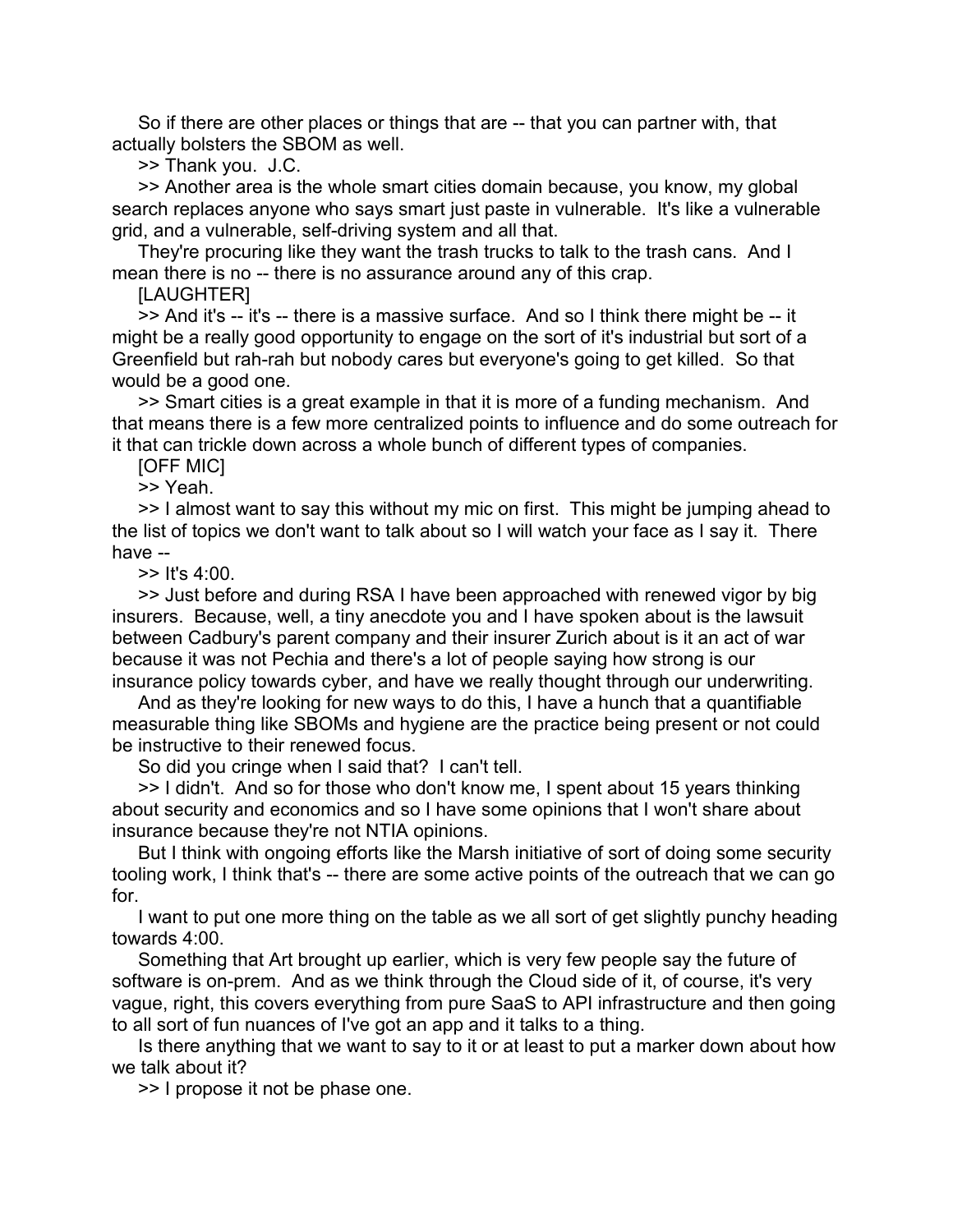## **ILAUGHTERI**

>> That is the joy of having a phase two approach.

 But we've already said we are going to put -- say certain things about phase two. And it would be that oh, by the way, down the road we'll talk about the Cloud side of things.

 But it's more of if anyone had a thought this is now a good time to sort of start getting everyone else's brain working on this topic. Bruce?

>> So the SBOM has different benefits.

>> Put your mic a little closer.

>> Oh, sorry.

>> There you go.

 >> The SBOM has different benefits depending on whether you're a supplier or a customer.

 The supplier, if it's Cloud or not, has the same benefits. And so, you know, if you focus on both the customer and the supplier benefits, then Cloud at least has all of the benefits of the supplier today.

 >> That's a great point. Everything upstream of the user is going to have that, yeah. All right. So let's recap a little bit.

>> Actually --

>> Yes.

 >> Actually, before we recap, when do we get to the sort of retrospective how can we improve this process part of the conversation?

>> Experience has shown that any time is a good time to criticize.

>> Because --

[LAUGHTER]

 >> -- one of the things that I heard earlier is that we want to bring a whole bunch of new people in to this effort to have them, you know, provide their insights, to review documents, that sort of thing.

 I think a lot of the groups have actually done a really good job at taking notes and capturing artifacts and that sort of thing.

 But if I were an internet user sort of from the outside looking in, finding all of that stuff can actually be a little bit challenging.

 Is there any way that we could actually improve on that? You know, there's a lot of long-running, you know, documents on like GoogleDocs. There's lots of long-running notes.

 Could we post links to those on the website? Anything that would actually help people sort of come in and understand where we're at.

 $\ge$  1 think --

>> Any thoughts?

 >> I think that is a great idea and certainly something that probably different groups based on how they have documented may have different approaches on hey, if someone's coming in, here's a 70-page GoogleDoc and if you read it from the top you're going to think we're idiots because it took us 40 pages to get our feet under us.

 Not saying that -- what does the introductory process look like? How can we -- so, for example, this is something that we can look at the NTIA created web presences for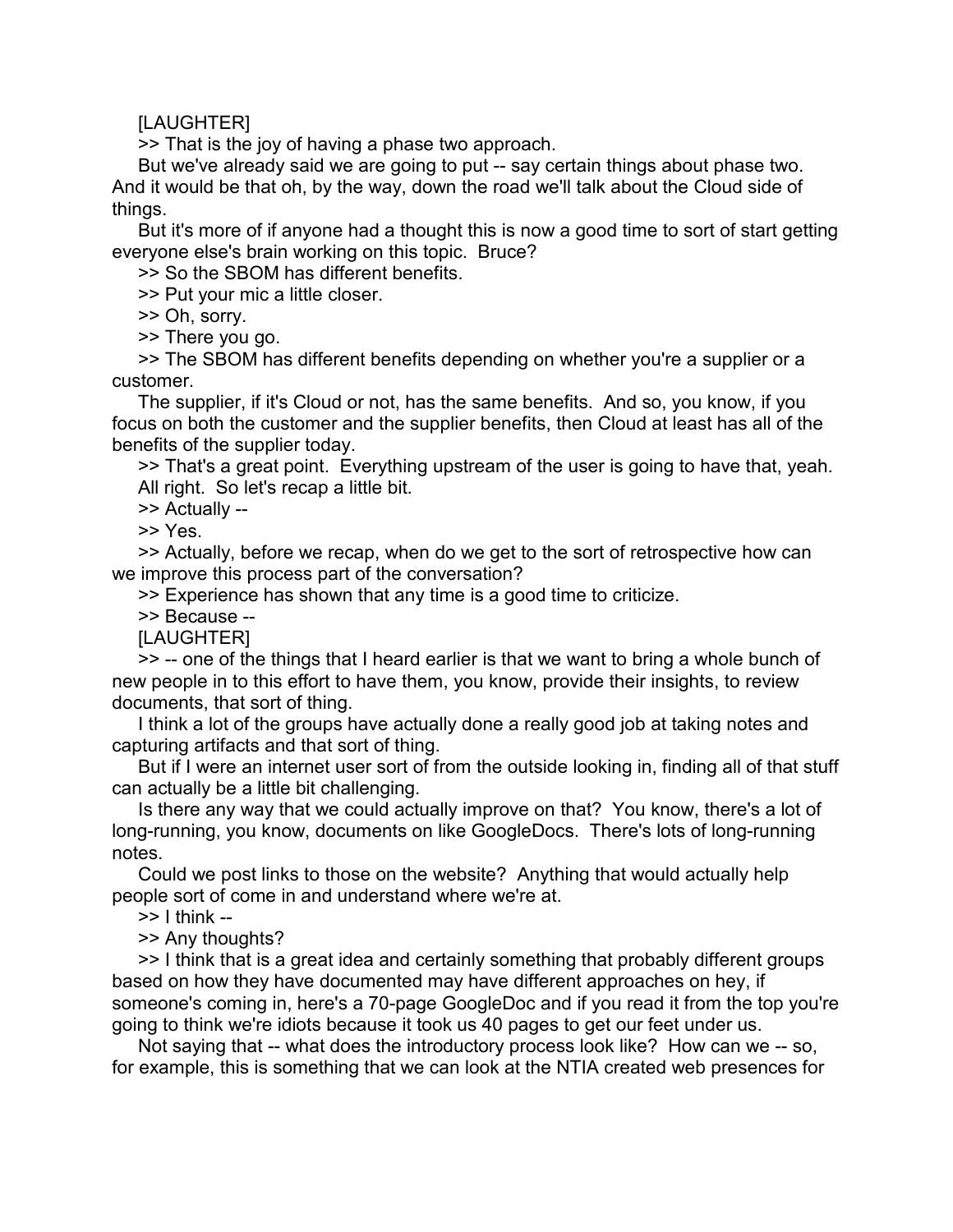the working groups where we can try to capture some of that stuff as we go. I think that's a great idea.

>> And also to make sure that it's not lost to history.

>> Yes, that's true. If only there was some sort of heritage project for software.

 >> So one thing when we say this is always what can we do better, you also have to include what do we want not to break that we have done good.

 I want to commend everyone for having the documents for this meeting on the website as the meeting started. That's a first for us, I believe, and I really think it helps a lot.

 Next time maybe if we had them 24 hours before the meeting it would be even better. But I do think it was great we did that.

 >> Yes. So that gets us to Duncan has been great at teeing up the next agenda item, it's fantastic.

 I would like to put the next two meetings that we're going to have on the calendar now.

 I think there's incredible value about having all of us in a room together. On the other hand, I know that flying is a pain in the ass and most of you already do it way too much. Which is why we have been sort of having this rhythm of every other meeting being a virtual meeting.

 So we'll have slide share and try to have some discussions. Discussions sometimes a little harder, but last time the one we had in February I thought was fairly productive.

 And so in June, we have -- I have heard a call for late June, especially if we are going to try to have some deliverables then.

 And then what I would like to do is have an in-person meeting during the first two weeks of September. Probably in Washington, unless someone has a very strong and immediate proposal of where it can be hosted.

>> Hawaii.

[LAUGHTER]

>> Do you have space?

[OFF MIC]

>> Duncan?

 >> On the late June, I guess it's a question do you foresee the meeting being after the documents are done and then sort of what's the purpose of the meeting?

 Or is the meeting to basically I have the document and let's draft them. I'm not sure it should be late June if we want to have the thing out in late June because I'm worried we will create them all the day before the meeting and then we won't actually get them out.

 >> Fantastic points. And I appreciate that, and that gives us an option to say well, if we decide to give ourselves -- we want to have the shareable drafts, this gives us as a community one last chance to sort of share things and kick the tires internally.

 So that speaks to sort of saying hey, let's try to get something on the earlier side of June, and then maybe the -- so first is the second week of June. So this would be the third week of June. And that way we could sort of have that.

 Again, I'm going to sort of encourage a virtual meeting, but if folks think a face to face is more effective, I'm happy to sort of hear that feedback.

Anybody want to come back to Washington in two months? In June. It's lovely.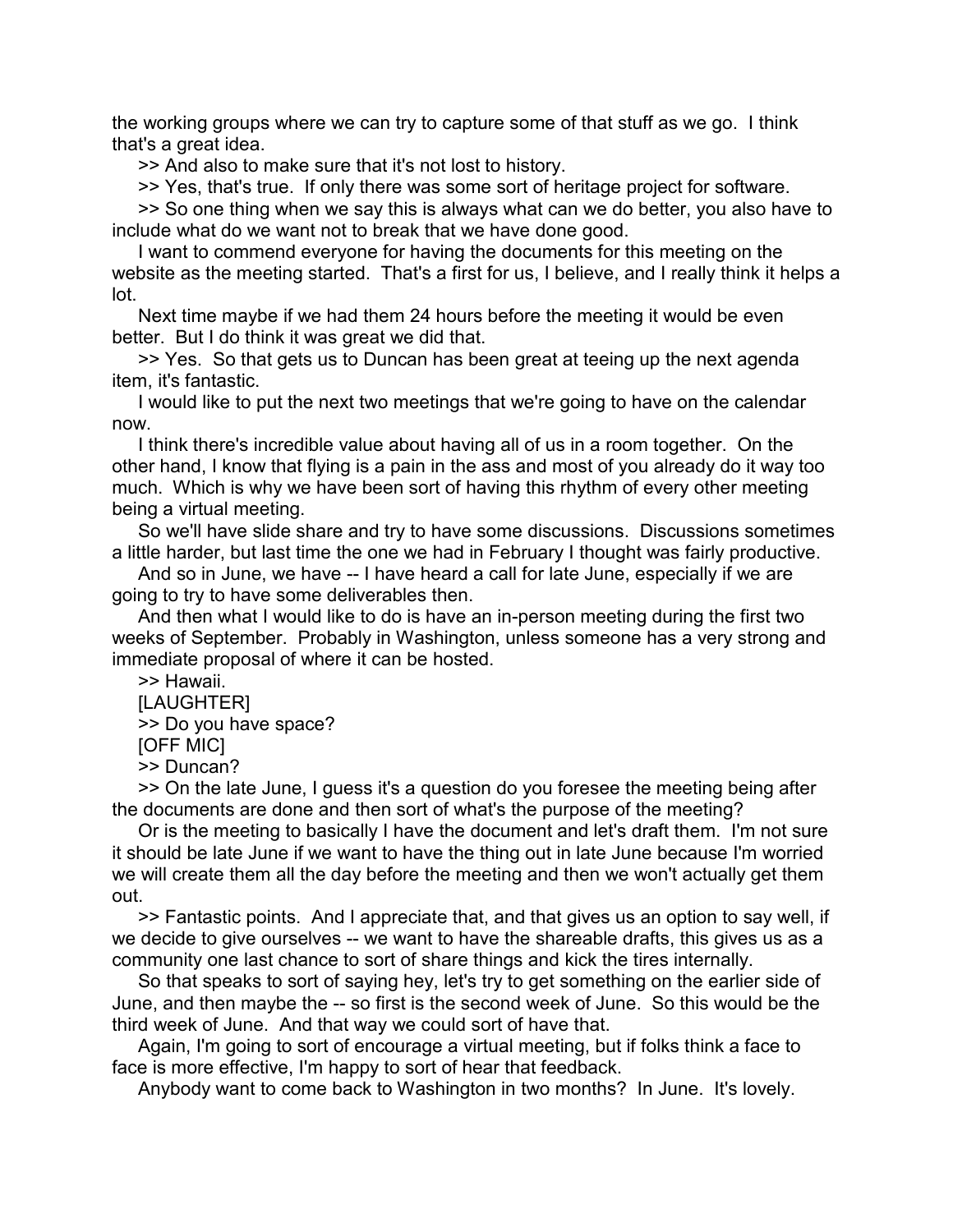[OFF MIC] >> No. >> No. [LAUGHTER]

 >> I don't know. Ask the guy from Texas how bad the summers are in D.C. >> This would be virtual?

 >> This would be a virtual meeting. In the past, we've done it as sort of three hours from sort of 1:00 to 4:00. So for folks on the west coast, it is not quite as painful as a 10:00 a.m. For folks in Europe, sorry, but you're not watching now because it's already too late. So we will try to work on that.

 And then the goal there is to have them -- we would have the drafts in advance because I think Duncan has a great point. If we want people to show up and actually give feedback, they need to have had time to read them.

 >> Sorry. May I suggest virtual meeting the week of June 24th. Draft documents due internally to our group, the larger group two weeks in advance. You have two weeks to comment and come to the meeting with your strongest set of most important comments on everyone else's work.

 >> I think that works well. We'll do our internal work on the calendar, but nothing -- >> Something like that.

>> Bruce.

 >> Can we -- if people submit, you know, comments, can we cover those first by the, you know, the authors of the groups.

 So if you are going to send something out two weeks early and people get comments in by let's say a week later, it would be nice if you were prepared to address those.

 >> Great. That is the advantage of the two week is it gives us a one week barrier to say if you get them to the group within seven days, then the group will already start to think it through. That is even better for feedback. Thank you.

 >> And we don't have to deal at the meeting with what we can't settle face to face or hopefully it will be nothing.

 >> Or the heartless inconsiderate people who didn't bother to do their feedback in time. There are like three of them in the entire process, and I'm not going to make contact with anyone.

 And then the second thing is a face to face in early September. Can I ask someone that I sent an e-mail out to look up?

 I threw out a couple of dates. I want to say there was September 10th. Mainly to say it so we can circulate it. And hopefully folks know about the most important conference in your field is happening that week, that is something that we want to try to plan around, if possible.

[OFF MIC]

>> They canceled DevCon, sorry.

>> You suggested September 2 or 9.

- >> Thank you.
- >> In your message.
- >> September 2 or 9. I believe both of those are --
- >> September 2 is Labor Day.